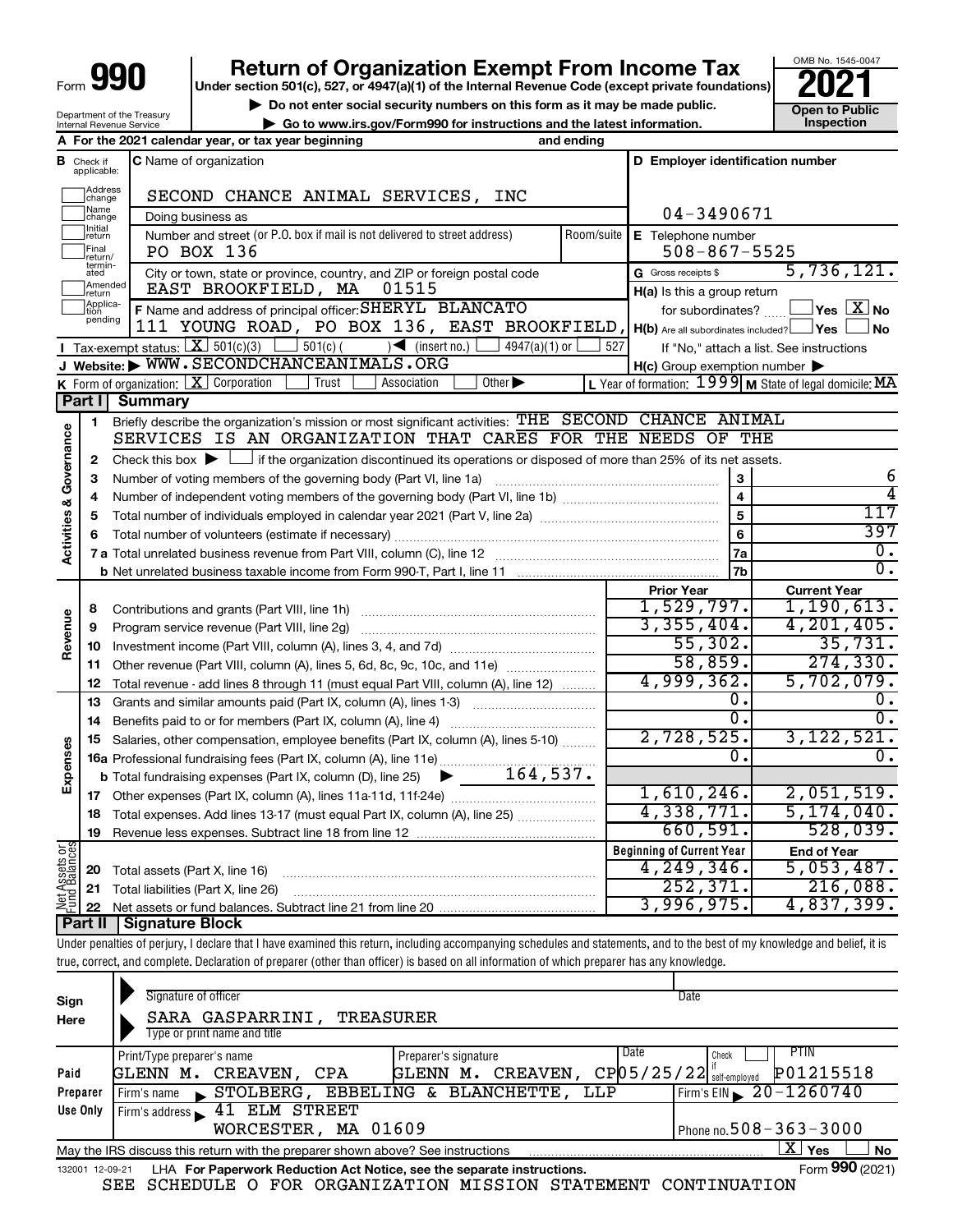|              | SECOND CHANCE ANIMAL SERVICES, INC<br>Form 990 (2021)                                                                                                                                   | 04-3490671<br>Page 2                          |
|--------------|-----------------------------------------------------------------------------------------------------------------------------------------------------------------------------------------|-----------------------------------------------|
|              | Part III   Statement of Program Service Accomplishments                                                                                                                                 |                                               |
|              |                                                                                                                                                                                         |                                               |
| 1.           | Briefly describe the organization's mission:<br>TO PROVIDE TEMPORARY SHELTER TO STRAY, ABANDONED, AND SURRENDERED                                                                       |                                               |
|              | ANIMALS FOR THE PURPOSE OF FINDING PERMANENT SUITABLE NEW HOMES. TO                                                                                                                     |                                               |
|              | PROVIDE ASSISTANCE AND FINANCIAL AID TO PREVENT OVERPOPULATION THROUGH                                                                                                                  |                                               |
|              | SPAYING AND NEUTERING PROGRAMS. TO SUPPORT A HEALTHY PET COMMUNITY AND                                                                                                                  |                                               |
| $\mathbf{2}$ | Did the organization undertake any significant program services during the year which were not listed on the                                                                            |                                               |
|              | prior Form 990 or 990-EZ?                                                                                                                                                               | $\overline{\ }$ Yes $\overline{\rm \bf X}$ No |
|              | If "Yes," describe these new services on Schedule O.                                                                                                                                    | $\gamma$ es $\boxed{\text{X}}$ No             |
| 3            | Did the organization cease conducting, or make significant changes in how it conducts, any program services?                                                                            |                                               |
| 4            | If "Yes," describe these changes on Schedule O.<br>Describe the organization's program service accomplishments for each of its three largest program services, as measured by expenses. |                                               |
|              | Section 501(c)(3) and 501(c)(4) organizations are required to report the amount of grants and allocations to others, the total expenses, and                                            |                                               |
|              | revenue, if any, for each program service reported.                                                                                                                                     |                                               |
| 4a           | 3,743,328. including grants of \$<br>(Expenses \$<br>(Code:                                                                                                                             | 3,306,102.<br>) (Revenue \$                   |
|              | THE SECOND CHANCE ANIMAL SERVICES, INC. PROVIDES AFFORDABLE                                                                                                                             | <b>VETERINARY</b>                             |
|              | CARE FOR ANIMALS THROUGH SUBSIDIZED VETERINARY CLINICS.                                                                                                                                 |                                               |
|              |                                                                                                                                                                                         |                                               |
|              |                                                                                                                                                                                         |                                               |
|              |                                                                                                                                                                                         |                                               |
|              |                                                                                                                                                                                         |                                               |
|              |                                                                                                                                                                                         |                                               |
|              |                                                                                                                                                                                         |                                               |
|              |                                                                                                                                                                                         |                                               |
|              |                                                                                                                                                                                         |                                               |
| 4b           | 477, 605. including grants of \$                                                                                                                                                        | 421,820.                                      |
|              | (Expenses \$<br>(Code:<br>THE SECOND CHANCE ANIMAL SERVICES, INC. PROVIDES LOW COST SPAY/NEUTER                                                                                         | ) (Revenue \$                                 |
|              | SERVICES FOR THE ANIMALS<br>IN ITS PROGRAMS AND<br>IN THE                                                                                                                               | COMMUNITY.                                    |
|              |                                                                                                                                                                                         |                                               |
|              |                                                                                                                                                                                         |                                               |
|              |                                                                                                                                                                                         |                                               |
|              |                                                                                                                                                                                         |                                               |
|              |                                                                                                                                                                                         |                                               |
|              |                                                                                                                                                                                         |                                               |
|              |                                                                                                                                                                                         |                                               |
|              |                                                                                                                                                                                         |                                               |
|              |                                                                                                                                                                                         |                                               |
| 4c           | $530, 712$ . including grants of \$<br>(Code:<br>) (Expenses \$                                                                                                                         | 468,724.<br>) (Revenue \$                     |
|              | THE SECOND CHANCE ANIMAL SEVICES, INC. RUNS AN ADOPTION PROGRAM FOR<br>HOMELESS ANIMALS.                                                                                                |                                               |
|              |                                                                                                                                                                                         |                                               |
|              |                                                                                                                                                                                         |                                               |
|              |                                                                                                                                                                                         |                                               |
|              |                                                                                                                                                                                         |                                               |
|              |                                                                                                                                                                                         |                                               |
|              |                                                                                                                                                                                         |                                               |
|              |                                                                                                                                                                                         |                                               |
|              |                                                                                                                                                                                         |                                               |
|              |                                                                                                                                                                                         |                                               |
| 4d.          | Other program services (Describe on Schedule O.)                                                                                                                                        |                                               |
|              | 5,390. including grants of \$<br>(Expenses \$<br>(Revenue \$                                                                                                                            | 4,760.                                        |
| 4e           | 4,757,035.<br>Total program service expenses                                                                                                                                            |                                               |
|              |                                                                                                                                                                                         | Form 990 (2021)                               |
|              | 132002 12-09-21                                                                                                                                                                         |                                               |
|              | 2                                                                                                                                                                                       |                                               |
|              | 16560525 134361 06118<br>2021.03050 SECOND CHANCE ANIMAL SERVIC 06118_1                                                                                                                 |                                               |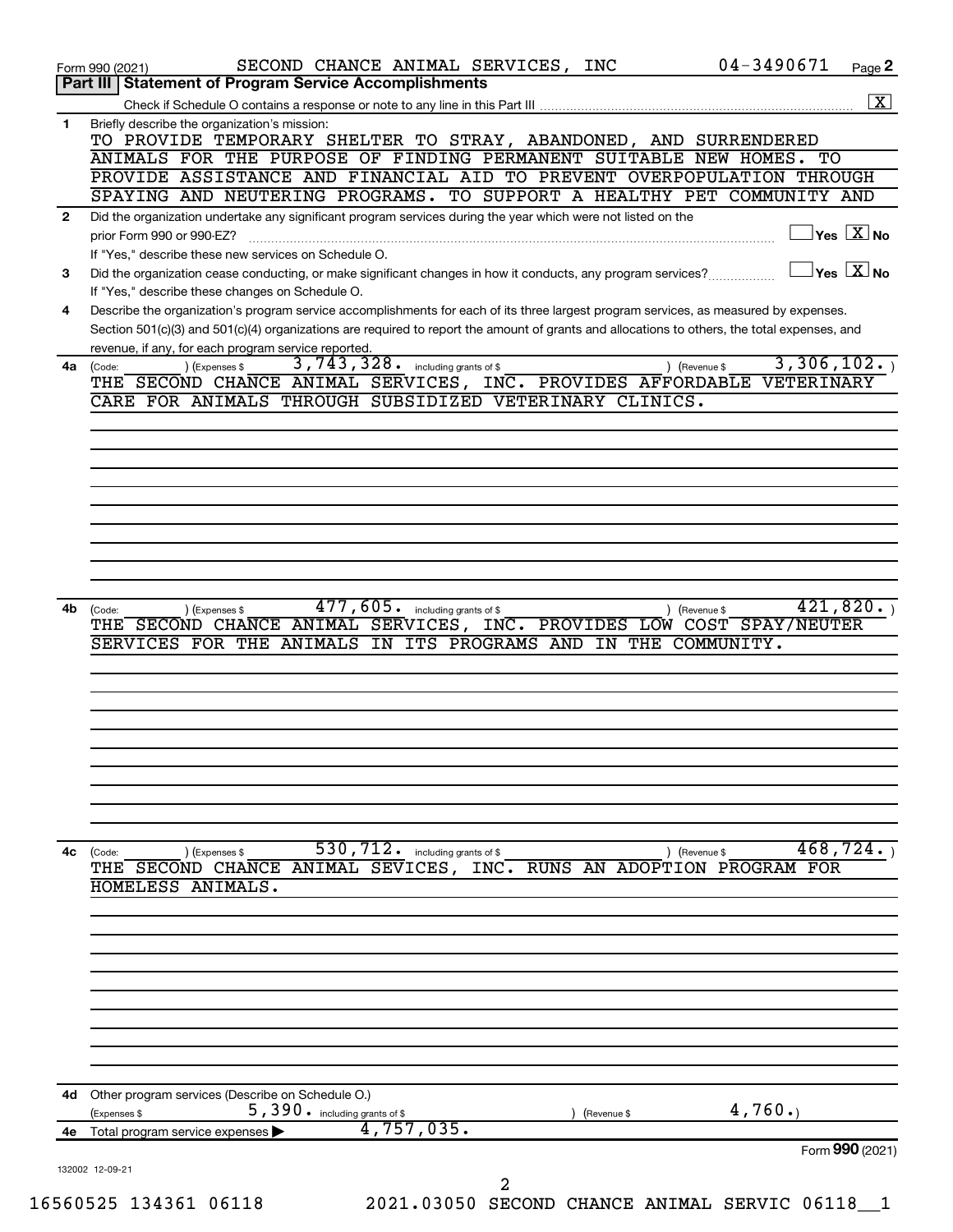|  | Form 990 (2021) |
|--|-----------------|
|  |                 |

**Part IV Checklist of Required Schedules**

Form 990 (2021)  $\begin{array}{cccc} \text{SECOND CHANCE ANIMAL SERVICES, INC} \end{array}$  04-3490671  $\begin{array}{cccc} \text{Page} \end{array}$ 

|    |                                                                                                                                                                                                                                           |                 | Yes | No                      |
|----|-------------------------------------------------------------------------------------------------------------------------------------------------------------------------------------------------------------------------------------------|-----------------|-----|-------------------------|
| 1  | Is the organization described in section $501(c)(3)$ or $4947(a)(1)$ (other than a private foundation)?                                                                                                                                   |                 |     |                         |
|    | If "Yes," complete Schedule A                                                                                                                                                                                                             | 1               | x   |                         |
| 2  |                                                                                                                                                                                                                                           | $\mathbf{2}$    | x   |                         |
| 3  | Did the organization engage in direct or indirect political campaign activities on behalf of or in opposition to candidates for                                                                                                           |                 |     |                         |
|    | public office? If "Yes," complete Schedule C, Part I                                                                                                                                                                                      | 3               |     | x.                      |
| 4  | Section 501(c)(3) organizations. Did the organization engage in lobbying activities, or have a section 501(h) election in effect                                                                                                          |                 |     |                         |
|    |                                                                                                                                                                                                                                           | 4               |     | x                       |
| 5  | Is the organization a section 501(c)(4), 501(c)(5), or 501(c)(6) organization that receives membership dues, assessments, or                                                                                                              |                 |     | x                       |
|    |                                                                                                                                                                                                                                           | 5               |     |                         |
| 6  | Did the organization maintain any donor advised funds or any similar funds or accounts for which donors have the right to                                                                                                                 |                 |     | x                       |
|    | provide advice on the distribution or investment of amounts in such funds or accounts? If "Yes," complete Schedule D, Part I<br>Did the organization receive or hold a conservation easement, including easements to preserve open space, | 6               |     |                         |
| 7  |                                                                                                                                                                                                                                           | $\overline{7}$  |     | x                       |
| 8  | Did the organization maintain collections of works of art, historical treasures, or other similar assets? If "Yes," complete                                                                                                              |                 |     |                         |
|    |                                                                                                                                                                                                                                           | 8               |     | x                       |
| 9  | Did the organization report an amount in Part X, line 21, for escrow or custodial account liability, serve as a custodian for                                                                                                             |                 |     |                         |
|    | amounts not listed in Part X; or provide credit counseling, debt management, credit repair, or debt negotiation services?                                                                                                                 |                 |     |                         |
|    |                                                                                                                                                                                                                                           | 9               |     | x                       |
| 10 | Did the organization, directly or through a related organization, hold assets in donor-restricted endowments                                                                                                                              |                 |     |                         |
|    |                                                                                                                                                                                                                                           | 10              |     | x.                      |
| 11 | If the organization's answer to any of the following questions is "Yes," then complete Schedule D, Parts VI, VII, VIII, IX, or X,                                                                                                         |                 |     |                         |
|    | as applicable.                                                                                                                                                                                                                            |                 |     |                         |
|    | a Did the organization report an amount for land, buildings, and equipment in Part X, line 10? If "Yes," complete Schedule D,                                                                                                             |                 |     |                         |
|    | Part VI                                                                                                                                                                                                                                   | 11a             | х   |                         |
|    | <b>b</b> Did the organization report an amount for investments - other securities in Part X, line 12, that is 5% or more of its total                                                                                                     |                 |     |                         |
|    |                                                                                                                                                                                                                                           | 11b             |     | x                       |
|    | c Did the organization report an amount for investments - program related in Part X, line 13, that is 5% or more of its total                                                                                                             |                 |     |                         |
|    |                                                                                                                                                                                                                                           | 11c             |     | x                       |
|    | d Did the organization report an amount for other assets in Part X, line 15, that is 5% or more of its total assets reported in                                                                                                           |                 |     |                         |
|    |                                                                                                                                                                                                                                           | 11d             |     | x                       |
|    | e Did the organization report an amount for other liabilities in Part X, line 25? If "Yes," complete Schedule D, Part X                                                                                                                   | <b>11e</b>      |     | $\overline{\mathbf{X}}$ |
| f. | Did the organization's separate or consolidated financial statements for the tax year include a footnote that addresses                                                                                                                   |                 |     |                         |
|    | the organization's liability for uncertain tax positions under FIN 48 (ASC 740)? If "Yes," complete Schedule D, Part X                                                                                                                    | 11f             | x   |                         |
|    | 12a Did the organization obtain separate, independent audited financial statements for the tax year? If "Yes," complete                                                                                                                   |                 | x   |                         |
|    | Schedule D, Parts XI and XII<br>b Was the organization included in consolidated, independent audited financial statements for the tax year?                                                                                               | 12a             |     |                         |
|    | If "Yes," and if the organization answered "No" to line 12a, then completing Schedule D, Parts XI and XII is optional www.                                                                                                                | 12 <sub>b</sub> |     | Х                       |
| 13 | Is the organization a school described in section 170(b)(1)(A)(ii)? If "Yes," complete Schedule E [[[[[[[[[[[[                                                                                                                            | 13              |     | $\overline{\text{x}}$   |
|    | 14a Did the organization maintain an office, employees, or agents outside of the United States?                                                                                                                                           | 14a             |     | x                       |
|    | <b>b</b> Did the organization have aggregate revenues or expenses of more than \$10,000 from grantmaking, fundraising, business,                                                                                                          |                 |     |                         |
|    | investment, and program service activities outside the United States, or aggregate foreign investments valued at \$100,000                                                                                                                |                 |     |                         |
|    |                                                                                                                                                                                                                                           | 14b             |     | x                       |
| 15 | Did the organization report on Part IX, column (A), line 3, more than \$5,000 of grants or other assistance to or for any                                                                                                                 |                 |     |                         |
|    |                                                                                                                                                                                                                                           | 15              |     | x                       |
| 16 | Did the organization report on Part IX, column (A), line 3, more than \$5,000 of aggregate grants or other assistance to                                                                                                                  |                 |     |                         |
|    |                                                                                                                                                                                                                                           | 16              |     | x                       |
| 17 | Did the organization report a total of more than \$15,000 of expenses for professional fundraising services on Part IX,                                                                                                                   |                 |     |                         |
|    |                                                                                                                                                                                                                                           | 17              |     | x                       |
| 18 | Did the organization report more than \$15,000 total of fundraising event gross income and contributions on Part VIII, lines                                                                                                              |                 |     |                         |
|    |                                                                                                                                                                                                                                           | 18              | x   |                         |
| 19 | Did the organization report more than \$15,000 of gross income from gaming activities on Part VIII, line 9a? If "Yes,"                                                                                                                    |                 |     |                         |
|    |                                                                                                                                                                                                                                           | 19              |     | x<br>x                  |
|    |                                                                                                                                                                                                                                           | <b>20a</b>      |     |                         |
|    |                                                                                                                                                                                                                                           | 20 <sub>b</sub> |     |                         |
| 21 | Did the organization report more than \$5,000 of grants or other assistance to any domestic organization or                                                                                                                               | 21              |     | x                       |
|    |                                                                                                                                                                                                                                           |                 |     |                         |

132003 12-09-21

16560525 134361 06118 2021.03050 SECOND CHANCE ANIMAL SERVIC 06118\_\_1

3

Form (2021) **990**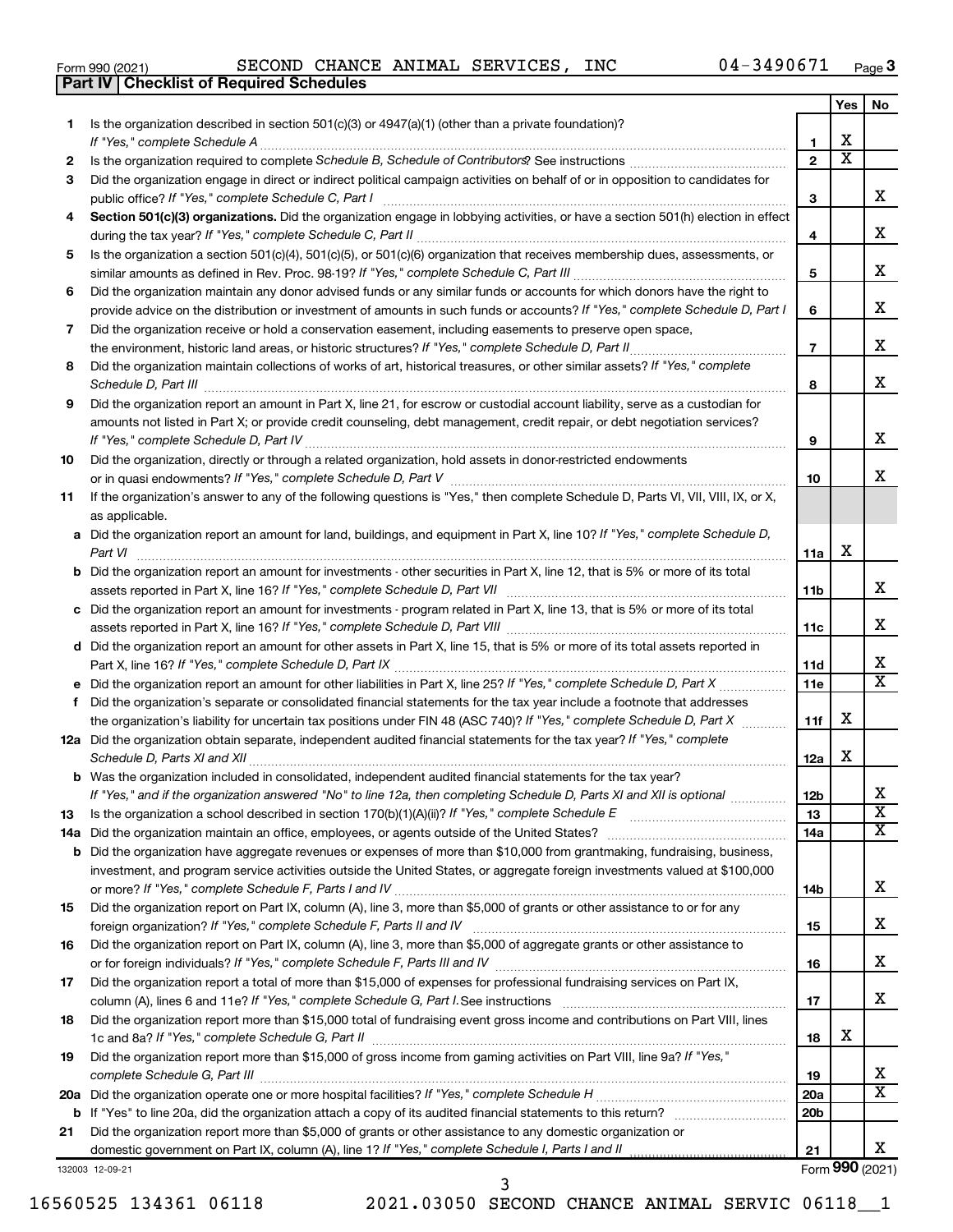*(continued)* **Part IV Checklist of Required Schedules**

| 22            | Did the organization report more than \$5,000 of grants or other assistance to or for domestic individuals on                                                                                                                                          |                   | Yes | No                      |
|---------------|--------------------------------------------------------------------------------------------------------------------------------------------------------------------------------------------------------------------------------------------------------|-------------------|-----|-------------------------|
|               |                                                                                                                                                                                                                                                        | 22                |     | X                       |
| 23            | Did the organization answer "Yes" to Part VII, Section A, line 3, 4, or 5, about compensation of the organization's current                                                                                                                            |                   |     |                         |
|               | and former officers, directors, trustees, key employees, and highest compensated employees? If "Yes," complete                                                                                                                                         |                   |     | X                       |
|               | Schedule J <b>Execute Schedule J Execute Schedule J</b>                                                                                                                                                                                                | 23                |     |                         |
|               | 24a Did the organization have a tax-exempt bond issue with an outstanding principal amount of more than \$100,000 as of the<br>last day of the year, that was issued after December 31, 2002? If "Yes," answer lines 24b through 24d and complete      |                   |     |                         |
|               |                                                                                                                                                                                                                                                        | 24a               |     | X                       |
|               |                                                                                                                                                                                                                                                        | 24b               |     |                         |
|               | c Did the organization maintain an escrow account other than a refunding escrow at any time during the year to defease                                                                                                                                 |                   |     |                         |
|               |                                                                                                                                                                                                                                                        | 24c               |     |                         |
|               |                                                                                                                                                                                                                                                        | 24d               |     |                         |
|               | 25a Section 501(c)(3), 501(c)(4), and 501(c)(29) organizations. Did the organization engage in an excess benefit                                                                                                                                       |                   |     |                         |
|               |                                                                                                                                                                                                                                                        | 25a               |     | X                       |
|               | <b>b</b> Is the organization aware that it engaged in an excess benefit transaction with a disqualified person in a prior year, and                                                                                                                    |                   |     |                         |
|               | that the transaction has not been reported on any of the organization's prior Forms 990 or 990-EZ? If "Yes," complete<br>Schedule L, Part I                                                                                                            | 25b               |     | X                       |
| 26            | Did the organization report any amount on Part X, line 5 or 22, for receivables from or payables to any current                                                                                                                                        |                   |     |                         |
|               | or former officer, director, trustee, key employee, creator or founder, substantial contributor, or 35%                                                                                                                                                |                   |     |                         |
|               | controlled entity or family member of any of these persons? If "Yes," complete Schedule L, Part II                                                                                                                                                     | 26                |     | х                       |
| 27            | Did the organization provide a grant or other assistance to any current or former officer, director, trustee, key employee,                                                                                                                            |                   |     |                         |
|               | creator or founder, substantial contributor or employee thereof, a grant selection committee member, or to a 35% controlled                                                                                                                            |                   |     |                         |
|               | entity (including an employee thereof) or family member of any of these persons? If "Yes," complete Schedule L, Part III                                                                                                                               | 27                |     | х                       |
| 28            | Was the organization a party to a business transaction with one of the following parties (see the Schedule L, Part IV,                                                                                                                                 |                   |     |                         |
|               | instructions for applicable filing thresholds, conditions, and exceptions):                                                                                                                                                                            |                   |     |                         |
|               | a A current or former officer, director, trustee, key employee, creator or founder, or substantial contributor? If                                                                                                                                     |                   |     | X                       |
|               |                                                                                                                                                                                                                                                        | 28a<br><b>28b</b> | X   |                         |
|               | c A 35% controlled entity of one or more individuals and/or organizations described in line 28a or 28b? If                                                                                                                                             |                   |     |                         |
|               |                                                                                                                                                                                                                                                        | 28c               |     | X                       |
| 29            |                                                                                                                                                                                                                                                        | 29                | X   |                         |
| 30            | Did the organization receive contributions of art, historical treasures, or other similar assets, or qualified conservation                                                                                                                            |                   |     |                         |
|               |                                                                                                                                                                                                                                                        | 30                |     | х                       |
| 31            | Did the organization liquidate, terminate, or dissolve and cease operations? If "Yes," complete Schedule N, Part I                                                                                                                                     | 31                |     | $\overline{\textbf{x}}$ |
| 32            | Did the organization sell, exchange, dispose of, or transfer more than 25% of its net assets? If "Yes," complete<br>Schedule N, Part II <b>Markov Markov Alexander Alexander Schedule N</b> , Part II <b>Markov Markov Markov Markov Markov Markov</b> | 32                |     | X                       |
| 33            | Did the organization own 100% of an entity disregarded as separate from the organization under Regulations                                                                                                                                             |                   |     |                         |
|               |                                                                                                                                                                                                                                                        | 33                |     | x                       |
| 34            | Was the organization related to any tax-exempt or taxable entity? If "Yes," complete Schedule R, Part II, III, or IV, and                                                                                                                              |                   |     |                         |
|               | Part V, line 1                                                                                                                                                                                                                                         | 34                |     | х                       |
|               |                                                                                                                                                                                                                                                        | 35a               |     | $\overline{\texttt{x}}$ |
|               | b If "Yes" to line 35a, did the organization receive any payment from or engage in any transaction with a controlled entity                                                                                                                            |                   |     |                         |
|               |                                                                                                                                                                                                                                                        | 35 <sub>b</sub>   |     |                         |
| 36            | Section 501(c)(3) organizations. Did the organization make any transfers to an exempt non-charitable related organization?                                                                                                                             |                   |     | x                       |
| 37            | Did the organization conduct more than 5% of its activities through an entity that is not a related organization                                                                                                                                       | 36                |     |                         |
|               |                                                                                                                                                                                                                                                        | 37                |     | х                       |
| 38            | Did the organization complete Schedule O and provide explanations on Schedule O for Part VI, lines 11b and 19?                                                                                                                                         |                   |     |                         |
|               |                                                                                                                                                                                                                                                        | 38                | х   |                         |
|               |                                                                                                                                                                                                                                                        |                   |     |                         |
| <b>Part V</b> |                                                                                                                                                                                                                                                        |                   |     |                         |
|               |                                                                                                                                                                                                                                                        |                   |     |                         |
|               |                                                                                                                                                                                                                                                        |                   | Yes |                         |
|               | 1a<br>0<br>1 <sub>b</sub>                                                                                                                                                                                                                              |                   |     |                         |
|               |                                                                                                                                                                                                                                                        |                   |     | No                      |
|               | c Did the organization comply with backup withholding rules for reportable payments to vendors and reportable gaming                                                                                                                                   | 1c                |     |                         |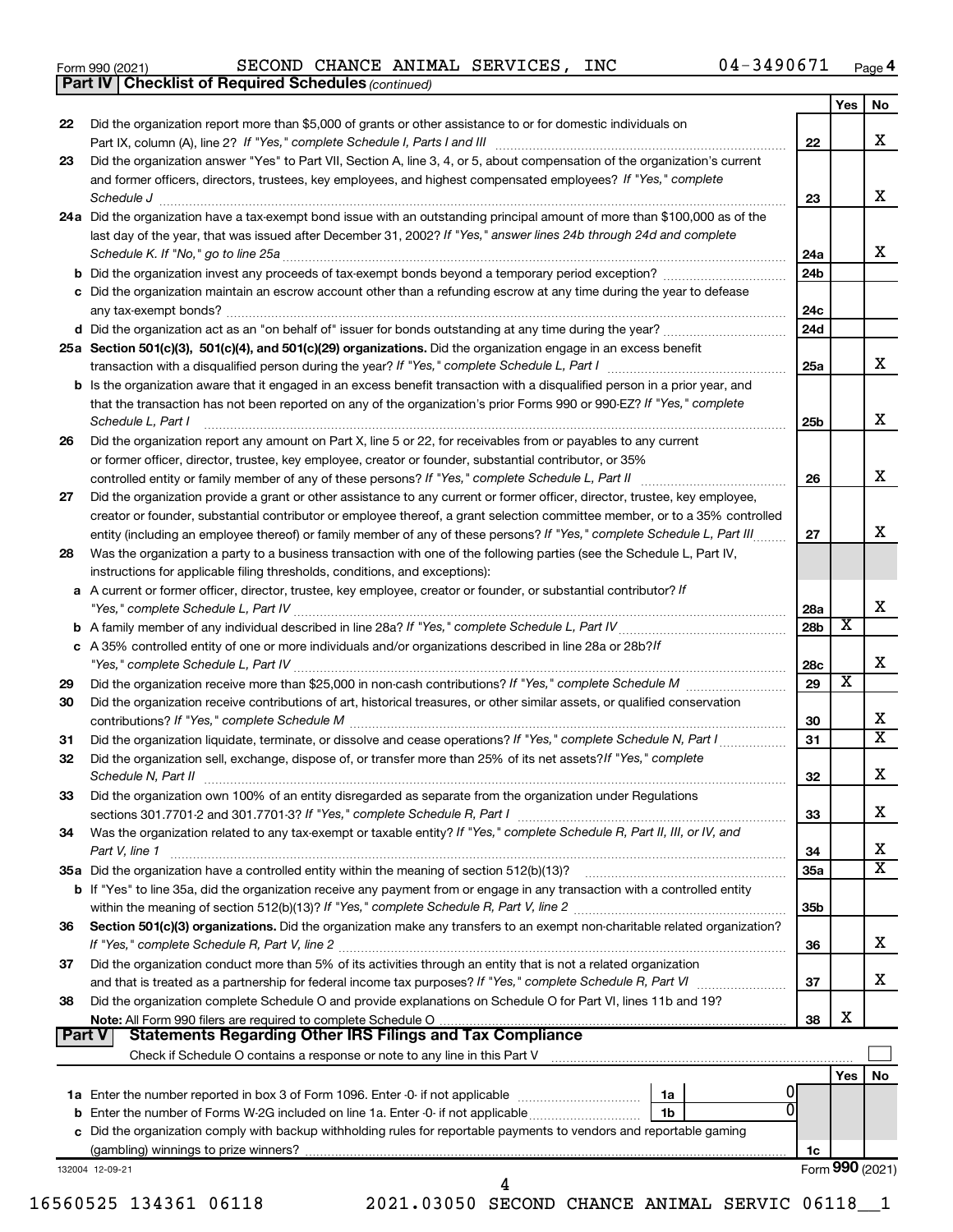| Form 990 (2021) |  | SECOND CHANCE ANIMAL SERVICES, | <b>INC</b> | 04-3490671 | Page 5 |
|-----------------|--|--------------------------------|------------|------------|--------|
|-----------------|--|--------------------------------|------------|------------|--------|

**Part V Statements Regarding Other IRS Filings and Tax Compliance**

*(continued)*

| 2a Enter the number of employees reported on Form W-3, Transmittal of Wage and Tax Statements,<br>filed for the calendar year ending with or within the year covered by this return | 2a                                                                                                                                                                                                                                                                                                                                                                                                                                                                                                                                                                                                                                                                                                                                                                                                                                                                                                                                                                                                                                                                                    | 117                                                                                                                                                               | 2 <sub>b</sub>                                                                                                                                                                                                                                                                                                                                                                                                                                                                                                                                                                                                                                                                                                                                                                                                                                                                                                                                                                                                                                                                                                                                                                                                                                                                                                                                                                                           | х                                                                                                                                                     |                              |
|-------------------------------------------------------------------------------------------------------------------------------------------------------------------------------------|---------------------------------------------------------------------------------------------------------------------------------------------------------------------------------------------------------------------------------------------------------------------------------------------------------------------------------------------------------------------------------------------------------------------------------------------------------------------------------------------------------------------------------------------------------------------------------------------------------------------------------------------------------------------------------------------------------------------------------------------------------------------------------------------------------------------------------------------------------------------------------------------------------------------------------------------------------------------------------------------------------------------------------------------------------------------------------------|-------------------------------------------------------------------------------------------------------------------------------------------------------------------|----------------------------------------------------------------------------------------------------------------------------------------------------------------------------------------------------------------------------------------------------------------------------------------------------------------------------------------------------------------------------------------------------------------------------------------------------------------------------------------------------------------------------------------------------------------------------------------------------------------------------------------------------------------------------------------------------------------------------------------------------------------------------------------------------------------------------------------------------------------------------------------------------------------------------------------------------------------------------------------------------------------------------------------------------------------------------------------------------------------------------------------------------------------------------------------------------------------------------------------------------------------------------------------------------------------------------------------------------------------------------------------------------------|-------------------------------------------------------------------------------------------------------------------------------------------------------|------------------------------|
|                                                                                                                                                                                     |                                                                                                                                                                                                                                                                                                                                                                                                                                                                                                                                                                                                                                                                                                                                                                                                                                                                                                                                                                                                                                                                                       |                                                                                                                                                                   |                                                                                                                                                                                                                                                                                                                                                                                                                                                                                                                                                                                                                                                                                                                                                                                                                                                                                                                                                                                                                                                                                                                                                                                                                                                                                                                                                                                                          |                                                                                                                                                       |                              |
|                                                                                                                                                                                     |                                                                                                                                                                                                                                                                                                                                                                                                                                                                                                                                                                                                                                                                                                                                                                                                                                                                                                                                                                                                                                                                                       |                                                                                                                                                                   |                                                                                                                                                                                                                                                                                                                                                                                                                                                                                                                                                                                                                                                                                                                                                                                                                                                                                                                                                                                                                                                                                                                                                                                                                                                                                                                                                                                                          |                                                                                                                                                       |                              |
|                                                                                                                                                                                     |                                                                                                                                                                                                                                                                                                                                                                                                                                                                                                                                                                                                                                                                                                                                                                                                                                                                                                                                                                                                                                                                                       |                                                                                                                                                                   |                                                                                                                                                                                                                                                                                                                                                                                                                                                                                                                                                                                                                                                                                                                                                                                                                                                                                                                                                                                                                                                                                                                                                                                                                                                                                                                                                                                                          |                                                                                                                                                       |                              |
| 3a Did the organization have unrelated business gross income of \$1,000 or more during the year?                                                                                    |                                                                                                                                                                                                                                                                                                                                                                                                                                                                                                                                                                                                                                                                                                                                                                                                                                                                                                                                                                                                                                                                                       |                                                                                                                                                                   | За                                                                                                                                                                                                                                                                                                                                                                                                                                                                                                                                                                                                                                                                                                                                                                                                                                                                                                                                                                                                                                                                                                                                                                                                                                                                                                                                                                                                       |                                                                                                                                                       | х                            |
|                                                                                                                                                                                     |                                                                                                                                                                                                                                                                                                                                                                                                                                                                                                                                                                                                                                                                                                                                                                                                                                                                                                                                                                                                                                                                                       |                                                                                                                                                                   | 3 <sub>b</sub>                                                                                                                                                                                                                                                                                                                                                                                                                                                                                                                                                                                                                                                                                                                                                                                                                                                                                                                                                                                                                                                                                                                                                                                                                                                                                                                                                                                           |                                                                                                                                                       |                              |
| At any time during the calendar year, did the organization have an interest in, or a signature or other authority over, a                                                           |                                                                                                                                                                                                                                                                                                                                                                                                                                                                                                                                                                                                                                                                                                                                                                                                                                                                                                                                                                                                                                                                                       |                                                                                                                                                                   |                                                                                                                                                                                                                                                                                                                                                                                                                                                                                                                                                                                                                                                                                                                                                                                                                                                                                                                                                                                                                                                                                                                                                                                                                                                                                                                                                                                                          |                                                                                                                                                       |                              |
| financial account in a foreign country (such as a bank account, securities account, or other financial account)?                                                                    |                                                                                                                                                                                                                                                                                                                                                                                                                                                                                                                                                                                                                                                                                                                                                                                                                                                                                                                                                                                                                                                                                       |                                                                                                                                                                   | 4a                                                                                                                                                                                                                                                                                                                                                                                                                                                                                                                                                                                                                                                                                                                                                                                                                                                                                                                                                                                                                                                                                                                                                                                                                                                                                                                                                                                                       |                                                                                                                                                       | х                            |
|                                                                                                                                                                                     |                                                                                                                                                                                                                                                                                                                                                                                                                                                                                                                                                                                                                                                                                                                                                                                                                                                                                                                                                                                                                                                                                       |                                                                                                                                                                   |                                                                                                                                                                                                                                                                                                                                                                                                                                                                                                                                                                                                                                                                                                                                                                                                                                                                                                                                                                                                                                                                                                                                                                                                                                                                                                                                                                                                          |                                                                                                                                                       |                              |
|                                                                                                                                                                                     |                                                                                                                                                                                                                                                                                                                                                                                                                                                                                                                                                                                                                                                                                                                                                                                                                                                                                                                                                                                                                                                                                       |                                                                                                                                                                   |                                                                                                                                                                                                                                                                                                                                                                                                                                                                                                                                                                                                                                                                                                                                                                                                                                                                                                                                                                                                                                                                                                                                                                                                                                                                                                                                                                                                          |                                                                                                                                                       |                              |
|                                                                                                                                                                                     |                                                                                                                                                                                                                                                                                                                                                                                                                                                                                                                                                                                                                                                                                                                                                                                                                                                                                                                                                                                                                                                                                       |                                                                                                                                                                   |                                                                                                                                                                                                                                                                                                                                                                                                                                                                                                                                                                                                                                                                                                                                                                                                                                                                                                                                                                                                                                                                                                                                                                                                                                                                                                                                                                                                          |                                                                                                                                                       | х                            |
|                                                                                                                                                                                     |                                                                                                                                                                                                                                                                                                                                                                                                                                                                                                                                                                                                                                                                                                                                                                                                                                                                                                                                                                                                                                                                                       |                                                                                                                                                                   |                                                                                                                                                                                                                                                                                                                                                                                                                                                                                                                                                                                                                                                                                                                                                                                                                                                                                                                                                                                                                                                                                                                                                                                                                                                                                                                                                                                                          |                                                                                                                                                       | $\overline{\textbf{X}}$      |
|                                                                                                                                                                                     |                                                                                                                                                                                                                                                                                                                                                                                                                                                                                                                                                                                                                                                                                                                                                                                                                                                                                                                                                                                                                                                                                       |                                                                                                                                                                   |                                                                                                                                                                                                                                                                                                                                                                                                                                                                                                                                                                                                                                                                                                                                                                                                                                                                                                                                                                                                                                                                                                                                                                                                                                                                                                                                                                                                          |                                                                                                                                                       |                              |
|                                                                                                                                                                                     |                                                                                                                                                                                                                                                                                                                                                                                                                                                                                                                                                                                                                                                                                                                                                                                                                                                                                                                                                                                                                                                                                       |                                                                                                                                                                   |                                                                                                                                                                                                                                                                                                                                                                                                                                                                                                                                                                                                                                                                                                                                                                                                                                                                                                                                                                                                                                                                                                                                                                                                                                                                                                                                                                                                          |                                                                                                                                                       |                              |
|                                                                                                                                                                                     |                                                                                                                                                                                                                                                                                                                                                                                                                                                                                                                                                                                                                                                                                                                                                                                                                                                                                                                                                                                                                                                                                       |                                                                                                                                                                   |                                                                                                                                                                                                                                                                                                                                                                                                                                                                                                                                                                                                                                                                                                                                                                                                                                                                                                                                                                                                                                                                                                                                                                                                                                                                                                                                                                                                          |                                                                                                                                                       | х                            |
|                                                                                                                                                                                     |                                                                                                                                                                                                                                                                                                                                                                                                                                                                                                                                                                                                                                                                                                                                                                                                                                                                                                                                                                                                                                                                                       |                                                                                                                                                                   |                                                                                                                                                                                                                                                                                                                                                                                                                                                                                                                                                                                                                                                                                                                                                                                                                                                                                                                                                                                                                                                                                                                                                                                                                                                                                                                                                                                                          |                                                                                                                                                       |                              |
|                                                                                                                                                                                     |                                                                                                                                                                                                                                                                                                                                                                                                                                                                                                                                                                                                                                                                                                                                                                                                                                                                                                                                                                                                                                                                                       |                                                                                                                                                                   |                                                                                                                                                                                                                                                                                                                                                                                                                                                                                                                                                                                                                                                                                                                                                                                                                                                                                                                                                                                                                                                                                                                                                                                                                                                                                                                                                                                                          |                                                                                                                                                       |                              |
|                                                                                                                                                                                     |                                                                                                                                                                                                                                                                                                                                                                                                                                                                                                                                                                                                                                                                                                                                                                                                                                                                                                                                                                                                                                                                                       |                                                                                                                                                                   |                                                                                                                                                                                                                                                                                                                                                                                                                                                                                                                                                                                                                                                                                                                                                                                                                                                                                                                                                                                                                                                                                                                                                                                                                                                                                                                                                                                                          |                                                                                                                                                       |                              |
|                                                                                                                                                                                     |                                                                                                                                                                                                                                                                                                                                                                                                                                                                                                                                                                                                                                                                                                                                                                                                                                                                                                                                                                                                                                                                                       |                                                                                                                                                                   |                                                                                                                                                                                                                                                                                                                                                                                                                                                                                                                                                                                                                                                                                                                                                                                                                                                                                                                                                                                                                                                                                                                                                                                                                                                                                                                                                                                                          |                                                                                                                                                       |                              |
|                                                                                                                                                                                     |                                                                                                                                                                                                                                                                                                                                                                                                                                                                                                                                                                                                                                                                                                                                                                                                                                                                                                                                                                                                                                                                                       |                                                                                                                                                                   |                                                                                                                                                                                                                                                                                                                                                                                                                                                                                                                                                                                                                                                                                                                                                                                                                                                                                                                                                                                                                                                                                                                                                                                                                                                                                                                                                                                                          |                                                                                                                                                       |                              |
|                                                                                                                                                                                     |                                                                                                                                                                                                                                                                                                                                                                                                                                                                                                                                                                                                                                                                                                                                                                                                                                                                                                                                                                                                                                                                                       |                                                                                                                                                                   |                                                                                                                                                                                                                                                                                                                                                                                                                                                                                                                                                                                                                                                                                                                                                                                                                                                                                                                                                                                                                                                                                                                                                                                                                                                                                                                                                                                                          |                                                                                                                                                       |                              |
|                                                                                                                                                                                     |                                                                                                                                                                                                                                                                                                                                                                                                                                                                                                                                                                                                                                                                                                                                                                                                                                                                                                                                                                                                                                                                                       |                                                                                                                                                                   |                                                                                                                                                                                                                                                                                                                                                                                                                                                                                                                                                                                                                                                                                                                                                                                                                                                                                                                                                                                                                                                                                                                                                                                                                                                                                                                                                                                                          |                                                                                                                                                       | х                            |
|                                                                                                                                                                                     |                                                                                                                                                                                                                                                                                                                                                                                                                                                                                                                                                                                                                                                                                                                                                                                                                                                                                                                                                                                                                                                                                       |                                                                                                                                                                   |                                                                                                                                                                                                                                                                                                                                                                                                                                                                                                                                                                                                                                                                                                                                                                                                                                                                                                                                                                                                                                                                                                                                                                                                                                                                                                                                                                                                          |                                                                                                                                                       |                              |
|                                                                                                                                                                                     |                                                                                                                                                                                                                                                                                                                                                                                                                                                                                                                                                                                                                                                                                                                                                                                                                                                                                                                                                                                                                                                                                       |                                                                                                                                                                   |                                                                                                                                                                                                                                                                                                                                                                                                                                                                                                                                                                                                                                                                                                                                                                                                                                                                                                                                                                                                                                                                                                                                                                                                                                                                                                                                                                                                          |                                                                                                                                                       | х                            |
|                                                                                                                                                                                     |                                                                                                                                                                                                                                                                                                                                                                                                                                                                                                                                                                                                                                                                                                                                                                                                                                                                                                                                                                                                                                                                                       |                                                                                                                                                                   |                                                                                                                                                                                                                                                                                                                                                                                                                                                                                                                                                                                                                                                                                                                                                                                                                                                                                                                                                                                                                                                                                                                                                                                                                                                                                                                                                                                                          |                                                                                                                                                       | $\overline{\textbf{X}}$      |
|                                                                                                                                                                                     |                                                                                                                                                                                                                                                                                                                                                                                                                                                                                                                                                                                                                                                                                                                                                                                                                                                                                                                                                                                                                                                                                       |                                                                                                                                                                   |                                                                                                                                                                                                                                                                                                                                                                                                                                                                                                                                                                                                                                                                                                                                                                                                                                                                                                                                                                                                                                                                                                                                                                                                                                                                                                                                                                                                          |                                                                                                                                                       |                              |
|                                                                                                                                                                                     |                                                                                                                                                                                                                                                                                                                                                                                                                                                                                                                                                                                                                                                                                                                                                                                                                                                                                                                                                                                                                                                                                       |                                                                                                                                                                   |                                                                                                                                                                                                                                                                                                                                                                                                                                                                                                                                                                                                                                                                                                                                                                                                                                                                                                                                                                                                                                                                                                                                                                                                                                                                                                                                                                                                          |                                                                                                                                                       |                              |
|                                                                                                                                                                                     |                                                                                                                                                                                                                                                                                                                                                                                                                                                                                                                                                                                                                                                                                                                                                                                                                                                                                                                                                                                                                                                                                       |                                                                                                                                                                   |                                                                                                                                                                                                                                                                                                                                                                                                                                                                                                                                                                                                                                                                                                                                                                                                                                                                                                                                                                                                                                                                                                                                                                                                                                                                                                                                                                                                          |                                                                                                                                                       |                              |
|                                                                                                                                                                                     |                                                                                                                                                                                                                                                                                                                                                                                                                                                                                                                                                                                                                                                                                                                                                                                                                                                                                                                                                                                                                                                                                       |                                                                                                                                                                   |                                                                                                                                                                                                                                                                                                                                                                                                                                                                                                                                                                                                                                                                                                                                                                                                                                                                                                                                                                                                                                                                                                                                                                                                                                                                                                                                                                                                          |                                                                                                                                                       |                              |
|                                                                                                                                                                                     |                                                                                                                                                                                                                                                                                                                                                                                                                                                                                                                                                                                                                                                                                                                                                                                                                                                                                                                                                                                                                                                                                       |                                                                                                                                                                   |                                                                                                                                                                                                                                                                                                                                                                                                                                                                                                                                                                                                                                                                                                                                                                                                                                                                                                                                                                                                                                                                                                                                                                                                                                                                                                                                                                                                          |                                                                                                                                                       |                              |
|                                                                                                                                                                                     |                                                                                                                                                                                                                                                                                                                                                                                                                                                                                                                                                                                                                                                                                                                                                                                                                                                                                                                                                                                                                                                                                       |                                                                                                                                                                   |                                                                                                                                                                                                                                                                                                                                                                                                                                                                                                                                                                                                                                                                                                                                                                                                                                                                                                                                                                                                                                                                                                                                                                                                                                                                                                                                                                                                          |                                                                                                                                                       |                              |
|                                                                                                                                                                                     |                                                                                                                                                                                                                                                                                                                                                                                                                                                                                                                                                                                                                                                                                                                                                                                                                                                                                                                                                                                                                                                                                       |                                                                                                                                                                   |                                                                                                                                                                                                                                                                                                                                                                                                                                                                                                                                                                                                                                                                                                                                                                                                                                                                                                                                                                                                                                                                                                                                                                                                                                                                                                                                                                                                          |                                                                                                                                                       |                              |
|                                                                                                                                                                                     |                                                                                                                                                                                                                                                                                                                                                                                                                                                                                                                                                                                                                                                                                                                                                                                                                                                                                                                                                                                                                                                                                       |                                                                                                                                                                   |                                                                                                                                                                                                                                                                                                                                                                                                                                                                                                                                                                                                                                                                                                                                                                                                                                                                                                                                                                                                                                                                                                                                                                                                                                                                                                                                                                                                          |                                                                                                                                                       |                              |
|                                                                                                                                                                                     |                                                                                                                                                                                                                                                                                                                                                                                                                                                                                                                                                                                                                                                                                                                                                                                                                                                                                                                                                                                                                                                                                       |                                                                                                                                                                   |                                                                                                                                                                                                                                                                                                                                                                                                                                                                                                                                                                                                                                                                                                                                                                                                                                                                                                                                                                                                                                                                                                                                                                                                                                                                                                                                                                                                          |                                                                                                                                                       |                              |
|                                                                                                                                                                                     |                                                                                                                                                                                                                                                                                                                                                                                                                                                                                                                                                                                                                                                                                                                                                                                                                                                                                                                                                                                                                                                                                       |                                                                                                                                                                   |                                                                                                                                                                                                                                                                                                                                                                                                                                                                                                                                                                                                                                                                                                                                                                                                                                                                                                                                                                                                                                                                                                                                                                                                                                                                                                                                                                                                          |                                                                                                                                                       |                              |
|                                                                                                                                                                                     |                                                                                                                                                                                                                                                                                                                                                                                                                                                                                                                                                                                                                                                                                                                                                                                                                                                                                                                                                                                                                                                                                       |                                                                                                                                                                   |                                                                                                                                                                                                                                                                                                                                                                                                                                                                                                                                                                                                                                                                                                                                                                                                                                                                                                                                                                                                                                                                                                                                                                                                                                                                                                                                                                                                          |                                                                                                                                                       |                              |
|                                                                                                                                                                                     |                                                                                                                                                                                                                                                                                                                                                                                                                                                                                                                                                                                                                                                                                                                                                                                                                                                                                                                                                                                                                                                                                       |                                                                                                                                                                   |                                                                                                                                                                                                                                                                                                                                                                                                                                                                                                                                                                                                                                                                                                                                                                                                                                                                                                                                                                                                                                                                                                                                                                                                                                                                                                                                                                                                          |                                                                                                                                                       |                              |
|                                                                                                                                                                                     |                                                                                                                                                                                                                                                                                                                                                                                                                                                                                                                                                                                                                                                                                                                                                                                                                                                                                                                                                                                                                                                                                       |                                                                                                                                                                   |                                                                                                                                                                                                                                                                                                                                                                                                                                                                                                                                                                                                                                                                                                                                                                                                                                                                                                                                                                                                                                                                                                                                                                                                                                                                                                                                                                                                          |                                                                                                                                                       |                              |
|                                                                                                                                                                                     |                                                                                                                                                                                                                                                                                                                                                                                                                                                                                                                                                                                                                                                                                                                                                                                                                                                                                                                                                                                                                                                                                       |                                                                                                                                                                   |                                                                                                                                                                                                                                                                                                                                                                                                                                                                                                                                                                                                                                                                                                                                                                                                                                                                                                                                                                                                                                                                                                                                                                                                                                                                                                                                                                                                          |                                                                                                                                                       |                              |
|                                                                                                                                                                                     |                                                                                                                                                                                                                                                                                                                                                                                                                                                                                                                                                                                                                                                                                                                                                                                                                                                                                                                                                                                                                                                                                       |                                                                                                                                                                   |                                                                                                                                                                                                                                                                                                                                                                                                                                                                                                                                                                                                                                                                                                                                                                                                                                                                                                                                                                                                                                                                                                                                                                                                                                                                                                                                                                                                          |                                                                                                                                                       |                              |
|                                                                                                                                                                                     |                                                                                                                                                                                                                                                                                                                                                                                                                                                                                                                                                                                                                                                                                                                                                                                                                                                                                                                                                                                                                                                                                       |                                                                                                                                                                   |                                                                                                                                                                                                                                                                                                                                                                                                                                                                                                                                                                                                                                                                                                                                                                                                                                                                                                                                                                                                                                                                                                                                                                                                                                                                                                                                                                                                          |                                                                                                                                                       |                              |
|                                                                                                                                                                                     |                                                                                                                                                                                                                                                                                                                                                                                                                                                                                                                                                                                                                                                                                                                                                                                                                                                                                                                                                                                                                                                                                       |                                                                                                                                                                   |                                                                                                                                                                                                                                                                                                                                                                                                                                                                                                                                                                                                                                                                                                                                                                                                                                                                                                                                                                                                                                                                                                                                                                                                                                                                                                                                                                                                          |                                                                                                                                                       |                              |
|                                                                                                                                                                                     |                                                                                                                                                                                                                                                                                                                                                                                                                                                                                                                                                                                                                                                                                                                                                                                                                                                                                                                                                                                                                                                                                       |                                                                                                                                                                   |                                                                                                                                                                                                                                                                                                                                                                                                                                                                                                                                                                                                                                                                                                                                                                                                                                                                                                                                                                                                                                                                                                                                                                                                                                                                                                                                                                                                          |                                                                                                                                                       |                              |
|                                                                                                                                                                                     |                                                                                                                                                                                                                                                                                                                                                                                                                                                                                                                                                                                                                                                                                                                                                                                                                                                                                                                                                                                                                                                                                       |                                                                                                                                                                   |                                                                                                                                                                                                                                                                                                                                                                                                                                                                                                                                                                                                                                                                                                                                                                                                                                                                                                                                                                                                                                                                                                                                                                                                                                                                                                                                                                                                          |                                                                                                                                                       |                              |
|                                                                                                                                                                                     |                                                                                                                                                                                                                                                                                                                                                                                                                                                                                                                                                                                                                                                                                                                                                                                                                                                                                                                                                                                                                                                                                       |                                                                                                                                                                   |                                                                                                                                                                                                                                                                                                                                                                                                                                                                                                                                                                                                                                                                                                                                                                                                                                                                                                                                                                                                                                                                                                                                                                                                                                                                                                                                                                                                          |                                                                                                                                                       |                              |
|                                                                                                                                                                                     |                                                                                                                                                                                                                                                                                                                                                                                                                                                                                                                                                                                                                                                                                                                                                                                                                                                                                                                                                                                                                                                                                       |                                                                                                                                                                   |                                                                                                                                                                                                                                                                                                                                                                                                                                                                                                                                                                                                                                                                                                                                                                                                                                                                                                                                                                                                                                                                                                                                                                                                                                                                                                                                                                                                          |                                                                                                                                                       |                              |
|                                                                                                                                                                                     |                                                                                                                                                                                                                                                                                                                                                                                                                                                                                                                                                                                                                                                                                                                                                                                                                                                                                                                                                                                                                                                                                       |                                                                                                                                                                   |                                                                                                                                                                                                                                                                                                                                                                                                                                                                                                                                                                                                                                                                                                                                                                                                                                                                                                                                                                                                                                                                                                                                                                                                                                                                                                                                                                                                          |                                                                                                                                                       |                              |
|                                                                                                                                                                                     |                                                                                                                                                                                                                                                                                                                                                                                                                                                                                                                                                                                                                                                                                                                                                                                                                                                                                                                                                                                                                                                                                       |                                                                                                                                                                   |                                                                                                                                                                                                                                                                                                                                                                                                                                                                                                                                                                                                                                                                                                                                                                                                                                                                                                                                                                                                                                                                                                                                                                                                                                                                                                                                                                                                          |                                                                                                                                                       | X                            |
|                                                                                                                                                                                     |                                                                                                                                                                                                                                                                                                                                                                                                                                                                                                                                                                                                                                                                                                                                                                                                                                                                                                                                                                                                                                                                                       |                                                                                                                                                                   |                                                                                                                                                                                                                                                                                                                                                                                                                                                                                                                                                                                                                                                                                                                                                                                                                                                                                                                                                                                                                                                                                                                                                                                                                                                                                                                                                                                                          |                                                                                                                                                       |                              |
|                                                                                                                                                                                     |                                                                                                                                                                                                                                                                                                                                                                                                                                                                                                                                                                                                                                                                                                                                                                                                                                                                                                                                                                                                                                                                                       |                                                                                                                                                                   |                                                                                                                                                                                                                                                                                                                                                                                                                                                                                                                                                                                                                                                                                                                                                                                                                                                                                                                                                                                                                                                                                                                                                                                                                                                                                                                                                                                                          |                                                                                                                                                       |                              |
|                                                                                                                                                                                     |                                                                                                                                                                                                                                                                                                                                                                                                                                                                                                                                                                                                                                                                                                                                                                                                                                                                                                                                                                                                                                                                                       |                                                                                                                                                                   |                                                                                                                                                                                                                                                                                                                                                                                                                                                                                                                                                                                                                                                                                                                                                                                                                                                                                                                                                                                                                                                                                                                                                                                                                                                                                                                                                                                                          |                                                                                                                                                       | x                            |
|                                                                                                                                                                                     |                                                                                                                                                                                                                                                                                                                                                                                                                                                                                                                                                                                                                                                                                                                                                                                                                                                                                                                                                                                                                                                                                       |                                                                                                                                                                   |                                                                                                                                                                                                                                                                                                                                                                                                                                                                                                                                                                                                                                                                                                                                                                                                                                                                                                                                                                                                                                                                                                                                                                                                                                                                                                                                                                                                          |                                                                                                                                                       |                              |
|                                                                                                                                                                                     |                                                                                                                                                                                                                                                                                                                                                                                                                                                                                                                                                                                                                                                                                                                                                                                                                                                                                                                                                                                                                                                                                       |                                                                                                                                                                   |                                                                                                                                                                                                                                                                                                                                                                                                                                                                                                                                                                                                                                                                                                                                                                                                                                                                                                                                                                                                                                                                                                                                                                                                                                                                                                                                                                                                          |                                                                                                                                                       | x                            |
|                                                                                                                                                                                     |                                                                                                                                                                                                                                                                                                                                                                                                                                                                                                                                                                                                                                                                                                                                                                                                                                                                                                                                                                                                                                                                                       |                                                                                                                                                                   |                                                                                                                                                                                                                                                                                                                                                                                                                                                                                                                                                                                                                                                                                                                                                                                                                                                                                                                                                                                                                                                                                                                                                                                                                                                                                                                                                                                                          |                                                                                                                                                       |                              |
|                                                                                                                                                                                     |                                                                                                                                                                                                                                                                                                                                                                                                                                                                                                                                                                                                                                                                                                                                                                                                                                                                                                                                                                                                                                                                                       |                                                                                                                                                                   |                                                                                                                                                                                                                                                                                                                                                                                                                                                                                                                                                                                                                                                                                                                                                                                                                                                                                                                                                                                                                                                                                                                                                                                                                                                                                                                                                                                                          |                                                                                                                                                       |                              |
|                                                                                                                                                                                     |                                                                                                                                                                                                                                                                                                                                                                                                                                                                                                                                                                                                                                                                                                                                                                                                                                                                                                                                                                                                                                                                                       |                                                                                                                                                                   |                                                                                                                                                                                                                                                                                                                                                                                                                                                                                                                                                                                                                                                                                                                                                                                                                                                                                                                                                                                                                                                                                                                                                                                                                                                                                                                                                                                                          |                                                                                                                                                       |                              |
|                                                                                                                                                                                     |                                                                                                                                                                                                                                                                                                                                                                                                                                                                                                                                                                                                                                                                                                                                                                                                                                                                                                                                                                                                                                                                                       |                                                                                                                                                                   | 17                                                                                                                                                                                                                                                                                                                                                                                                                                                                                                                                                                                                                                                                                                                                                                                                                                                                                                                                                                                                                                                                                                                                                                                                                                                                                                                                                                                                       |                                                                                                                                                       |                              |
| If "Yes," complete Form 6069.                                                                                                                                                       |                                                                                                                                                                                                                                                                                                                                                                                                                                                                                                                                                                                                                                                                                                                                                                                                                                                                                                                                                                                                                                                                                       |                                                                                                                                                                   |                                                                                                                                                                                                                                                                                                                                                                                                                                                                                                                                                                                                                                                                                                                                                                                                                                                                                                                                                                                                                                                                                                                                                                                                                                                                                                                                                                                                          |                                                                                                                                                       |                              |
|                                                                                                                                                                                     | <b>b</b> If "Yes," enter the name of the foreign country<br>Organizations that may receive deductible contributions under section 170(c).<br>sponsoring organization have excess business holdings at any time during the year?<br>Sponsoring organizations maintaining donor advised funds.<br>Did the sponsoring organization make any taxable distributions under section 4966?<br>Section 501(c)(7) organizations. Enter:<br>b Gross receipts, included on Form 990, Part VIII, line 12, for public use of club facilities<br>Section 501(c)(12) organizations. Enter:<br><b>b</b> Gross income from other sources. (Do not net amounts due or paid to other sources against<br>Section 501(c)(29) qualified nonprofit health insurance issuers.<br>Note: See the instructions for additional information the organization must report on Schedule O.<br><b>b</b> Enter the amount of reserves the organization is required to maintain by the states in which the<br>If "Yes," see the instructions and file Form 4720, Schedule N.<br>If "Yes," complete Form 4720, Schedule O. | 10a<br>10 <sub>b</sub><br>  11a<br>11b<br>$\vert$ 13b<br>Section 501(c)(21) organizations. Did the trust, any disqualified person, or mine operator engage in any | See instructions for filing requirements for FinCEN Form 114, Report of Foreign Bank and Financial Accounts (FBAR).<br>6a Does the organization have annual gross receipts that are normally greater than \$100,000, and did the organization solicit<br><b>b</b> If "Yes," did the organization include with every solicitation an express statement that such contributions or gifts<br>Did the organization receive a payment in excess of \$75 made partly as a contribution and partly for goods and services provided to the payor?<br>Did the organization sell, exchange, or otherwise dispose of tangible personal property for which it was required<br>Did the organization receive any funds, directly or indirectly, to pay premiums on a personal benefit contract?<br>If the organization received a contribution of qualified intellectual property, did the organization file Form 8899 as required?<br>h If the organization received a contribution of cars, boats, airplanes, or other vehicles, did the organization file a Form 1098-C?<br>Sponsoring organizations maintaining donor advised funds. Did a donor advised fund maintained by the<br>12a Section 4947(a)(1) non-exempt charitable trusts. Is the organization filing Form 990 in lieu of Form 1041?<br>Is the organization subject to the section 4960 tax on payment(s) of more than \$1,000,000 in remuneration or | 5a<br>5 <sub>b</sub><br>5с<br>6a<br>6b<br>7a<br>7b<br>7c<br>7e<br>7f<br>7g<br>7h<br>8<br>9а<br>9b<br>12a<br>1За<br>14a<br>14 <sub>b</sub><br>15<br>16 | х<br>$\overline{\textbf{x}}$ |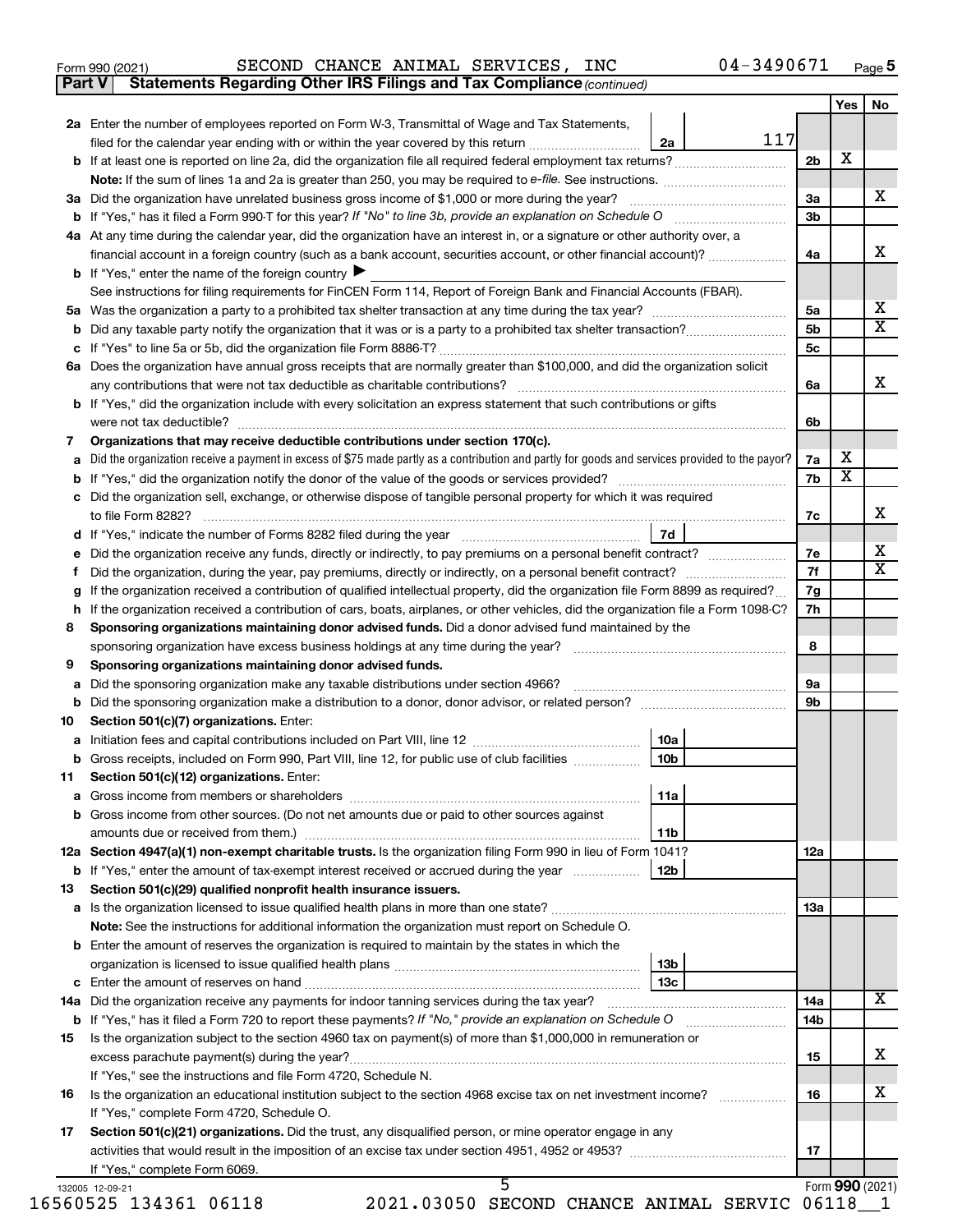| Form 990 (2021) |  |
|-----------------|--|
|-----------------|--|

### Form 990 (2021)  $\begin{array}{cccc} \text{SECOND CHANCE ANIMAL SERVICES, INC} \end{array}$  04-3490671  $\begin{array}{cccc} \text{Page} \end{array}$

**Part VI** Governance, Management, and Disclosure. For each "Yes" response to lines 2 through 7b below, and for a "No" response *to line 8a, 8b, or 10b below, describe the circumstances, processes, or changes on Schedule O. See instructions.*

|     | Check if Schedule O contains a response or note to any line in this Part VI                                                                                              |    |  |                 |                         | $\overline{\mathbf{x}}$ |
|-----|--------------------------------------------------------------------------------------------------------------------------------------------------------------------------|----|--|-----------------|-------------------------|-------------------------|
|     | <b>Section A. Governing Body and Management</b>                                                                                                                          |    |  |                 |                         |                         |
|     |                                                                                                                                                                          |    |  |                 | <b>Yes</b>              |                         |
|     | 1a Enter the number of voting members of the governing body at the end of the tax year                                                                                   | 1a |  | 61              |                         |                         |
|     | If there are material differences in voting rights among members of the governing body, or if the governing                                                              |    |  |                 |                         |                         |
|     | body delegated broad authority to an executive committee or similar committee, explain on Schedule O.                                                                    |    |  |                 |                         |                         |
| b   | Enter the number of voting members included on line 1a, above, who are independent                                                                                       | 1b |  |                 |                         |                         |
| 2   | Did any officer, director, trustee, or key employee have a family relationship or a business relationship with any other                                                 |    |  |                 |                         |                         |
|     |                                                                                                                                                                          |    |  | $\mathbf{2}$    | Х                       |                         |
| 3   | Did the organization delegate control over management duties customarily performed by or under the direct supervision                                                    |    |  |                 |                         |                         |
|     |                                                                                                                                                                          |    |  | 3               |                         |                         |
| 4   | Did the organization make any significant changes to its governing documents since the prior Form 990 was filed?                                                         |    |  | 4               |                         |                         |
| 5   |                                                                                                                                                                          |    |  | 5               |                         |                         |
| 6   |                                                                                                                                                                          |    |  | 6               |                         |                         |
| 7a  | Did the organization have members, stockholders, or other persons who had the power to elect or appoint one or                                                           |    |  |                 |                         |                         |
|     |                                                                                                                                                                          |    |  | 7a              |                         |                         |
|     | <b>b</b> Are any governance decisions of the organization reserved to (or subject to approval by) members, stockholders, or                                              |    |  |                 |                         |                         |
|     | persons other than the governing body?                                                                                                                                   |    |  | 7b              |                         |                         |
|     |                                                                                                                                                                          |    |  |                 |                         |                         |
| 8   | Did the organization contemporaneously document the meetings held or written actions undertaken during the year by the following:                                        |    |  |                 | х                       |                         |
| а   |                                                                                                                                                                          |    |  | 8а              | $\overline{\textbf{x}}$ |                         |
|     |                                                                                                                                                                          |    |  | 8b              |                         |                         |
| 9   | Is there any officer, director, trustee, or key employee listed in Part VII, Section A, who cannot be reached at the                                                     |    |  |                 |                         |                         |
|     |                                                                                                                                                                          |    |  | 9               |                         |                         |
|     | Section B. Policies (This Section B requests information about policies not required by the Internal Revenue Code.)                                                      |    |  |                 |                         |                         |
|     |                                                                                                                                                                          |    |  |                 | <b>Yes</b>              |                         |
|     |                                                                                                                                                                          |    |  | 10a             |                         |                         |
|     | b If "Yes," did the organization have written policies and procedures governing the activities of such chapters, affiliates,                                             |    |  |                 |                         |                         |
|     |                                                                                                                                                                          |    |  | 10 <sub>b</sub> |                         |                         |
|     | 11a Has the organization provided a complete copy of this Form 990 to all members of its governing body before filing the form?                                          |    |  | 11a             | $\overline{\textbf{X}}$ |                         |
|     | b Describe on Schedule O the process, if any, used by the organization to review this Form 990.                                                                          |    |  |                 |                         |                         |
| 12a |                                                                                                                                                                          |    |  | 12a             | х                       |                         |
|     | Were officers, directors, or trustees, and key employees required to disclose annually interests that could give rise to conflicts?                                      |    |  | 12 <sub>b</sub> | $\overline{\textbf{x}}$ |                         |
|     | c Did the organization regularly and consistently monitor and enforce compliance with the policy? If "Yes," describe                                                     |    |  |                 |                         |                         |
|     |                                                                                                                                                                          |    |  | 12c             | Х                       |                         |
| 13  |                                                                                                                                                                          |    |  | 13              | $\overline{\textbf{x}}$ |                         |
| 14  | Did the organization have a written document retention and destruction policy? [11] manufaction manufaction in                                                           |    |  | 14              | $\overline{\textbf{x}}$ |                         |
| 15  | Did the process for determining compensation of the following persons include a review and approval by independent                                                       |    |  |                 |                         |                         |
|     | persons, comparability data, and contemporaneous substantiation of the deliberation and decision?                                                                        |    |  |                 |                         |                         |
|     |                                                                                                                                                                          |    |  | 15a             | х                       |                         |
|     |                                                                                                                                                                          |    |  | 15 <sub>b</sub> | $\overline{\text{x}}$   |                         |
|     | If "Yes" to line 15a or 15b, describe the process on Schedule O. See instructions.                                                                                       |    |  |                 |                         |                         |
|     |                                                                                                                                                                          |    |  |                 |                         |                         |
|     | 16a Did the organization invest in, contribute assets to, or participate in a joint venture or similar arrangement with a                                                |    |  |                 |                         |                         |
|     | taxable entity during the year?<br><b>b</b> If "Yes," did the organization follow a written policy or procedure requiring the organization to evaluate its participation |    |  | <b>16a</b>      |                         |                         |
|     |                                                                                                                                                                          |    |  |                 |                         |                         |
|     | in joint venture arrangements under applicable federal tax law, and take steps to safeguard the organization's                                                           |    |  |                 |                         |                         |
|     |                                                                                                                                                                          |    |  | 16b             |                         |                         |
|     | <b>Section C. Disclosure</b>                                                                                                                                             |    |  |                 |                         |                         |
| 17  | List the states with which a copy of this Form 990 is required to be filed $\blacktriangleright$ MA                                                                      |    |  |                 |                         |                         |
| 18  | Section 6104 requires an organization to make its Forms 1023 (1024 or 1024 A, if applicable), 990, and 990 T (section 501(c)(3)s only) available                         |    |  |                 |                         |                         |
|     | for public inspection. Indicate how you made these available. Check all that apply.                                                                                      |    |  |                 |                         |                         |
|     | $\lfloor x \rfloor$ Own website<br>$\lfloor \mathbf{X} \rfloor$ Another's website<br>$\lfloor x \rfloor$ Upon request<br>Other (explain on Schedule O)                   |    |  |                 |                         |                         |
| 19  | Describe on Schedule O whether (and if so, how) the organization made its governing documents, conflict of interest policy, and financial                                |    |  |                 |                         |                         |
|     | statements available to the public during the tax year.                                                                                                                  |    |  |                 |                         |                         |
| 20  | State the name, address, and telephone number of the person who possesses the organization's books and records $\blacktriangleright$                                     |    |  |                 |                         |                         |
|     | SHERYL BLANCATO - 508-867-5525                                                                                                                                           |    |  |                 |                         |                         |
|     | 01515<br>111 YOUNG ROAD, EAST BROOKFIELD, MA                                                                                                                             |    |  |                 |                         |                         |
|     | 132006 12-09-21                                                                                                                                                          |    |  |                 | Form 990 (2021)         |                         |
|     | 6                                                                                                                                                                        |    |  |                 |                         |                         |
|     | 16560525 134361 06118<br>2021.03050 SECOND CHANCE ANIMAL SERVIC 06118 1                                                                                                  |    |  |                 |                         |                         |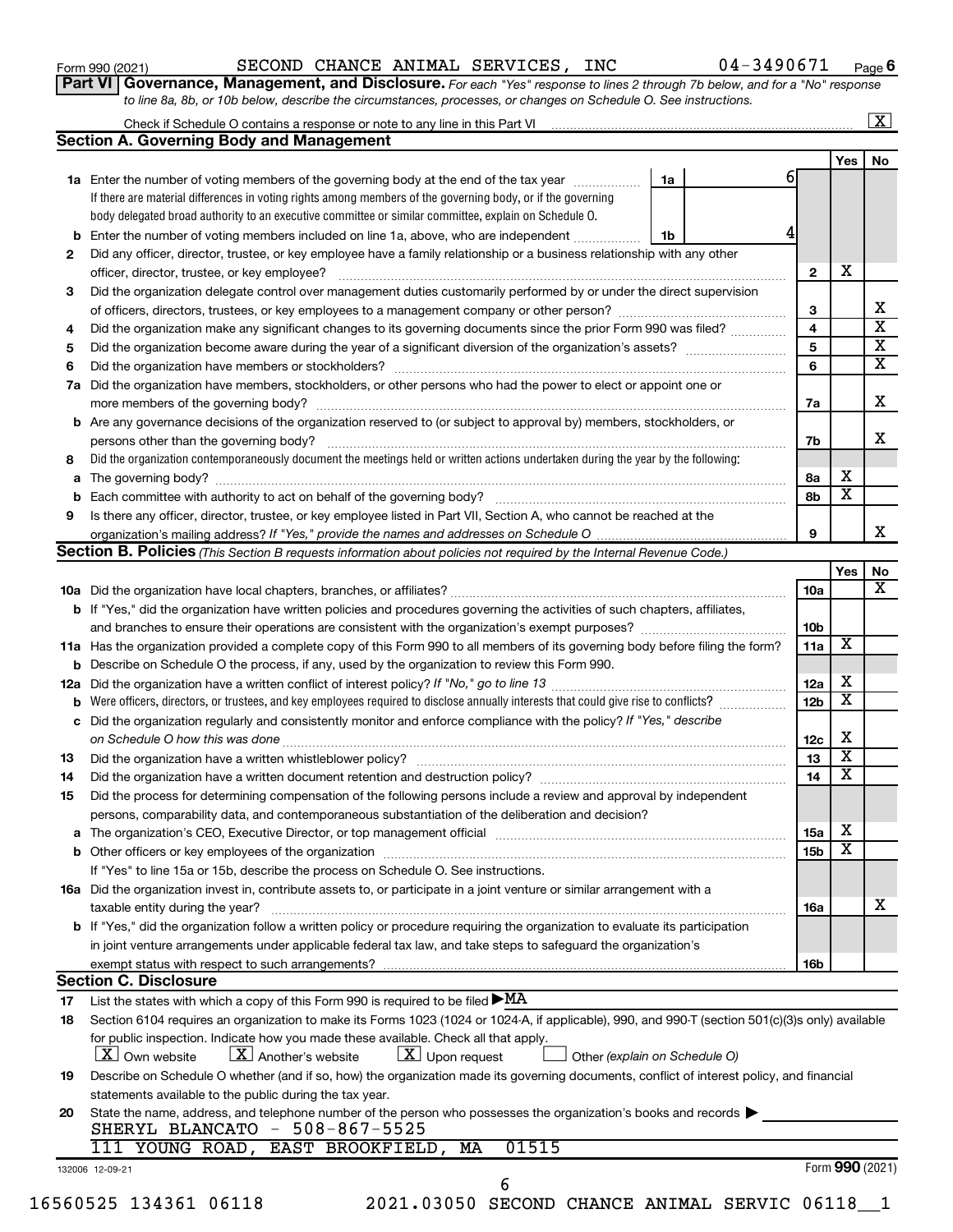Form 990 (2021)  $\begin{array}{cccc} \text{SECOND CHANCE ANIMAL SERVICES, INC} \end{array}$  04-3490671  $\begin{array}{cccc} \text{Page} \end{array}$ 

 $\Box$ 

| Part VII Compensation of Officers, Directors, Trustees, Key Employees, Highest Compensated |  |
|--------------------------------------------------------------------------------------------|--|
| <b>Employees, and Independent Contractors</b>                                              |  |

Check if Schedule O contains a response or note to any line in this Part VII

**Section A. Officers, Directors, Trustees, Key Employees, and Highest Compensated Employees**

**1a**  Complete this table for all persons required to be listed. Report compensation for the calendar year ending with or within the organization's tax year.  $\bullet$  List all of the organization's current officers, directors, trustees (whether individuals or organizations), regardless of amount of compensation.

Enter -0- in columns (D), (E), and (F) if no compensation was paid.

**•** List all of the organization's **current** key employees, if any. See the instructions for definition of "key employee."

• List the organization's five *current* highest compensated employees (other than an officer, director, trustee, or key employee) who received reportable compensation (box 5 of Form W-2, Form 1099-MISC, and/or box 1 of Form 1099-NEC) of more than \$100,000 from the organization and any related organizations.

 $\bullet$  List all of the organization's former officers, key employees, and highest compensated employees who received more than \$100,000 of reportable compensation from the organization and any related organizations.

**•** List all of the organization's former directors or trustees that received, in the capacity as a former director or trustee of the organization, more than \$10,000 of reportable compensation from the organization and any related organizations.

See the instructions for the order in which to list the persons above.

Check this box if neither the organization nor any related organization compensated any current officer, director, or trustee.  $\Box$ 

| (A)                          | (B)                                                                     | (C)                                                              |                       |             |              |                                   |        | (D)                          | (E)             | (F)                         |  |  |
|------------------------------|-------------------------------------------------------------------------|------------------------------------------------------------------|-----------------------|-------------|--------------|-----------------------------------|--------|------------------------------|-----------------|-----------------------------|--|--|
| Name and title               | Average                                                                 | Position<br>(do not check more than one                          |                       |             |              |                                   |        | Reportable                   | Reportable      | Estimated                   |  |  |
|                              | hours per                                                               | box, unless person is both an<br>officer and a director/trustee) |                       |             |              |                                   |        | compensation                 | compensation    | amount of                   |  |  |
|                              | week                                                                    |                                                                  |                       |             |              |                                   |        | from                         | from related    | other                       |  |  |
|                              | (list any                                                               |                                                                  |                       |             |              |                                   |        | the                          | organizations   | compensation                |  |  |
|                              | Individual trustee or director<br>hours for<br>related<br>organizations |                                                                  |                       |             |              |                                   |        | organization                 | (W-2/1099-MISC/ | from the                    |  |  |
|                              |                                                                         |                                                                  |                       |             |              |                                   |        | (W-2/1099-MISC/<br>1099-NEC) | 1099-NEC)       | organization<br>and related |  |  |
|                              | below                                                                   |                                                                  |                       |             |              |                                   |        |                              |                 | organizations               |  |  |
|                              | line)                                                                   |                                                                  | Institutional trustee | Officer     | Key employee | Highest compensated<br>  employee | Former |                              |                 |                             |  |  |
| (1)<br>SHERYL BLANCATO       | 50.00                                                                   |                                                                  |                       |             |              |                                   |        |                              |                 |                             |  |  |
| PRESIDENT & CEO              |                                                                         | $\mathbf X$                                                      |                       | $\mathbf X$ |              |                                   |        | 142,746.                     | 0.              | 4,682.                      |  |  |
| JACQULINE M CELMER<br>(2)    | 40.00                                                                   |                                                                  |                       |             |              |                                   |        |                              |                 |                             |  |  |
| VETERINARIAN                 |                                                                         |                                                                  |                       |             |              | X                                 |        | 116,071.                     | 0.              | $\mathbf 0$ .               |  |  |
| (3)<br><b>ASHLEY RAYMOND</b> | 40.00                                                                   |                                                                  |                       |             |              |                                   |        |                              |                 |                             |  |  |
| VETERINARIAN                 |                                                                         |                                                                  |                       |             |              | $\mathbf X$                       |        | 111,014.                     | 0.              | $\mathbf 0$ .               |  |  |
| (4)<br>ALISON COULNLOCK      | 40.00                                                                   |                                                                  |                       |             |              |                                   |        |                              |                 |                             |  |  |
| VETERINARIAN                 |                                                                         |                                                                  |                       |             |              | $\mathbf X$                       |        | 109,099.                     | 0.              | $\mathbf 0$ .               |  |  |
| COLLEEN DUGAN-LOTH<br>(5)    | 40.00                                                                   |                                                                  |                       |             |              |                                   |        |                              |                 |                             |  |  |
| VETERINARIAN                 |                                                                         |                                                                  |                       |             |              | $\mathbf X$                       |        | 108,578.                     | 0.              | $\mathbf 0$ .               |  |  |
| (6)<br>KRISTEN T CORMIER     | 35.00                                                                   |                                                                  |                       |             |              |                                   |        |                              |                 |                             |  |  |
| VETERINARIAN                 |                                                                         |                                                                  |                       |             |              | X                                 |        | 101,116.                     | 0.              | $\mathbf 0$ .               |  |  |
| (7)<br>ROBERT WHITE          | 3.00                                                                    |                                                                  |                       |             |              |                                   |        |                              |                 |                             |  |  |
| VICE PRESIDENT               |                                                                         | $\mathbf X$                                                      |                       |             |              |                                   |        | $\mathbf 0$ .                | 0.              | $\boldsymbol{0}$ .          |  |  |
| JOSEPH BLANCATO<br>(8)       | 50.00                                                                   |                                                                  |                       |             |              |                                   |        |                              |                 |                             |  |  |
| CHAIRMAN                     |                                                                         | $\mathbf X$                                                      |                       | $\rm X$     |              |                                   |        | $\mathbf 0$ .                | 0.              | $\mathbf 0$ .               |  |  |
| REBECCA AUSTIN<br>(9)        | 3.00                                                                    |                                                                  |                       |             |              |                                   |        |                              |                 |                             |  |  |
| <b>SECRETARY</b>             |                                                                         | $\mathbf X$                                                      |                       | $\rm X$     |              |                                   |        | 0.                           | 0.              | $\mathbf 0$ .               |  |  |
| (10) HEATHER GABLASKI        | 2.00                                                                    |                                                                  |                       |             |              |                                   |        |                              |                 |                             |  |  |
| <b>DIRECTOR</b>              |                                                                         | X                                                                |                       | $\mathbf X$ |              |                                   |        | $\mathbf 0$ .                | $\mathbf 0$ .   | $\mathbf 0$ .               |  |  |
| (11) SARA GASPARRINI         | 2.00                                                                    |                                                                  |                       |             |              |                                   |        |                              |                 |                             |  |  |
| <b>TREASURER</b>             |                                                                         | $\mathbf X$                                                      |                       |             |              |                                   |        | $\mathbf 0$ .                | $\mathbf 0$ .   | 0.                          |  |  |
|                              |                                                                         |                                                                  |                       |             |              |                                   |        |                              |                 |                             |  |  |
|                              |                                                                         |                                                                  |                       |             |              |                                   |        |                              |                 |                             |  |  |
|                              |                                                                         |                                                                  |                       |             |              |                                   |        |                              |                 |                             |  |  |
|                              |                                                                         |                                                                  |                       |             |              |                                   |        |                              |                 |                             |  |  |
|                              |                                                                         |                                                                  |                       |             |              |                                   |        |                              |                 |                             |  |  |
|                              |                                                                         |                                                                  |                       |             |              |                                   |        |                              |                 |                             |  |  |
|                              |                                                                         |                                                                  |                       |             |              |                                   |        |                              |                 |                             |  |  |
|                              |                                                                         |                                                                  |                       |             |              |                                   |        |                              |                 |                             |  |  |
|                              |                                                                         |                                                                  |                       |             |              |                                   |        |                              |                 |                             |  |  |
|                              |                                                                         |                                                                  |                       |             |              |                                   |        |                              |                 |                             |  |  |
|                              |                                                                         |                                                                  |                       |             |              |                                   |        |                              |                 |                             |  |  |

132007 12-09-21

Form (2021) **990**

16560525 134361 06118 2021.03050 SECOND CHANCE ANIMAL SERVIC 06118\_\_1

7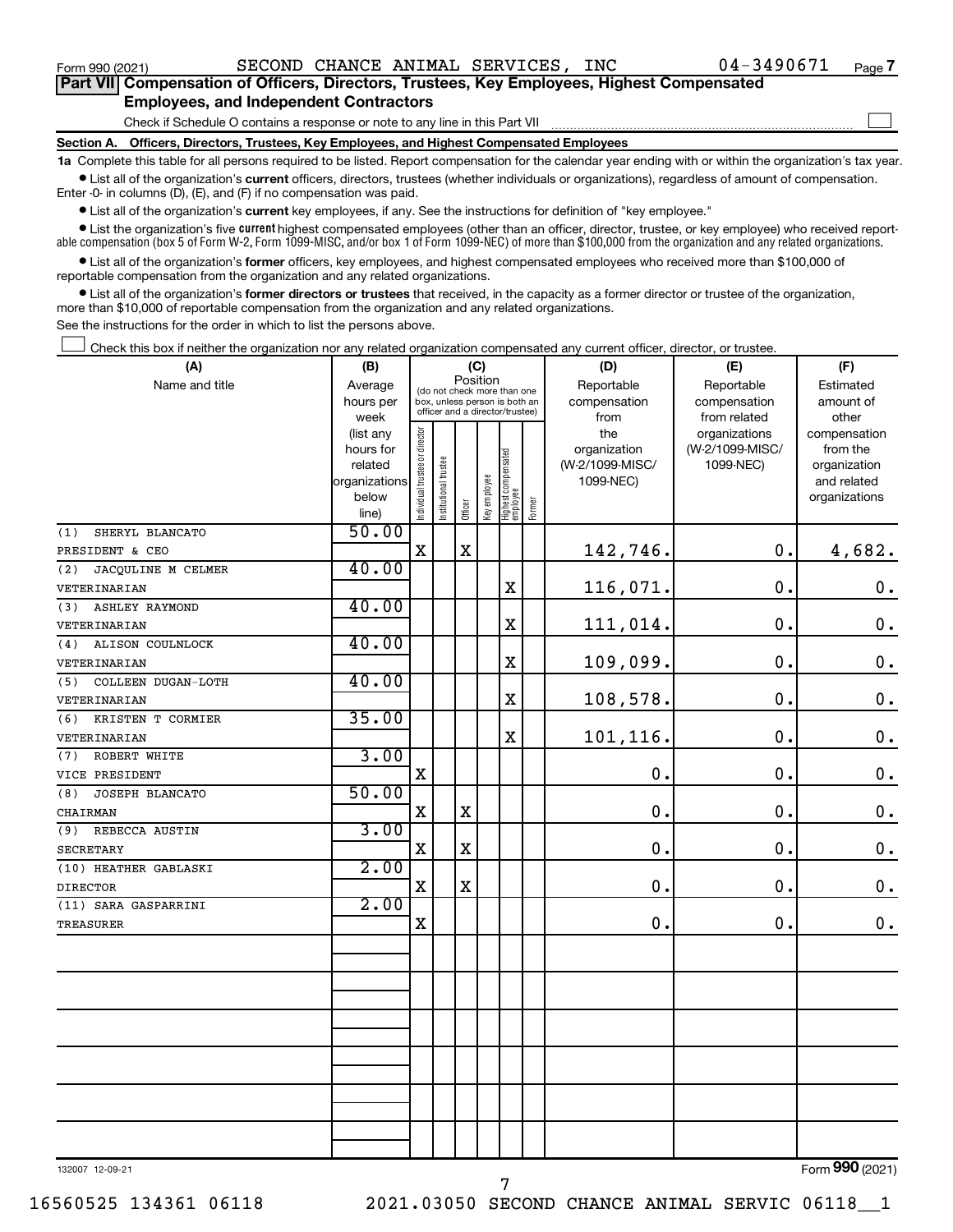|    | SECOND CHANCE ANIMAL SERVICES,<br>Form 990 (2021)                                                                                          |                   |                                |                                                                  |          |              |                                   |        | INC                            | 04-3490671                       |                  |     |                          | Page 8           |
|----|--------------------------------------------------------------------------------------------------------------------------------------------|-------------------|--------------------------------|------------------------------------------------------------------|----------|--------------|-----------------------------------|--------|--------------------------------|----------------------------------|------------------|-----|--------------------------|------------------|
|    | <b>Part VII</b><br>Section A. Officers, Directors, Trustees, Key Employees, and Highest Compensated Employees (continued)                  |                   |                                |                                                                  |          |              |                                   |        |                                |                                  |                  |     |                          |                  |
|    | (A)                                                                                                                                        | (B)               |                                |                                                                  | (C)      |              |                                   |        | (D)                            | (E)                              |                  |     | (F)                      |                  |
|    | Name and title                                                                                                                             | Average           |                                | (do not check more than one                                      | Position |              |                                   |        | Reportable                     | Reportable                       |                  |     | Estimated                |                  |
|    |                                                                                                                                            | hours per         |                                | box, unless person is both an<br>officer and a director/trustee) |          |              |                                   |        | compensation                   | compensation                     |                  |     | amount of                |                  |
|    |                                                                                                                                            | week<br>(list any |                                |                                                                  |          |              |                                   |        | from                           | from related                     |                  |     | other                    |                  |
|    |                                                                                                                                            | hours for         |                                |                                                                  |          |              |                                   |        | the<br>organization            | organizations<br>(W-2/1099-MISC/ |                  |     | compensation<br>from the |                  |
|    |                                                                                                                                            | related           |                                |                                                                  |          |              |                                   |        | (W-2/1099-MISC/                | 1099-NEC)                        |                  |     | organization             |                  |
|    |                                                                                                                                            | organizations     |                                |                                                                  |          |              |                                   |        | 1099-NEC)                      |                                  |                  |     | and related              |                  |
|    |                                                                                                                                            | below             | Individual trustee or director | Institutional trustee                                            |          | Key employee |                                   |        |                                |                                  |                  |     | organizations            |                  |
|    |                                                                                                                                            | line)             |                                |                                                                  | Officer  |              | Highest compensated<br>  employee | Former |                                |                                  |                  |     |                          |                  |
|    |                                                                                                                                            |                   |                                |                                                                  |          |              |                                   |        |                                |                                  |                  |     |                          |                  |
|    |                                                                                                                                            |                   |                                |                                                                  |          |              |                                   |        |                                |                                  |                  |     |                          |                  |
|    |                                                                                                                                            |                   |                                |                                                                  |          |              |                                   |        |                                |                                  |                  |     |                          |                  |
|    |                                                                                                                                            |                   |                                |                                                                  |          |              |                                   |        |                                |                                  |                  |     |                          |                  |
|    |                                                                                                                                            |                   |                                |                                                                  |          |              |                                   |        |                                |                                  |                  |     |                          |                  |
|    |                                                                                                                                            |                   |                                |                                                                  |          |              |                                   |        |                                |                                  |                  |     |                          |                  |
|    |                                                                                                                                            |                   |                                |                                                                  |          |              |                                   |        |                                |                                  |                  |     |                          |                  |
|    |                                                                                                                                            |                   |                                |                                                                  |          |              |                                   |        |                                |                                  |                  |     |                          |                  |
|    |                                                                                                                                            |                   |                                |                                                                  |          |              |                                   |        |                                |                                  |                  |     |                          |                  |
|    |                                                                                                                                            |                   |                                |                                                                  |          |              |                                   |        |                                |                                  |                  |     |                          |                  |
|    |                                                                                                                                            |                   |                                |                                                                  |          |              |                                   |        |                                |                                  |                  |     |                          |                  |
|    |                                                                                                                                            |                   |                                |                                                                  |          |              |                                   |        |                                |                                  |                  |     |                          |                  |
|    |                                                                                                                                            |                   |                                |                                                                  |          |              |                                   |        |                                |                                  |                  |     |                          |                  |
|    |                                                                                                                                            |                   |                                |                                                                  |          |              |                                   |        |                                |                                  |                  |     |                          |                  |
|    |                                                                                                                                            |                   |                                |                                                                  |          |              |                                   |        |                                |                                  |                  |     |                          |                  |
|    |                                                                                                                                            |                   |                                |                                                                  |          |              |                                   |        |                                |                                  |                  |     |                          |                  |
|    |                                                                                                                                            |                   |                                |                                                                  |          |              |                                   |        |                                |                                  |                  |     |                          |                  |
|    | 1b Subtotal                                                                                                                                |                   |                                |                                                                  |          |              |                                   |        | 688,624.                       |                                  | $\overline{0}$ . |     | 4,682.                   |                  |
|    |                                                                                                                                            |                   |                                |                                                                  |          |              |                                   |        | $0$ .                          |                                  | σ.               |     |                          | $\overline{0}$ . |
|    |                                                                                                                                            |                   |                                |                                                                  |          |              |                                   |        | 688,624.                       |                                  | о.               |     | 4,682.                   |                  |
| 2  | Total number of individuals (including but not limited to those listed above) who received more than \$100,000 of reportable               |                   |                                |                                                                  |          |              |                                   |        |                                |                                  |                  |     |                          |                  |
|    | compensation from the organization $\blacktriangleright$                                                                                   |                   |                                |                                                                  |          |              |                                   |        |                                |                                  |                  |     |                          | 6                |
|    |                                                                                                                                            |                   |                                |                                                                  |          |              |                                   |        |                                |                                  |                  |     | Yes                      | No               |
| 3  | Did the organization list any former officer, director, trustee, key employee, or highest compensated employee on                          |                   |                                |                                                                  |          |              |                                   |        |                                |                                  |                  |     |                          |                  |
|    | line 1a? If "Yes," complete Schedule J for such individual manufacture content to the set of the set of the schedule J for such individual |                   |                                |                                                                  |          |              |                                   |        |                                |                                  |                  | 3   |                          | х                |
|    | For any individual listed on line 1a, is the sum of reportable compensation and other compensation from the organization                   |                   |                                |                                                                  |          |              |                                   |        |                                |                                  |                  |     |                          |                  |
|    | and related organizations greater than \$150,000? If "Yes," complete Schedule J for such individual                                        |                   |                                |                                                                  |          |              |                                   |        |                                |                                  |                  | 4   |                          | х                |
| 5  | Did any person listed on line 1a receive or accrue compensation from any unrelated organization or individual for services                 |                   |                                |                                                                  |          |              |                                   |        |                                |                                  |                  |     |                          |                  |
|    | rendered to the organization? If "Yes," complete Schedule J for such person.                                                               |                   |                                |                                                                  |          |              |                                   |        |                                |                                  |                  | 5   |                          | х                |
|    | <b>Section B. Independent Contractors</b>                                                                                                  |                   |                                |                                                                  |          |              |                                   |        |                                |                                  |                  |     |                          |                  |
| 1. | Complete this table for your five highest compensated independent contractors that received more than \$100,000 of compensation from       |                   |                                |                                                                  |          |              |                                   |        |                                |                                  |                  |     |                          |                  |
|    | the organization. Report compensation for the calendar year ending with or within the organization's tax year.                             |                   |                                |                                                                  |          |              |                                   |        |                                |                                  |                  |     |                          |                  |
|    | (A)<br>Name and business address                                                                                                           |                   |                                | <b>NONE</b>                                                      |          |              |                                   |        | (B)<br>Description of services |                                  |                  | (C) | Compensation             |                  |
|    |                                                                                                                                            |                   |                                |                                                                  |          |              |                                   |        |                                |                                  |                  |     |                          |                  |
|    |                                                                                                                                            |                   |                                |                                                                  |          |              |                                   |        |                                |                                  |                  |     |                          |                  |
|    |                                                                                                                                            |                   |                                |                                                                  |          |              |                                   |        |                                |                                  |                  |     |                          |                  |
|    |                                                                                                                                            |                   |                                |                                                                  |          |              |                                   |        |                                |                                  |                  |     |                          |                  |
|    |                                                                                                                                            |                   |                                |                                                                  |          |              |                                   |        |                                |                                  |                  |     |                          |                  |
|    |                                                                                                                                            |                   |                                |                                                                  |          |              |                                   |        |                                |                                  |                  |     |                          |                  |
|    |                                                                                                                                            |                   |                                |                                                                  |          |              |                                   |        |                                |                                  |                  |     |                          |                  |
|    |                                                                                                                                            |                   |                                |                                                                  |          |              |                                   |        |                                |                                  |                  |     |                          |                  |
|    |                                                                                                                                            |                   |                                |                                                                  |          |              |                                   |        |                                |                                  |                  |     |                          |                  |
|    |                                                                                                                                            |                   |                                |                                                                  |          |              |                                   |        |                                |                                  |                  |     |                          |                  |
| 2  | Total number of independent contractors (including but not limited to those listed above) who received more than                           |                   |                                |                                                                  |          |              |                                   |        |                                |                                  |                  |     |                          |                  |
|    | \$100,000 of compensation from the organization                                                                                            |                   |                                |                                                                  |          |              | U                                 |        |                                |                                  |                  |     |                          |                  |
|    |                                                                                                                                            |                   |                                |                                                                  |          |              |                                   |        |                                |                                  |                  |     | Form 990 (2021)          |                  |

132008 12-09-21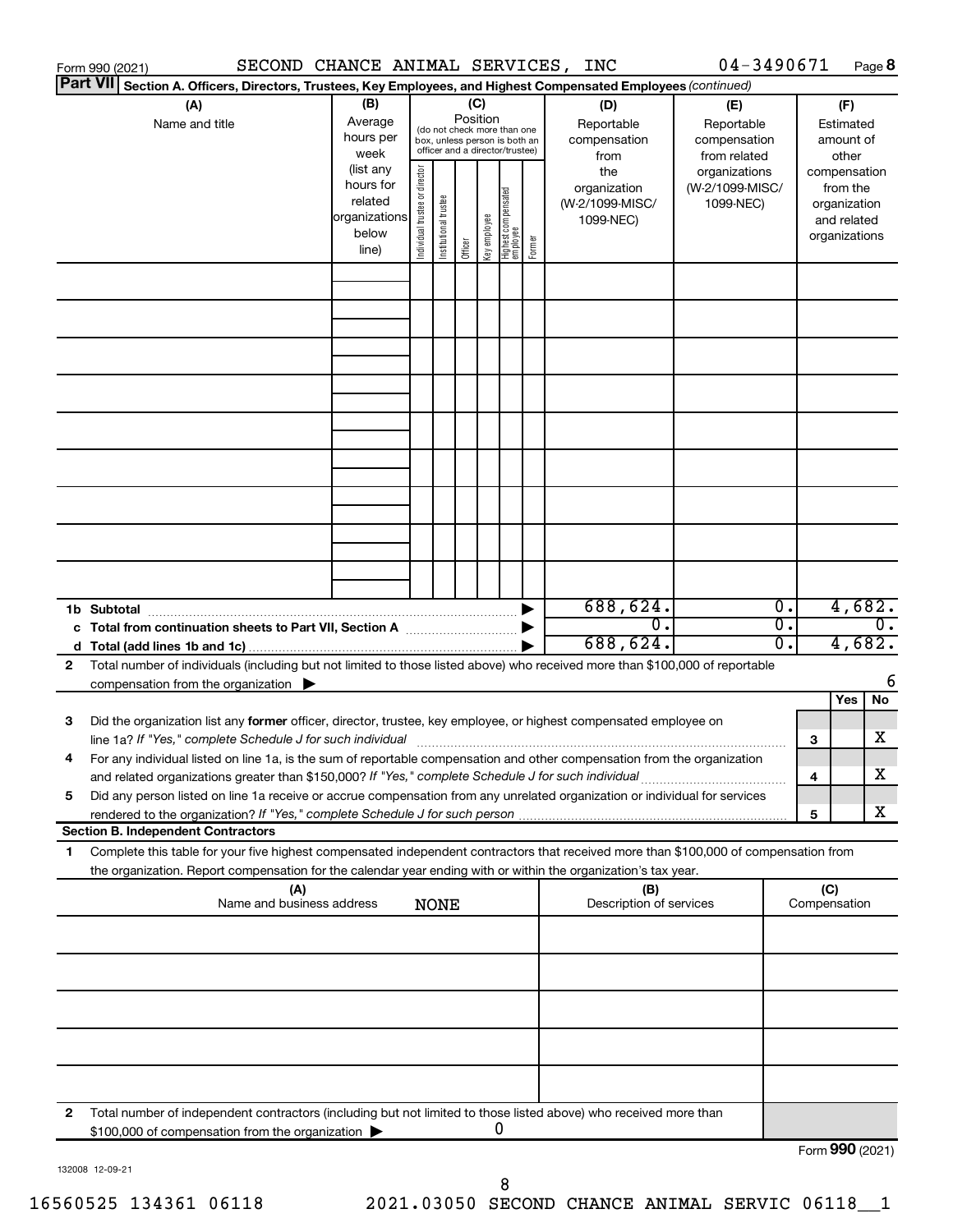|                                                           | <b>Part VIII</b> | <b>Statement of Revenue</b>                                                   |                              |                                    |                          |                             |                         |
|-----------------------------------------------------------|------------------|-------------------------------------------------------------------------------|------------------------------|------------------------------------|--------------------------|-----------------------------|-------------------------|
|                                                           |                  | Check if Schedule O contains a response or note to any line in this Part VIII |                              |                                    |                          |                             |                         |
|                                                           |                  |                                                                               |                              | (A)                                | (B)<br>Related or exempt | $\overline{C}$<br>Unrelated | (D)<br>Revenue excluded |
|                                                           |                  |                                                                               |                              | Total revenue                      | function revenue         | business revenue            | from tax under          |
|                                                           |                  |                                                                               |                              |                                    |                          |                             | sections 512 - 514      |
|                                                           |                  | <b>1 a</b> Federated campaigns<br>1a<br>.                                     |                              |                                    |                          |                             |                         |
|                                                           | b                | 1 <sub>b</sub><br>Membership dues                                             |                              |                                    |                          |                             |                         |
|                                                           | с                | 1c<br>Fundraising events                                                      |                              |                                    |                          |                             |                         |
|                                                           | d                | 1d<br>Related organizations                                                   |                              |                                    |                          |                             |                         |
| Contributions, Gifts, Grants<br>and Other Similar Amounts |                  | Government grants (contributions)<br>1e                                       |                              |                                    |                          |                             |                         |
|                                                           | f.               | All other contributions, gifts, grants, and                                   |                              |                                    |                          |                             |                         |
|                                                           |                  | similar amounts not included above<br>1f                                      | 1,190,613.                   |                                    |                          |                             |                         |
|                                                           |                  | 1g <br>Noncash contributions included in lines 1a-1f                          | 364, 189.                    |                                    |                          |                             |                         |
|                                                           | h.               |                                                                               |                              | $\overline{1}$ ,190,613.           |                          |                             |                         |
|                                                           |                  |                                                                               | <b>Business Code</b>         |                                    |                          |                             |                         |
|                                                           | 2a               | VETERINARY CLINIC                                                             | 541900                       | $\overline{)3,306,102.}3,306,102.$ |                          |                             |                         |
|                                                           | b                | <b>ADOPTION CENTER</b>                                                        | 541900                       |                                    | $470, 234.$ $470, 234.$  |                             |                         |
|                                                           | C                | SPAY & NEUTER SERVICES                                                        | 541900                       |                                    | $421,820.$ $421,820.$    |                             |                         |
|                                                           | d                | <b>OTHER PROGRAMS</b>                                                         | 541900                       | 3,249.                             | 3,249.                   |                             |                         |
| Program Service<br>Revenue                                | е                |                                                                               |                              |                                    |                          |                             |                         |
|                                                           | f                | All other program service revenue                                             |                              |                                    |                          |                             |                         |
|                                                           |                  |                                                                               | $\blacktriangleright$        | 4, 201, 405.                       |                          |                             |                         |
|                                                           | 3                | Investment income (including dividends, interest, and                         |                              |                                    |                          |                             |                         |
|                                                           |                  |                                                                               |                              | 35,728.                            |                          |                             | 35,728.                 |
|                                                           | 4                | Income from investment of tax-exempt bond proceeds                            |                              |                                    |                          |                             |                         |
|                                                           | 5                |                                                                               |                              |                                    |                          |                             |                         |
|                                                           |                  | (i) Real                                                                      | (ii) Personal                |                                    |                          |                             |                         |
|                                                           | 6а               | 6a<br>Gross rents<br>.                                                        |                              |                                    |                          |                             |                         |
|                                                           | b                | 6b<br>Less: rental expenses                                                   |                              |                                    |                          |                             |                         |
|                                                           | с                | 6c<br>Rental income or (loss)                                                 |                              |                                    |                          |                             |                         |
|                                                           | d                | Net rental income or (loss)                                                   |                              |                                    |                          |                             |                         |
|                                                           |                  | (i) Securities<br>7 a Gross amount from sales of                              | (ii) Other                   |                                    |                          |                             |                         |
|                                                           |                  | 53.<br>assets other than inventory<br>7a                                      |                              |                                    |                          |                             |                         |
|                                                           |                  | <b>b</b> Less: cost or other basis                                            |                              |                                    |                          |                             |                         |
| Revenue                                                   |                  | 50.<br>7b<br>and sales expenses                                               |                              |                                    |                          |                             |                         |
|                                                           |                  | $\overline{3}$ .<br>7c<br>Gain or (loss)                                      |                              |                                    |                          |                             |                         |
|                                                           |                  |                                                                               |                              | $\overline{3}$ .                   |                          |                             | $\overline{3}$ .        |
| ត<br>$\tilde{\bar{\epsilon}}$                             |                  | 8 a Gross income from fundraising events (not                                 |                              |                                    |                          |                             |                         |
|                                                           |                  | including \$<br>оf                                                            |                              |                                    |                          |                             |                         |
|                                                           |                  | contributions reported on line 1c). See                                       |                              |                                    |                          |                             |                         |
|                                                           |                  | 8a                                                                            | 72,287.                      |                                    |                          |                             |                         |
|                                                           |                  | 8b <br><b>b</b> Less: direct expenses                                         | 26,806.                      |                                    |                          |                             |                         |
|                                                           | c                | Net income or (loss) from fundraising events                                  | .                            | 45,481.                            |                          |                             | 45,481.                 |
|                                                           |                  | 9 a Gross income from gaming activities. See                                  |                              |                                    |                          |                             |                         |
|                                                           |                  | 9a                                                                            |                              |                                    |                          |                             |                         |
|                                                           |                  | 9 <sub>b</sub>                                                                |                              |                                    |                          |                             |                         |
|                                                           |                  | c Net income or (loss) from gaming activities                                 |                              |                                    |                          |                             |                         |
|                                                           |                  | 10 a Gross sales of inventory, less returns                                   | $\vert$ 10a $\vert$ 11, 135. |                                    |                          |                             |                         |
|                                                           |                  | 10bl                                                                          | 7,186.                       |                                    |                          |                             |                         |
|                                                           |                  | <b>b</b> Less: cost of goods sold                                             |                              | 3,949.                             |                          |                             | 3,949.                  |
|                                                           |                  | c Net income or (loss) from sales of inventory                                | <b>Business Code</b>         |                                    |                          |                             |                         |
|                                                           |                  | EMPLOYEE RETENTION CRE                                                        | 900099                       | 211, 200.                          | 211, 200.                |                             |                         |
|                                                           | 11 a<br>b        | OTHER INCOME                                                                  | 900099                       | 13,700.                            | 13,700.                  |                             |                         |
| Miscellaneous<br>Revenue                                  |                  |                                                                               |                              |                                    |                          |                             |                         |
|                                                           | c                |                                                                               |                              |                                    |                          |                             |                         |
|                                                           |                  |                                                                               |                              | 224,900.                           |                          |                             |                         |
|                                                           | 12               |                                                                               |                              | $\overline{5,702,079.4,426,305.}$  |                          | 0.                          | 85,161.                 |
|                                                           | 132009 12-09-21  |                                                                               |                              |                                    |                          |                             | Form 990 (2021)         |
|                                                           |                  |                                                                               |                              |                                    |                          |                             |                         |

Form 990 (2021) SECOND CHANCE ANIMAL SERVICES, INC 04-3490671 Page

**9**

9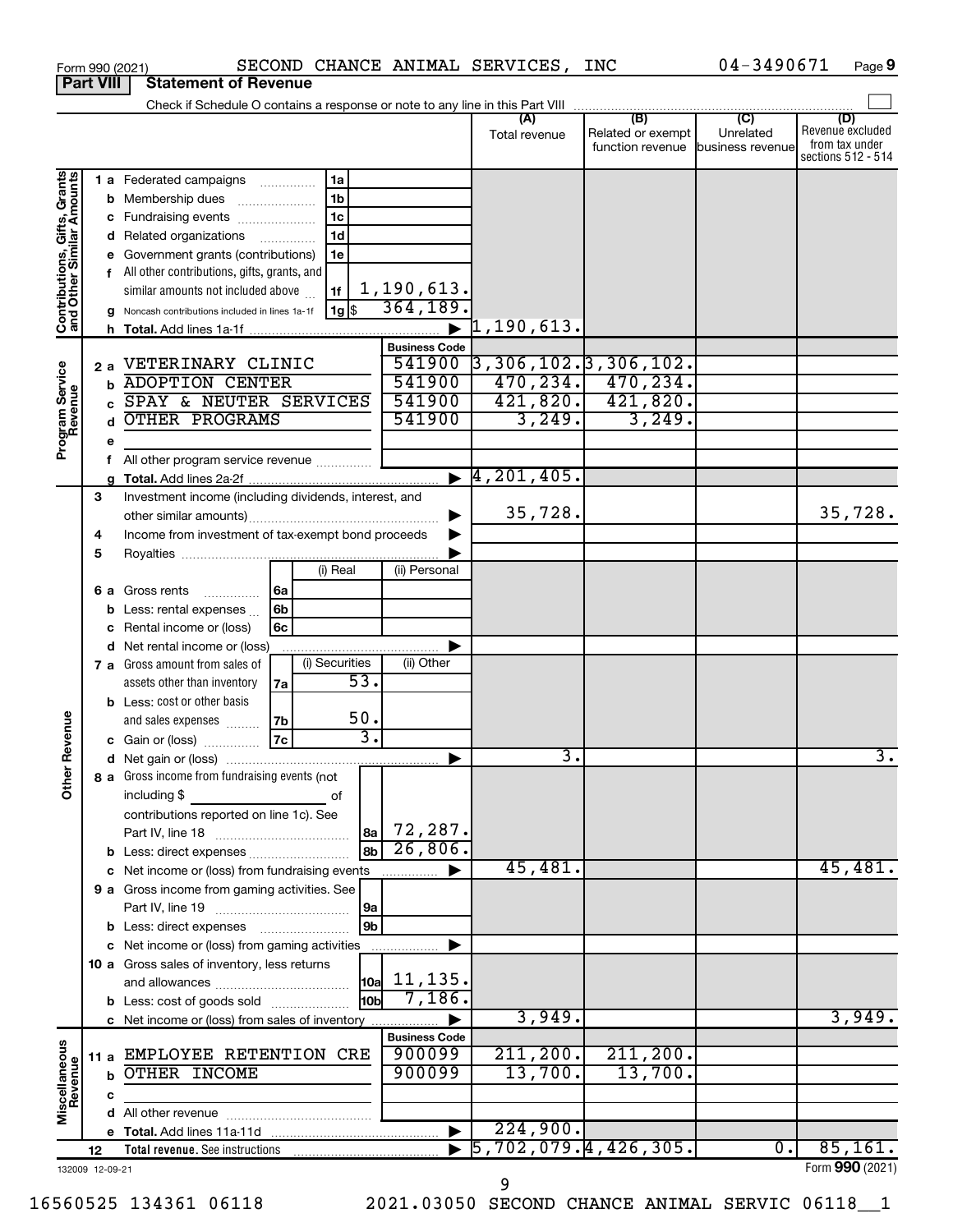Form 990 (2021) Page SECOND CHANCE ANIMAL SERVICES, INC 04-3490671 Form 990 (2021)<br>**Part IX | Statement of Functional Expenses** 

04-3490671 Page 10

|    | Section 501(c)(3) and 501(c)(4) organizations must complete all columns. All other organizations must complete column (A).                                                                                   |                       |                                    |                                           |                                |  |
|----|--------------------------------------------------------------------------------------------------------------------------------------------------------------------------------------------------------------|-----------------------|------------------------------------|-------------------------------------------|--------------------------------|--|
|    | Check if Schedule O contains a response or note to any line in this Part IX                                                                                                                                  |                       |                                    |                                           |                                |  |
|    | Do not include amounts reported on lines 6b,<br>7b, 8b, 9b, and 10b of Part VIII.                                                                                                                            | (A)<br>Total expenses | (B)<br>Program service<br>expenses | (C)<br>Management and<br>general expenses | (D)<br>Fundraising<br>expenses |  |
| 1. | Grants and other assistance to domestic organizations                                                                                                                                                        |                       |                                    |                                           |                                |  |
|    | and domestic governments. See Part IV, line 21                                                                                                                                                               |                       |                                    |                                           |                                |  |
| 2  | Grants and other assistance to domestic                                                                                                                                                                      |                       |                                    |                                           |                                |  |
|    | individuals. See Part IV, line 22                                                                                                                                                                            |                       |                                    |                                           |                                |  |
| 3  | Grants and other assistance to foreign                                                                                                                                                                       |                       |                                    |                                           |                                |  |
|    | organizations, foreign governments, and foreign                                                                                                                                                              |                       |                                    |                                           |                                |  |
|    | individuals. See Part IV, lines 15 and 16                                                                                                                                                                    |                       |                                    |                                           |                                |  |
| 4  | Benefits paid to or for members                                                                                                                                                                              |                       |                                    |                                           |                                |  |
| 5  | Compensation of current officers, directors,                                                                                                                                                                 |                       |                                    |                                           |                                |  |
|    | trustees, and key employees                                                                                                                                                                                  | 142,746.              |                                    | 142,746.                                  |                                |  |
| 6  | Compensation not included above to disqualified                                                                                                                                                              |                       |                                    |                                           |                                |  |
|    | persons (as defined under section 4958(f)(1)) and                                                                                                                                                            |                       |                                    |                                           |                                |  |
|    | persons described in section 4958(c)(3)(B)                                                                                                                                                                   |                       |                                    |                                           |                                |  |
| 7  |                                                                                                                                                                                                              | 2,627,953.            | 2,469,564.                         | 34, 213.                                  | 124, 176.                      |  |
| 8  | Pension plan accruals and contributions (include                                                                                                                                                             |                       |                                    |                                           |                                |  |
|    | section 401(k) and 403(b) employer contributions)                                                                                                                                                            |                       |                                    |                                           |                                |  |
| 9  |                                                                                                                                                                                                              | 98,552.               | 92, 258.                           | 6, 294.                                   |                                |  |
| 10 |                                                                                                                                                                                                              | 253, 270.             | 226, 168.                          | 15,926.                                   | 11, 176.                       |  |
| 11 | Fees for services (nonemployees):                                                                                                                                                                            |                       |                                    |                                           |                                |  |
| а  |                                                                                                                                                                                                              |                       |                                    |                                           |                                |  |
| b  |                                                                                                                                                                                                              |                       |                                    |                                           |                                |  |
| С  |                                                                                                                                                                                                              | 21,255.               |                                    | 21, 255.                                  |                                |  |
| d  |                                                                                                                                                                                                              |                       |                                    |                                           |                                |  |
| е  | Professional fundraising services. See Part IV, line 17                                                                                                                                                      |                       |                                    |                                           |                                |  |
| f  | Investment management fees                                                                                                                                                                                   |                       |                                    |                                           |                                |  |
| g  | Other. (If line 11g amount exceeds 10% of line 25,                                                                                                                                                           |                       |                                    |                                           |                                |  |
|    | column (A), amount, list line 11g expenses on Sch O.)                                                                                                                                                        | 310,281.              | 308,639.                           | 1,642.                                    |                                |  |
| 12 |                                                                                                                                                                                                              | 37,247.               | 37,247.                            |                                           |                                |  |
| 13 |                                                                                                                                                                                                              | 16,445.               | 13,537.                            | 2,908.                                    |                                |  |
| 14 |                                                                                                                                                                                                              | 22, 216.              | 19,801.                            | 1,419.                                    | 996.                           |  |
| 15 |                                                                                                                                                                                                              |                       |                                    |                                           |                                |  |
| 16 |                                                                                                                                                                                                              | 92,784.               | 82,700.                            | 5,926.                                    | 4,158.                         |  |
| 17 |                                                                                                                                                                                                              | 2,651.                | 2,651.                             |                                           |                                |  |
| 18 | Payments of travel or entertainment expenses                                                                                                                                                                 |                       |                                    |                                           |                                |  |
|    | for any federal, state, or local public officials                                                                                                                                                            |                       |                                    |                                           |                                |  |
| 19 | Conferences, conventions, and meetings                                                                                                                                                                       |                       |                                    |                                           |                                |  |
| 20 | Interest                                                                                                                                                                                                     |                       |                                    |                                           |                                |  |
| 21 |                                                                                                                                                                                                              |                       |                                    |                                           |                                |  |
| 22 | Depreciation, depletion, and amortization                                                                                                                                                                    | 181,996.              | 162, 215.                          | 11,624.                                   | 8,157.                         |  |
| 23 | Insurance                                                                                                                                                                                                    | 82, 256.              | $77,002$ .                         | 5,254.                                    |                                |  |
| 24 | Other expenses. Itemize expenses not covered<br>above. (List miscellaneous expenses on line 24e. If<br>line 24e amount exceeds 10% of line 25, column (A).<br>amount, list line 24e expenses on Schedule O.) |                       |                                    |                                           |                                |  |
| a  | SUPPLIES                                                                                                                                                                                                     | 1,106,900.            | 1,106,900.                         |                                           |                                |  |
| b  | BANK & CREDIT CARD FEES                                                                                                                                                                                      | 65, 352.              | 62, 423.                           |                                           | 2,929.                         |  |
| C  | PRINTING & POSTAGE                                                                                                                                                                                           | 35,047.               | 19,864.                            | 2,238.                                    | 12,945.                        |  |
| d  | REPAIRS & MAINTENANCE                                                                                                                                                                                        | 32,933.               | 32,933.                            |                                           |                                |  |
|    | e All other expenses                                                                                                                                                                                         | 44,156.               | 43, 133.                           | 1,023.                                    |                                |  |
| 25 | Total functional expenses. Add lines 1 through 24e                                                                                                                                                           | 5,174,040.            | 4,757,035.                         | 252,468                                   | 164,537.                       |  |
| 26 | <b>Joint costs.</b> Complete this line only if the organization                                                                                                                                              |                       |                                    |                                           |                                |  |
|    | reported in column (B) joint costs from a combined                                                                                                                                                           |                       |                                    |                                           |                                |  |
|    | educational campaign and fundraising solicitation.                                                                                                                                                           |                       |                                    |                                           |                                |  |
|    | Check here $\blacktriangleright$<br>if following SOP 98-2 (ASC 958-720)                                                                                                                                      |                       |                                    |                                           |                                |  |

132010 12-09-21

Form (2021) **990**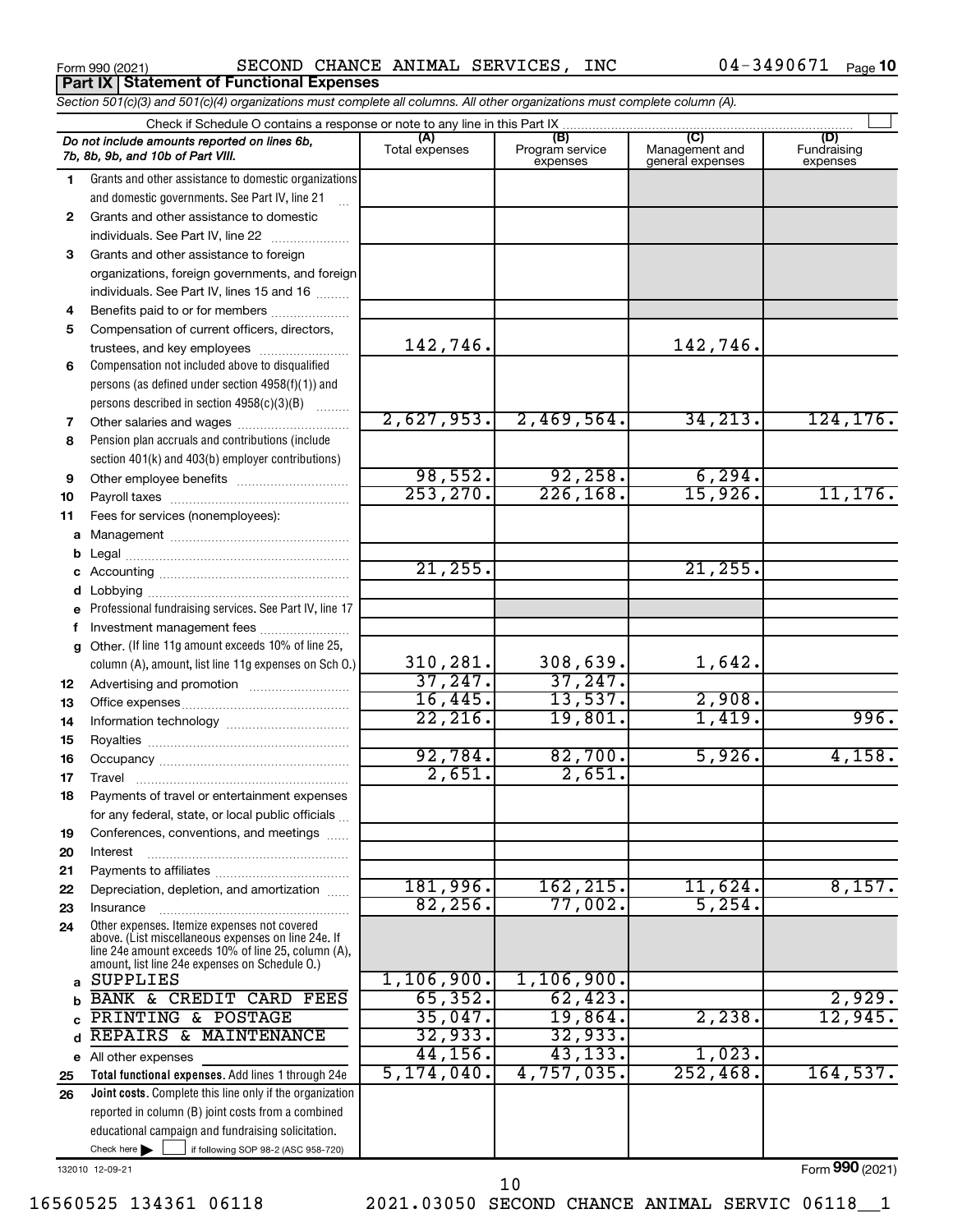**1 2**

**Part X** | **Balance Sheet** 

**Assets**

**Liabilities**

Net Assets or Fund Balances

**3** Pledges and grants receivable, net ~~~~~~~~~~~~~~~~~~~~~ **4** Accounts receivable, net ~~~~~~~~~~~~~~~~~~~~~~~~~~ **5** Loans and other receivables from any current or former officer, director, **6 7 8 9 10 a** Land, buildings, and equipment: cost or other **11 12** Investments - other securities. See Part IV, line 11 ~~~~~~~~~~~~~~ **13** Investments - program-related. See Part IV, line 11 ~~~~~~~~~~~~~ **14 15 16 17 18 19 20 21 22 23 24 25 26 27 28 29 30 31 32 33 3 4 5 6 7 8 9 10c 11 12 13 14 15 16 17 18 19 20 21 22 23 24 25 26 b** Less: accumulated depreciation  $\ldots$  [10b basis. Complete Part VI of Schedule D  $\frac{1}{10}$  10a **Total assets.**  Add lines 1 through 15 (must equal line 33) **Total liabilities.**  Add lines 17 through 25 Organizations that follow FASB ASC 958, check here  $\blacktriangleright \boxed{\text{X}}$ **and complete lines 27, 28, 32, and 33. 27 28 Organizations that do not follow FASB ASC 958, check here** | † **and complete lines 29 through 33. 29 30 31 32 33 Net Assets or Fund Balances** trustee, key employee, creator or founder, substantial contributor, or 35% controlled entity or family member of any of these persons ~~~~~~~~~ Loans and other receivables from other disqualified persons (as defined under section 4958(f)(1)), and persons described in section  $4958(c)(3)(B)$  ...... Notes and loans receivable, net ~~~~~~~~~~~~~~~~~~~~~~~ Inventories for sale or use ~~~~~~~~~~~~~~~~~~~~~~~~~~ Prepaid expenses and deferred charges ~~~~~~~~~~~~~~~~~~ Investments - publicly traded securities ~~~~~~~~~~~~~~~~~~~ Intangible assets ~~~~~~~~~~~~~~~~~~~~~~~~~~~~~~ Other assets. See Part IV, line 11 ~~~~~~~~~~~~~~~~~~~~~~ Accounts payable and accrued expenses ~~~~~~~~~~~~~~~~~~ Grants payable ~~~~~~~~~~~~~~~~~~~~~~~~~~~~~~~ Deferred revenue ~~~~~~~~~~~~~~~~~~~~~~~~~~~~~~ Tax-exempt bond liabilities ~~~~~~~~~~~~~~~~~~~~~~~~~ Escrow or custodial account liability. Complete Part IV of Schedule D ........... Loans and other payables to any current or former officer, director, trustee, key employee, creator or founder, substantial contributor, or 35% controlled entity or family member of any of these persons ~~~~~~~~~ Secured mortgages and notes payable to unrelated third parties Unsecured notes and loans payable to unrelated third parties Other liabilities (including federal income tax, payables to related third parties, and other liabilities not included on lines 17-24). Complete Part X of Schedule D ~~~~~~~~~~~~~~~~~~~~~~~~~~~~~~~ Net assets without donor restrictions ~~~~~~~~~~~~~~~~~~~~ Net assets with donor restrictions ~~~~~~~~~~~~~~~~~~~~~~ Capital stock or trust principal, or current funds ~~~~~~~~~~~~~~~ Paid-in or capital surplus, or land, building, or equipment fund ....................... Retained earnings, endowment, accumulated income, or other funds ............ Total net assets or fund balances ~~~~~~~~~~~~~~~~~~~~~~ Total liabilities and net assets/fund balances 211,200. 34,077. 30,284.  $119,361. | 8 | 177,792.$  $9,718$ ,  $9 \mid 3,445$ . 4,536,838.  $1,393,612.$  2,395,183.  $10c$  3,143,226. 775,445. 836,541. 1,865. 4,249,346. 5,053,487. 252,371. 17 216,088.  $252,371.$   $26$  216,088.  $3,438,313. |z_7| 4,744,712.$ 558,662. 92,687. 3,996,975.|<sub>32</sub>| 4,837,399**.**  $249,346.$   $33$  | 5,053,487.

Form 990 (2021)  $\begin{array}{cccc} \text{SECOND } \text{CHANCE} \text{ ANIMAL } \text{SERVICES, } \text{INC } \end{array}$  04-3490671  $\begin{array}{cccc} \text{Page} \end{array}$ 

Check if Schedule O contains a response or note to any line in this Part X

Cash - non-interest-bearing ~~~~~~~~~~~~~~~~~~~~~~~~~ Savings and temporary cash investments ~~~~~~~~~~~~~~~~~~ 04-3490671 <sub>Page</sub> 11

 $\perp$ 

Form (2021) **990**

**(A) (B)**

Beginning of year  $\begin{vmatrix} 1 & 1 \end{vmatrix}$  End of year

**1 2**

 $913,697.$   $2$  | 650,999.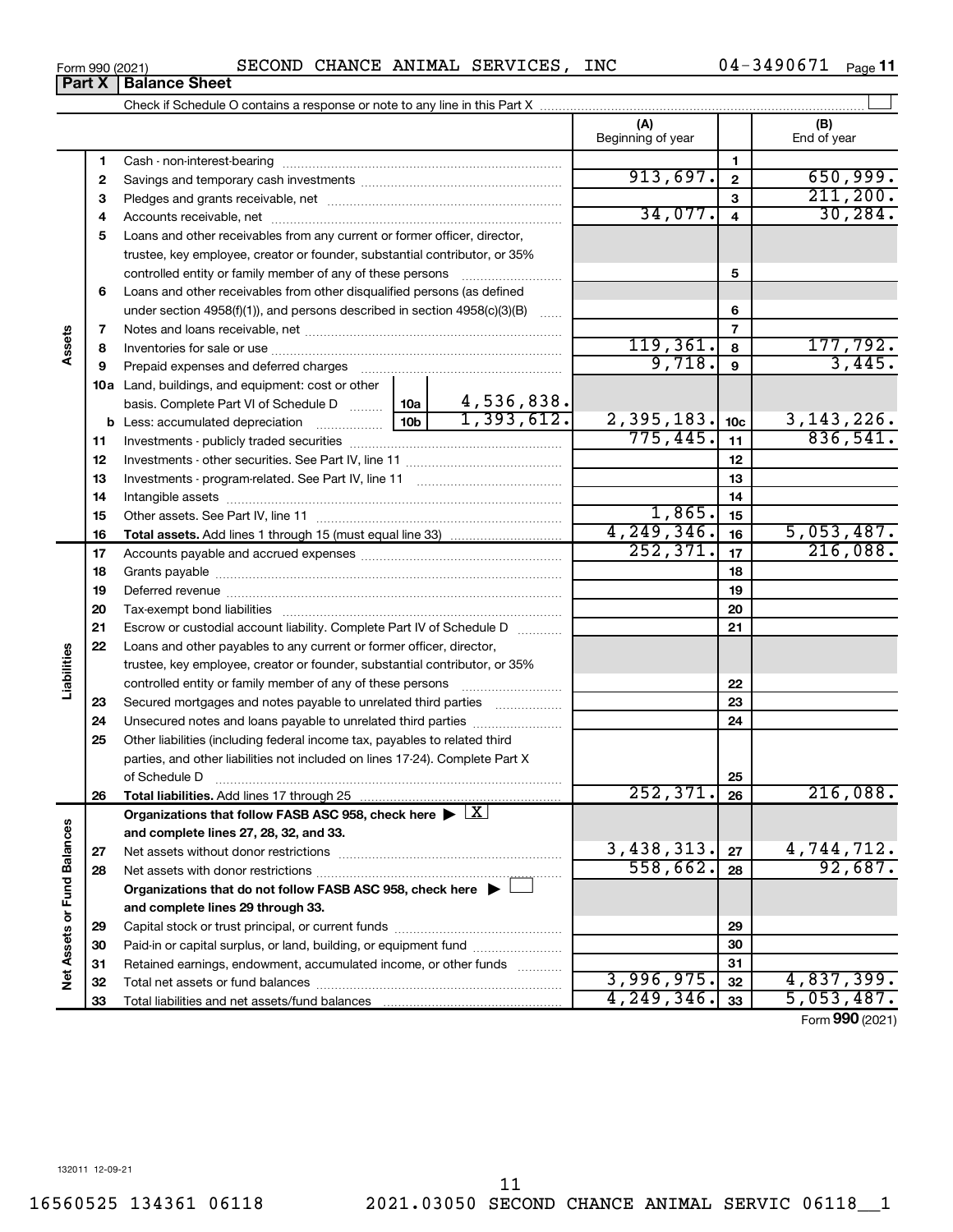|    | SECOND CHANCE ANIMAL SERVICES, INC<br>Form 990 (2021)                                                                                |                         | 04-3490671     |     | Page 12                 |  |  |
|----|--------------------------------------------------------------------------------------------------------------------------------------|-------------------------|----------------|-----|-------------------------|--|--|
|    | <b>Part XI   Reconciliation of Net Assets</b>                                                                                        |                         |                |     |                         |  |  |
|    |                                                                                                                                      |                         |                |     |                         |  |  |
|    |                                                                                                                                      |                         |                |     |                         |  |  |
| 1  |                                                                                                                                      | $\mathbf{1}$            | 5,702,079.     |     |                         |  |  |
| 2  |                                                                                                                                      | $\overline{2}$          | 5, 174, 040.   |     |                         |  |  |
| 3  | Revenue less expenses. Subtract line 2 from line 1                                                                                   | 3                       |                |     | 528,039.                |  |  |
| 4  |                                                                                                                                      | $\overline{\mathbf{4}}$ | 3,996,975.     |     |                         |  |  |
| 5  |                                                                                                                                      | 5                       |                |     | 33,998.                 |  |  |
| 6  |                                                                                                                                      | 6                       |                |     | 287,017.                |  |  |
| 7  |                                                                                                                                      | $\overline{7}$          |                |     | $-8,631.$               |  |  |
| 8  | Prior period adjustments www.communication.communication.com/news/communication.com/news/communication.com/new                       | 8                       |                |     |                         |  |  |
| 9  | Other changes in net assets or fund balances (explain on Schedule O)                                                                 | 9                       |                |     | $\overline{0}$ .        |  |  |
| 10 | Net assets or fund balances at end of year. Combine lines 3 through 9 (must equal Part X, line 32,                                   |                         |                |     |                         |  |  |
|    |                                                                                                                                      | 10                      | 4,837,398.     |     |                         |  |  |
|    | Part XII Financial Statements and Reporting                                                                                          |                         |                |     |                         |  |  |
|    |                                                                                                                                      |                         |                |     | $\overline{\mathbf{x}}$ |  |  |
|    |                                                                                                                                      |                         |                | Yes | No                      |  |  |
| 1  | Accounting method used to prepare the Form 990: $\Box$ Cash $\Box X$ Accrual<br>Other                                                |                         |                |     |                         |  |  |
|    | If the organization changed its method of accounting from a prior year or checked "Other," explain on Schedule O.                    |                         |                |     |                         |  |  |
|    |                                                                                                                                      |                         |                |     |                         |  |  |
|    | If "Yes," check a box below to indicate whether the financial statements for the year were compiled or reviewed on a                 |                         |                |     |                         |  |  |
|    | separate basis, consolidated basis, or both:                                                                                         |                         |                |     |                         |  |  |
|    | Both consolidated and separate basis<br>Separate basis<br><b>Consolidated basis</b>                                                  |                         |                |     |                         |  |  |
|    |                                                                                                                                      |                         | 2 <sub>b</sub> | x   |                         |  |  |
|    | If "Yes," check a box below to indicate whether the financial statements for the year were audited on a separate basis,              |                         |                |     |                         |  |  |
|    | consolidated basis, or both:                                                                                                         |                         |                |     |                         |  |  |
|    | $ \mathbf{X} $ Separate basis<br>Both consolidated and separate basis<br>Consolidated basis                                          |                         |                |     |                         |  |  |
|    | c If "Yes" to line 2a or 2b, does the organization have a committee that assumes responsibility for oversight of the audit,          |                         |                |     |                         |  |  |
|    | review, or compilation of its financial statements and selection of an independent accountant?                                       |                         | 2c             | х   |                         |  |  |
|    | If the organization changed either its oversight process or selection process during the tax year, explain on Schedule O.            |                         |                |     |                         |  |  |
|    | 3a As a result of a federal award, was the organization required to undergo an audit or audits as set forth in the Single Audit      |                         |                |     |                         |  |  |
|    | Act and OMB Circular A-133?                                                                                                          |                         | 3a             |     | x                       |  |  |
|    | <b>b</b> If "Yes," did the organization undergo the required audit or audits? If the organization did not undergo the required audit |                         |                |     |                         |  |  |
|    |                                                                                                                                      |                         | 3b             |     |                         |  |  |
|    |                                                                                                                                      |                         |                |     | $000 \text{$            |  |  |

Form (2021) **990**

132012 12-09-21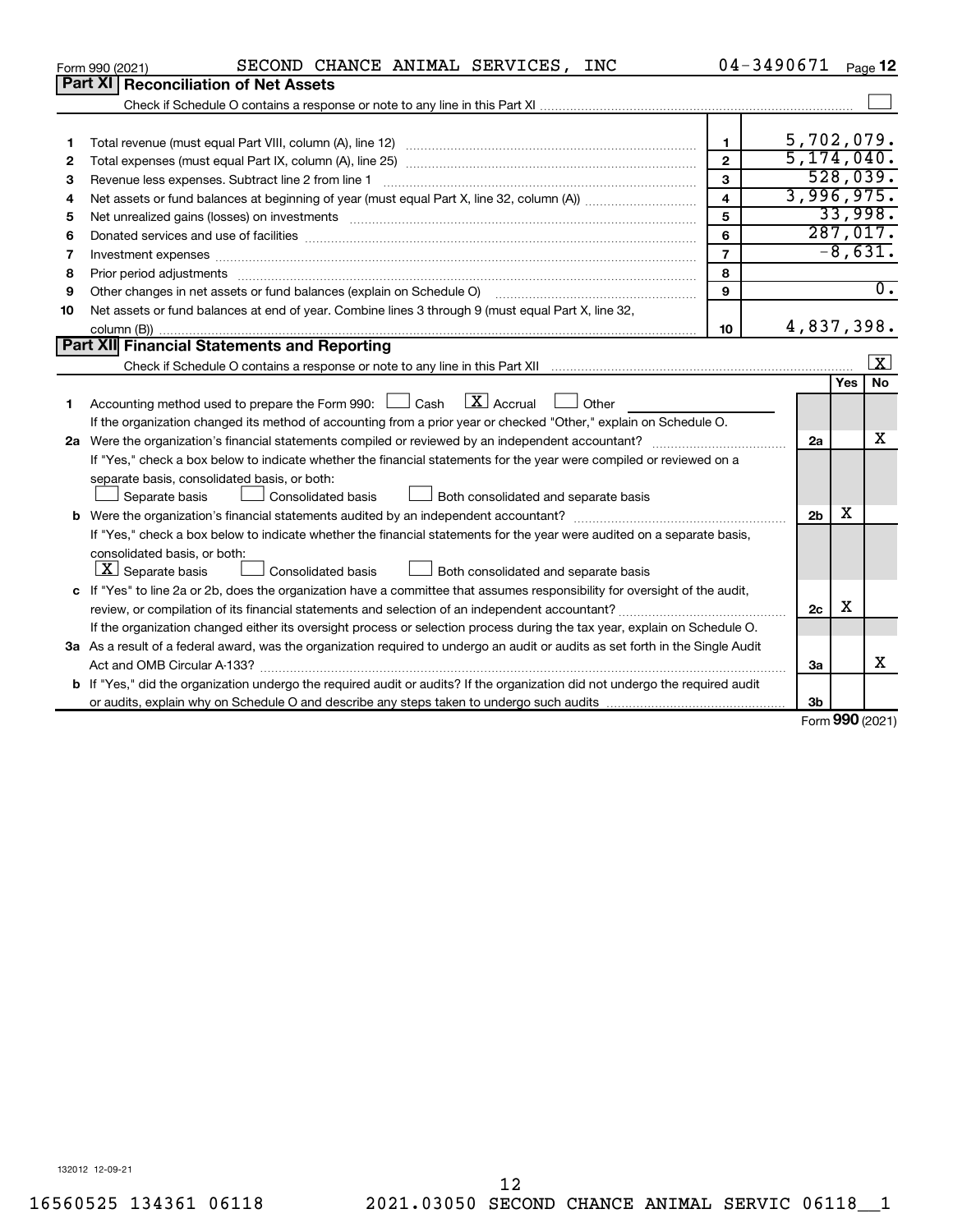| <b>SCHEDULE A</b> |
|-------------------|
|-------------------|

Department of the Treasury Internal Revenue Service

# Form 990)<br> **Complete if the organization is a section 501(c)(3) organization or a section**<br> **Public Charity Status and Public Support**

**4947(a)(1) nonexempt charitable trust. | Attach to Form 990 or Form 990-EZ.** 

**| Go to www.irs.gov/Form990 for instructions and the latest information.**

| OMB No 1545-0047                    |
|-------------------------------------|
|                                     |
| <b>Open to Public</b><br>Inspection |
|                                     |

|  | Name of the organization |
|--|--------------------------|
|--|--------------------------|

|                          | Name of the organization                                                                                                                                                                                            |                                |                                                       |  |     |                                                                |                            |  | <b>Employer identification number</b> |  |
|--------------------------|---------------------------------------------------------------------------------------------------------------------------------------------------------------------------------------------------------------------|--------------------------------|-------------------------------------------------------|--|-----|----------------------------------------------------------------|----------------------------|--|---------------------------------------|--|
|                          |                                                                                                                                                                                                                     | SECOND CHANCE ANIMAL SERVICES, |                                                       |  |     | INC                                                            |                            |  | 04-3490671                            |  |
| Part I                   | Reason for Public Charity Status. (All organizations must complete this part.) See instructions.                                                                                                                    |                                |                                                       |  |     |                                                                |                            |  |                                       |  |
|                          | The organization is not a private foundation because it is: (For lines 1 through 12, check only one box.)                                                                                                           |                                |                                                       |  |     |                                                                |                            |  |                                       |  |
| 1                        | A church, convention of churches, or association of churches described in section 170(b)(1)(A)(i).                                                                                                                  |                                |                                                       |  |     |                                                                |                            |  |                                       |  |
| 2                        | A school described in section 170(b)(1)(A)(ii). (Attach Schedule E (Form 990).)                                                                                                                                     |                                |                                                       |  |     |                                                                |                            |  |                                       |  |
| з                        | A hospital or a cooperative hospital service organization described in section 170(b)(1)(A)(iii).                                                                                                                   |                                |                                                       |  |     |                                                                |                            |  |                                       |  |
| 4                        | A medical research organization operated in conjunction with a hospital described in section 170(b)(1)(A)(iii). Enter the hospital's name,                                                                          |                                |                                                       |  |     |                                                                |                            |  |                                       |  |
|                          | city, and state:                                                                                                                                                                                                    |                                |                                                       |  |     |                                                                |                            |  |                                       |  |
| 5                        | An organization operated for the benefit of a college or university owned or operated by a governmental unit described in                                                                                           |                                |                                                       |  |     |                                                                |                            |  |                                       |  |
|                          | section 170(b)(1)(A)(iv). (Complete Part II.)                                                                                                                                                                       |                                |                                                       |  |     |                                                                |                            |  |                                       |  |
| 6                        | A federal, state, or local government or governmental unit described in section 170(b)(1)(A)(v).                                                                                                                    |                                |                                                       |  |     |                                                                |                            |  |                                       |  |
| $\lfloor x \rfloor$<br>7 | An organization that normally receives a substantial part of its support from a governmental unit or from the general public described in                                                                           |                                |                                                       |  |     |                                                                |                            |  |                                       |  |
|                          | section 170(b)(1)(A)(vi). (Complete Part II.)                                                                                                                                                                       |                                |                                                       |  |     |                                                                |                            |  |                                       |  |
| 8                        | A community trust described in section 170(b)(1)(A)(vi). (Complete Part II.)                                                                                                                                        |                                |                                                       |  |     |                                                                |                            |  |                                       |  |
| 9                        | An agricultural research organization described in section 170(b)(1)(A)(ix) operated in conjunction with a land-grant college                                                                                       |                                |                                                       |  |     |                                                                |                            |  |                                       |  |
|                          | or university or a non-land-grant college of agriculture (see instructions). Enter the name, city, and state of the college or                                                                                      |                                |                                                       |  |     |                                                                |                            |  |                                       |  |
|                          | university:                                                                                                                                                                                                         |                                |                                                       |  |     |                                                                |                            |  |                                       |  |
| 10                       | An organization that normally receives (1) more than 33 1/3% of its support from contributions, membership fees, and gross receipts from                                                                            |                                |                                                       |  |     |                                                                |                            |  |                                       |  |
|                          | activities related to its exempt functions, subject to certain exceptions; and (2) no more than 33 1/3% of its support from gross investment                                                                        |                                |                                                       |  |     |                                                                |                            |  |                                       |  |
|                          | income and unrelated business taxable income (less section 511 tax) from businesses acquired by the organization after June 30, 1975.                                                                               |                                |                                                       |  |     |                                                                |                            |  |                                       |  |
|                          | See section 509(a)(2). (Complete Part III.)                                                                                                                                                                         |                                |                                                       |  |     |                                                                |                            |  |                                       |  |
| 11                       | An organization organized and operated exclusively to test for public safety. See section 509(a)(4).                                                                                                                |                                |                                                       |  |     |                                                                |                            |  |                                       |  |
| 12                       | An organization organized and operated exclusively for the benefit of, to perform the functions of, or to carry out the purposes of one or                                                                          |                                |                                                       |  |     |                                                                |                            |  |                                       |  |
|                          | more publicly supported organizations described in section 509(a)(1) or section 509(a)(2). See section 509(a)(3). Check the box on                                                                                  |                                |                                                       |  |     |                                                                |                            |  |                                       |  |
|                          | lines 12a through 12d that describes the type of supporting organization and complete lines 12e, 12f, and 12g.                                                                                                      |                                |                                                       |  |     |                                                                |                            |  |                                       |  |
| a                        | Type I. A supporting organization operated, supervised, or controlled by its supported organization(s), typically by giving                                                                                         |                                |                                                       |  |     |                                                                |                            |  |                                       |  |
|                          | the supported organization(s) the power to regularly appoint or elect a majority of the directors or trustees of the supporting                                                                                     |                                |                                                       |  |     |                                                                |                            |  |                                       |  |
|                          | organization. You must complete Part IV, Sections A and B.                                                                                                                                                          |                                |                                                       |  |     |                                                                |                            |  |                                       |  |
| b                        | Type II. A supporting organization supervised or controlled in connection with its supported organization(s), by having                                                                                             |                                |                                                       |  |     |                                                                |                            |  |                                       |  |
|                          | control or management of the supporting organization vested in the same persons that control or manage the supported                                                                                                |                                |                                                       |  |     |                                                                |                            |  |                                       |  |
|                          | organization(s). You must complete Part IV, Sections A and C.                                                                                                                                                       |                                |                                                       |  |     |                                                                |                            |  |                                       |  |
| с                        | Type III functionally integrated. A supporting organization operated in connection with, and functionally integrated with,                                                                                          |                                |                                                       |  |     |                                                                |                            |  |                                       |  |
|                          | its supported organization(s) (see instructions). You must complete Part IV, Sections A, D, and E.                                                                                                                  |                                |                                                       |  |     |                                                                |                            |  |                                       |  |
| d                        | Type III non-functionally integrated. A supporting organization operated in connection with its supported organization(s)                                                                                           |                                |                                                       |  |     |                                                                |                            |  |                                       |  |
|                          | that is not functionally integrated. The organization generally must satisfy a distribution requirement and an attentiveness                                                                                        |                                |                                                       |  |     |                                                                |                            |  |                                       |  |
|                          | requirement (see instructions). You must complete Part IV, Sections A and D, and Part V.<br>Check this box if the organization received a written determination from the IRS that it is a Type I, Type II, Type III |                                |                                                       |  |     |                                                                |                            |  |                                       |  |
|                          | functionally integrated, or Type III non-functionally integrated supporting organization.                                                                                                                           |                                |                                                       |  |     |                                                                |                            |  |                                       |  |
| f                        | Enter the number of supported organizations                                                                                                                                                                         |                                |                                                       |  |     |                                                                |                            |  |                                       |  |
|                          | Provide the following information about the supported organization(s).                                                                                                                                              |                                |                                                       |  |     |                                                                |                            |  |                                       |  |
|                          | (i) Name of supported                                                                                                                                                                                               | (ii) EIN                       | (iii) Type of organization                            |  |     | (iv) Is the organization listed<br>in your governing document? | (v) Amount of monetary     |  | (vi) Amount of other                  |  |
|                          | organization                                                                                                                                                                                                        |                                | (described on lines 1-10<br>above (see instructions)) |  | Yes | No                                                             | support (see instructions) |  | support (see instructions)            |  |
|                          |                                                                                                                                                                                                                     |                                |                                                       |  |     |                                                                |                            |  |                                       |  |
|                          |                                                                                                                                                                                                                     |                                |                                                       |  |     |                                                                |                            |  |                                       |  |
|                          |                                                                                                                                                                                                                     |                                |                                                       |  |     |                                                                |                            |  |                                       |  |
|                          |                                                                                                                                                                                                                     |                                |                                                       |  |     |                                                                |                            |  |                                       |  |
|                          |                                                                                                                                                                                                                     |                                |                                                       |  |     |                                                                |                            |  |                                       |  |
|                          |                                                                                                                                                                                                                     |                                |                                                       |  |     |                                                                |                            |  |                                       |  |
|                          |                                                                                                                                                                                                                     |                                |                                                       |  |     |                                                                |                            |  |                                       |  |
|                          |                                                                                                                                                                                                                     |                                |                                                       |  |     |                                                                |                            |  |                                       |  |
|                          |                                                                                                                                                                                                                     |                                |                                                       |  |     |                                                                |                            |  |                                       |  |
|                          |                                                                                                                                                                                                                     |                                |                                                       |  |     |                                                                |                            |  |                                       |  |
| Total                    |                                                                                                                                                                                                                     |                                |                                                       |  |     |                                                                |                            |  |                                       |  |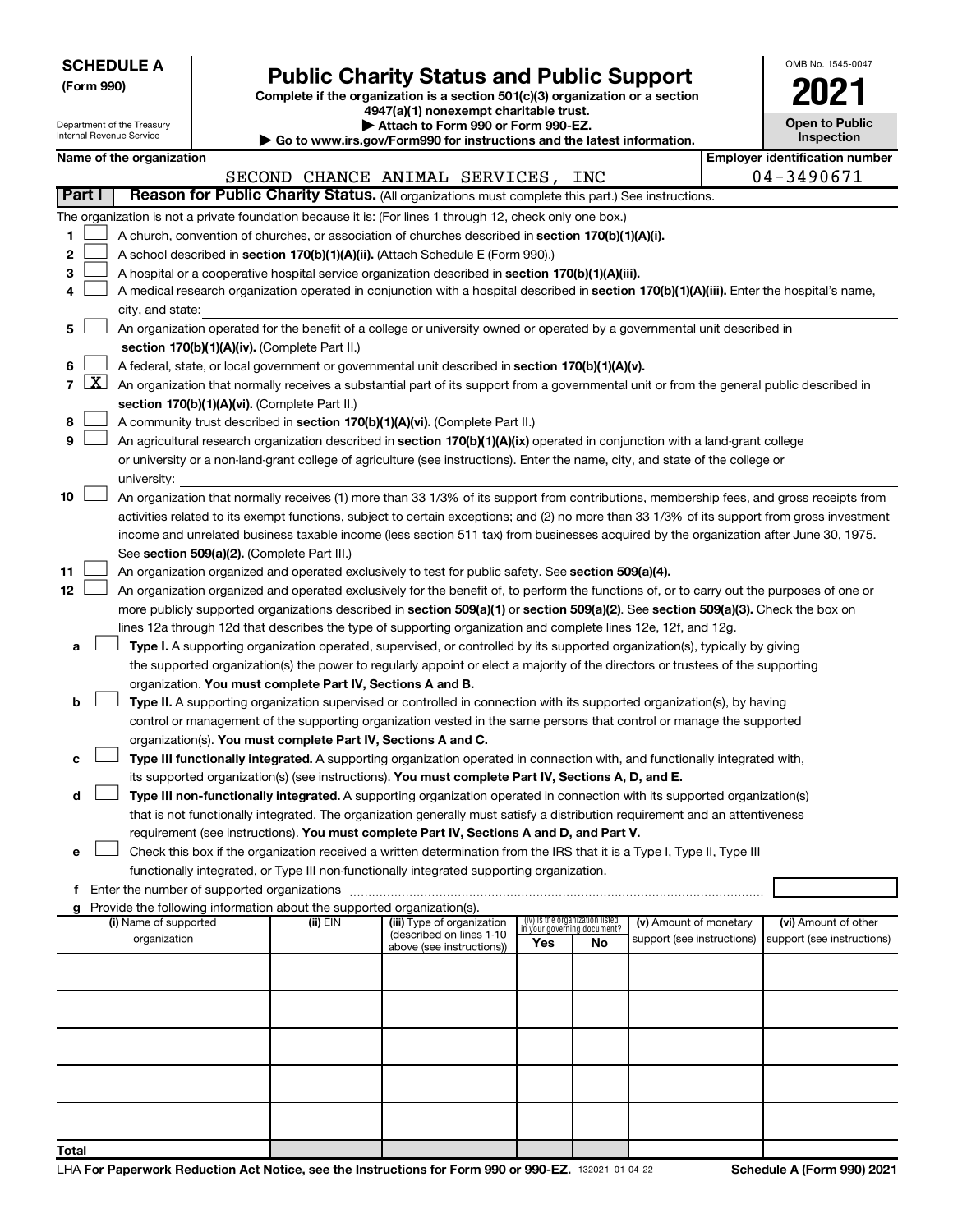### 04-3490671 Page 2 Schedule A (Form 990) 2021 SECOND CHANCE ANIMAL SERVICES, INC 04-3490671 page **Part II Support Schedule for Organizations Described in Sections 170(b)(1)(A)(iv) and 170(b)(1)(A)(vi)**

(Complete only if you checked the box on line 5, 7, or 8 of Part I or if the organization failed to qualify under Part III. If the organization fails to qualify under the tests listed below, please complete Part III.)

|     | <b>Section A. Public Support</b>                                                                                                                                                                                                                           |          |            |            |            |           |                                          |
|-----|------------------------------------------------------------------------------------------------------------------------------------------------------------------------------------------------------------------------------------------------------------|----------|------------|------------|------------|-----------|------------------------------------------|
|     | Calendar year (or fiscal year beginning in)                                                                                                                                                                                                                | (a) 2017 | (b) 2018   | $(c)$ 2019 | $(d)$ 2020 | (e) 2021  | (f) Total                                |
|     | 1 Gifts, grants, contributions, and                                                                                                                                                                                                                        |          |            |            |            |           |                                          |
|     | membership fees received. (Do not                                                                                                                                                                                                                          |          |            |            |            |           |                                          |
|     | include any "unusual grants.")                                                                                                                                                                                                                             | 1162241. | 825,084.   | 1367596.   | 884,028.   | 826,424.  | 5065373.                                 |
|     | 2 Tax revenues levied for the organ-                                                                                                                                                                                                                       |          |            |            |            |           |                                          |
|     | ization's benefit and either paid to                                                                                                                                                                                                                       |          |            |            |            |           |                                          |
|     | or expended on its behalf                                                                                                                                                                                                                                  |          |            |            |            |           |                                          |
|     | 3 The value of services or facilities                                                                                                                                                                                                                      |          |            |            |            |           |                                          |
|     | furnished by a governmental unit to                                                                                                                                                                                                                        |          |            |            |            |           |                                          |
|     | the organization without charge                                                                                                                                                                                                                            |          |            |            |            |           |                                          |
|     | 4 Total. Add lines 1 through 3                                                                                                                                                                                                                             | 1162241. | 825,084.   | 1367596.   | 884,028.   | 826, 424. | 5065373.                                 |
| 5.  | The portion of total contributions                                                                                                                                                                                                                         |          |            |            |            |           |                                          |
|     | by each person (other than a                                                                                                                                                                                                                               |          |            |            |            |           |                                          |
|     | governmental unit or publicly                                                                                                                                                                                                                              |          |            |            |            |           |                                          |
|     | supported organization) included                                                                                                                                                                                                                           |          |            |            |            |           |                                          |
|     | on line 1 that exceeds 2% of the                                                                                                                                                                                                                           |          |            |            |            |           |                                          |
|     | amount shown on line 11,                                                                                                                                                                                                                                   |          |            |            |            |           |                                          |
|     | column (f)                                                                                                                                                                                                                                                 |          |            |            |            |           |                                          |
|     | 6 Public support. Subtract line 5 from line 4.                                                                                                                                                                                                             |          |            |            |            |           | 5065373.                                 |
|     | <b>Section B. Total Support</b>                                                                                                                                                                                                                            |          |            |            |            |           |                                          |
|     | Calendar year (or fiscal year beginning in)                                                                                                                                                                                                                | (a) 2017 | $(b)$ 2018 | $(c)$ 2019 | $(d)$ 2020 | (e) 2021  | (f) Total                                |
|     | <b>7</b> Amounts from line 4                                                                                                                                                                                                                               | 1162241  | 825,084.   | 1367596.   | 884,028.   | 826,424.  | 5065373.                                 |
|     | 8 Gross income from interest,                                                                                                                                                                                                                              |          |            |            |            |           |                                          |
|     | dividends, payments received on                                                                                                                                                                                                                            |          |            |            |            |           |                                          |
|     | securities loans, rents, royalties,                                                                                                                                                                                                                        |          |            |            |            |           |                                          |
|     | and income from similar sources                                                                                                                                                                                                                            | 6,345.   | 8,084.     | 12,785.    | 17,399.    | 33,998.   | 78,611.                                  |
|     | 9 Net income from unrelated business                                                                                                                                                                                                                       |          |            |            |            |           |                                          |
|     | activities, whether or not the                                                                                                                                                                                                                             |          |            |            |            |           |                                          |
|     | business is regularly carried on                                                                                                                                                                                                                           |          |            |            |            |           |                                          |
|     | 10 Other income. Do not include gain                                                                                                                                                                                                                       |          |            |            |            |           |                                          |
|     | or loss from the sale of capital                                                                                                                                                                                                                           |          |            |            |            |           |                                          |
|     | assets (Explain in Part VI.)                                                                                                                                                                                                                               |          |            |            |            |           |                                          |
|     | 11 Total support. Add lines 7 through 10                                                                                                                                                                                                                   |          |            |            |            |           | 5143984.                                 |
|     | <b>12</b> Gross receipts from related activities, etc. (see instructions)                                                                                                                                                                                  |          |            |            |            | 12        | 15,510,190.                              |
|     | 13 First 5 years. If the Form 990 is for the organization's first, second, third, fourth, or fifth tax year as a section 501(c)(3)                                                                                                                         |          |            |            |            |           |                                          |
|     |                                                                                                                                                                                                                                                            |          |            |            |            |           |                                          |
|     | <b>Section C. Computation of Public Support Percentage</b>                                                                                                                                                                                                 |          |            |            |            |           | 98.47                                    |
|     |                                                                                                                                                                                                                                                            |          |            |            |            | 14        | %<br>99.03                               |
|     |                                                                                                                                                                                                                                                            |          |            |            |            | 15        | $\%$                                     |
|     | 16a 33 1/3% support test - 2021. If the organization did not check the box on line 13, and line 14 is 33 1/3% or more, check this box and                                                                                                                  |          |            |            |            |           | $\blacktriangleright$ $\boxed{\text{X}}$ |
|     | stop here. The organization qualifies as a publicly supported organization manufaction manufacture or the organization manufacture or the state of the state of the state of the state of the state of the state of the state                              |          |            |            |            |           |                                          |
|     | b 33 1/3% support test - 2020. If the organization did not check a box on line 13 or 16a, and line 15 is 33 1/3% or more, check this box                                                                                                                   |          |            |            |            |           |                                          |
|     |                                                                                                                                                                                                                                                            |          |            |            |            |           |                                          |
|     | 17a 10% -facts-and-circumstances test - 2021. If the organization did not check a box on line 13, 16a, or 16b, and line 14 is 10% or more,                                                                                                                 |          |            |            |            |           |                                          |
|     | and if the organization meets the facts-and-circumstances test, check this box and stop here. Explain in Part VI how the organization                                                                                                                      |          |            |            |            |           |                                          |
|     | meets the facts-and-circumstances test. The organization qualifies as a publicly supported organization                                                                                                                                                    |          |            |            |            |           |                                          |
|     | <b>b 10%</b> -facts-and-circumstances test - 2020. If the organization did not check a box on line 13, 16a, 16b, or 17a, and line 15 is 10% or                                                                                                             |          |            |            |            |           |                                          |
|     | more, and if the organization meets the facts-and-circumstances test, check this box and <b>stop here.</b> Explain in Part VI how the                                                                                                                      |          |            |            |            |           |                                          |
|     | organization meets the facts-and-circumstances test. The organization qualifies as a publicly supported organization<br>Private foundation. If the organization did not check a box on line 13, 16a, 16b, 17a, or 17b, check this box and see instructions |          |            |            |            |           |                                          |
| 18. |                                                                                                                                                                                                                                                            |          |            |            |            |           | Schedule A (Form 990) 2021               |
|     |                                                                                                                                                                                                                                                            |          |            |            |            |           |                                          |

132022 01-04-22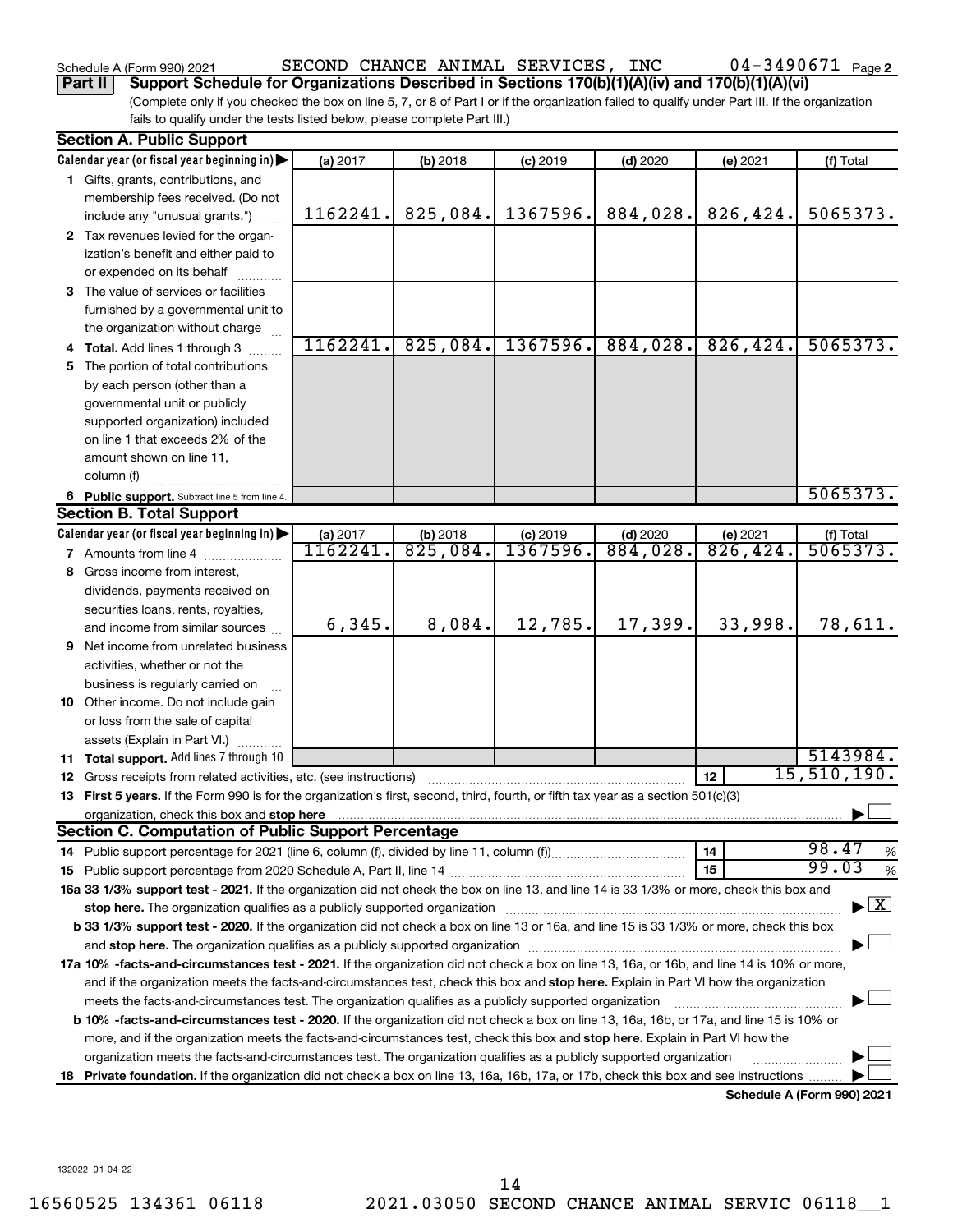| Calendar year (or fiscal year beginning in) $\blacktriangleright$                                                                                                                                                                                                                    | (a) 2017 | $(b)$ 2018 | $(c)$ 2019 | $(d)$ 2020 | (e) 2021 | (f) Total |
|--------------------------------------------------------------------------------------------------------------------------------------------------------------------------------------------------------------------------------------------------------------------------------------|----------|------------|------------|------------|----------|-----------|
| 1 Gifts, grants, contributions, and                                                                                                                                                                                                                                                  |          |            |            |            |          |           |
| membership fees received. (Do not                                                                                                                                                                                                                                                    |          |            |            |            |          |           |
| include any "unusual grants.")                                                                                                                                                                                                                                                       |          |            |            |            |          |           |
| 2 Gross receipts from admissions,                                                                                                                                                                                                                                                    |          |            |            |            |          |           |
| merchandise sold or services per-                                                                                                                                                                                                                                                    |          |            |            |            |          |           |
| formed, or facilities furnished in                                                                                                                                                                                                                                                   |          |            |            |            |          |           |
| any activity that is related to the<br>organization's tax-exempt purpose                                                                                                                                                                                                             |          |            |            |            |          |           |
| Gross receipts from activities that                                                                                                                                                                                                                                                  |          |            |            |            |          |           |
| are not an unrelated trade or bus-                                                                                                                                                                                                                                                   |          |            |            |            |          |           |
| iness under section 513                                                                                                                                                                                                                                                              |          |            |            |            |          |           |
| Tax revenues levied for the organ-<br>4                                                                                                                                                                                                                                              |          |            |            |            |          |           |
| ization's benefit and either paid to                                                                                                                                                                                                                                                 |          |            |            |            |          |           |
| or expended on its behalf<br>.                                                                                                                                                                                                                                                       |          |            |            |            |          |           |
| The value of services or facilities<br>5                                                                                                                                                                                                                                             |          |            |            |            |          |           |
| furnished by a governmental unit to                                                                                                                                                                                                                                                  |          |            |            |            |          |           |
| the organization without charge                                                                                                                                                                                                                                                      |          |            |            |            |          |           |
| 6 Total. Add lines 1 through 5                                                                                                                                                                                                                                                       |          |            |            |            |          |           |
| 7a Amounts included on lines 1, 2, and                                                                                                                                                                                                                                               |          |            |            |            |          |           |
| 3 received from disqualified persons                                                                                                                                                                                                                                                 |          |            |            |            |          |           |
| <b>b</b> Amounts included on lines 2 and 3 received                                                                                                                                                                                                                                  |          |            |            |            |          |           |
| from other than disqualified persons that                                                                                                                                                                                                                                            |          |            |            |            |          |           |
| exceed the greater of \$5,000 or 1% of the<br>amount on line 13 for the year                                                                                                                                                                                                         |          |            |            |            |          |           |
| c Add lines 7a and 7b                                                                                                                                                                                                                                                                |          |            |            |            |          |           |
| 8 Public support. (Subtract line 7c from line 6.)                                                                                                                                                                                                                                    |          |            |            |            |          |           |
| <b>Section B. Total Support</b>                                                                                                                                                                                                                                                      |          |            |            |            |          |           |
| Calendar year (or fiscal year beginning in) $\blacktriangleright$                                                                                                                                                                                                                    | (a) 2017 | (b) 2018   | $(c)$ 2019 | $(d)$ 2020 | (e) 2021 | (f) Total |
| 9 Amounts from line 6                                                                                                                                                                                                                                                                |          |            |            |            |          |           |
| <b>10a</b> Gross income from interest,                                                                                                                                                                                                                                               |          |            |            |            |          |           |
| dividends, payments received on                                                                                                                                                                                                                                                      |          |            |            |            |          |           |
| securities loans, rents, royalties,<br>and income from similar sources                                                                                                                                                                                                               |          |            |            |            |          |           |
| <b>b</b> Unrelated business taxable income                                                                                                                                                                                                                                           |          |            |            |            |          |           |
| (less section 511 taxes) from businesses                                                                                                                                                                                                                                             |          |            |            |            |          |           |
| acquired after June 30, 1975                                                                                                                                                                                                                                                         |          |            |            |            |          |           |
| c Add lines 10a and 10b                                                                                                                                                                                                                                                              |          |            |            |            |          |           |
| 11 Net income from unrelated business                                                                                                                                                                                                                                                |          |            |            |            |          |           |
| activities not included on line 10b.                                                                                                                                                                                                                                                 |          |            |            |            |          |           |
| whether or not the business is<br>regularly carried on                                                                                                                                                                                                                               |          |            |            |            |          |           |
| 12 Other income. Do not include gain                                                                                                                                                                                                                                                 |          |            |            |            |          |           |
| or loss from the sale of capital                                                                                                                                                                                                                                                     |          |            |            |            |          |           |
| assets (Explain in Part VI.)                                                                                                                                                                                                                                                         |          |            |            |            |          |           |
| <b>Total support.</b> (Add lines 9, 10c, 11, and 12.)<br>13                                                                                                                                                                                                                          |          |            |            |            |          |           |
| 14 First 5 years. If the Form 990 is for the organization's first, second, third, fourth, or fifth tax year as a section 501(c)(3) organization,                                                                                                                                     |          |            |            |            |          |           |
| check this box and stop here measurements and stop here and stop here are measured and stop here and stop here and stop here and stop here and stop here and stop here and stop here are all the stop of the stop of the stop<br>Section C. Computation of Public Support Percentage |          |            |            |            |          |           |
|                                                                                                                                                                                                                                                                                      |          |            |            |            |          |           |
| 15 Public support percentage for 2021 (line 8, column (f), divided by line 13, column (f))                                                                                                                                                                                           |          |            |            |            | 15       | $\%$      |

## Schedule A (Form 990) 2021 SECOND CHANCE ANIMAL SERVICES, INC 04-3490671 page **Part III Support Schedule for Organizations Described in Section 509(a)(2)**

(Complete only if you checked the box on line 10 of Part I or if the organization failed to qualify under Part II. If the organization fails to qualify under the tests listed below, please complete Part II.) **Section A. Public Support**

132023 01-04-22

**16**

15

**20 Private foundation.**  If the organization did not check a box on line 14, 19a, or 19b, check this box and see instructions |

18 Investment income percentage from 2020 Schedule A, Part III, line 17 **2000** Committee and the setting and the state of the state of the state of the state of the state of the state of the state of the state of the state

more than 33 1/3%, check this box and stop here. The organization qualifies as a publicly supported organization *www.www.www.*www.

line 18 is not more than 33 1/3%, check this box and stop here. The organization qualifies as a publicly supported organization  $\Box$ 

19a 33 1/3% support tests - 2021. If the organization did not check the box on line 14, and line 15 is more than 33 1/3%, and line 17 is not

**b 33 1/3% support tests - 2020.** If the organization did not check a box on line 14 or line 19a, and line 16 is more than 33 1/3%, and

**17** Investment income percentage for **2021** (line 10c, column (f), divided by line 13, column (f))

Public support percentage from 2020 Schedule A, Part III, line 15

**Section D. Computation of Investment Income Percentage**

**Schedule A (Form 990) 2021**

**16**

%

**17 18**

 $~\sim~$   $~\sim~$  17  $~\sim~$  %

†

† †

16560525 134361 06118 2021.03050 SECOND CHANCE ANIMAL SERVIC 06118\_\_1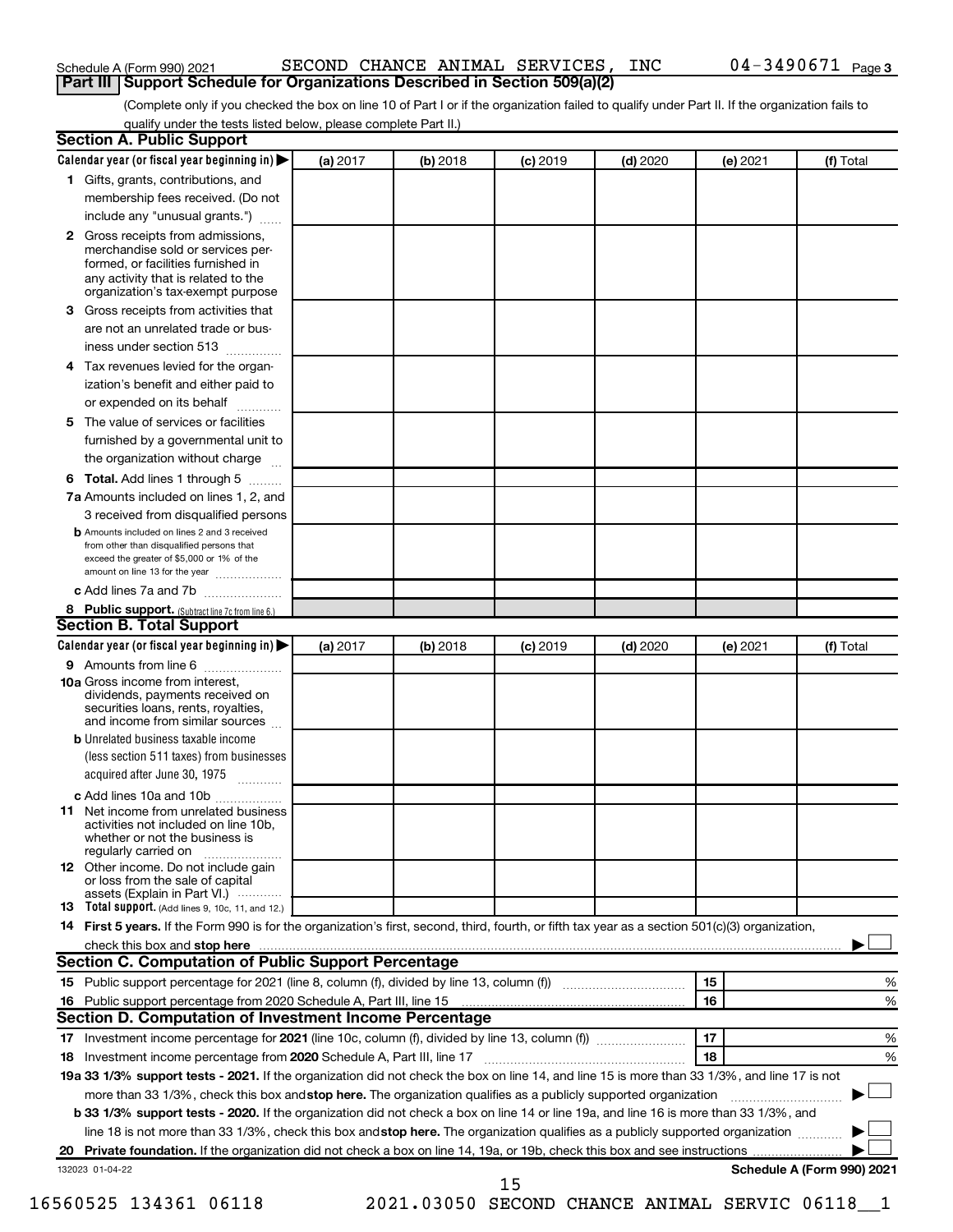**1**

**2**

**3a**

**3b**

**3c**

**4a**

**4b**

**4c**

**Yes No**

# **Part IV Supporting Organizations**

(Complete only if you checked a box in line 12 on Part I. If you checked box 12a, Part I, complete Sections A and B. If you checked box 12b, Part I, complete Sections A and C. If you checked box 12c, Part I, complete Sections A, D, and E. If you checked box 12d, Part I, complete Sections A and D, and complete Part V.)

## **Section A. All Supporting Organizations**

- **1** Are all of the organization's supported organizations listed by name in the organization's governing documents? If "No," describe in Part VI how the supported organizations are designated. If designated by *class or purpose, describe the designation. If historic and continuing relationship, explain.*
- **2** Did the organization have any supported organization that does not have an IRS determination of status under section 509(a)(1) or (2)? If "Yes," explain in Part **VI** how the organization determined that the supported *organization was described in section 509(a)(1) or (2).*
- **3a** Did the organization have a supported organization described in section 501(c)(4), (5), or (6)? If "Yes," answer *lines 3b and 3c below.*
- **b** Did the organization confirm that each supported organization qualified under section 501(c)(4), (5), or (6) and satisfied the public support tests under section 509(a)(2)? If "Yes," describe in Part VI when and how the *organization made the determination.*
- **c** Did the organization ensure that all support to such organizations was used exclusively for section 170(c)(2)(B) purposes? If "Yes," explain in Part VI what controls the organization put in place to ensure such use.
- **4 a** *If* Was any supported organization not organized in the United States ("foreign supported organization")? *"Yes," and if you checked box 12a or 12b in Part I, answer lines 4b and 4c below.*
- **b** Did the organization have ultimate control and discretion in deciding whether to make grants to the foreign supported organization? If "Yes," describe in Part VI how the organization had such control and discretion *despite being controlled or supervised by or in connection with its supported organizations.*
- **c** Did the organization support any foreign supported organization that does not have an IRS determination under sections 501(c)(3) and 509(a)(1) or (2)? If "Yes," explain in Part VI what controls the organization used *to ensure that all support to the foreign supported organization was used exclusively for section 170(c)(2)(B) purposes.*
- **5a** Did the organization add, substitute, or remove any supported organizations during the tax year? If "Yes," answer lines 5b and 5c below (if applicable). Also, provide detail in **Part VI,** including (i) the names and EIN *numbers of the supported organizations added, substituted, or removed; (ii) the reasons for each such action; (iii) the authority under the organization's organizing document authorizing such action; and (iv) how the action was accomplished (such as by amendment to the organizing document).*
- **b** Type I or Type II only. Was any added or substituted supported organization part of a class already designated in the organization's organizing document?
- **c Substitutions only.**  Was the substitution the result of an event beyond the organization's control?
- **6** Did the organization provide support (whether in the form of grants or the provision of services or facilities) to **Part VI.** support or benefit one or more of the filing organization's supported organizations? If "Yes," provide detail in anyone other than (i) its supported organizations, (ii) individuals that are part of the charitable class benefited by one or more of its supported organizations, or (iii) other supporting organizations that also
- **7** Did the organization provide a grant, loan, compensation, or other similar payment to a substantial contributor regard to a substantial contributor? If "Yes," complete Part I of Schedule L (Form 990). (as defined in section 4958(c)(3)(C)), a family member of a substantial contributor, or a 35% controlled entity with
- **8** Did the organization make a loan to a disqualified person (as defined in section 4958) not described on line 7? *If "Yes," complete Part I of Schedule L (Form 990).*
- **9 a** Was the organization controlled directly or indirectly at any time during the tax year by one or more in section 509(a)(1) or (2))? If "Yes," provide detail in **Part VI.** disqualified persons, as defined in section 4946 (other than foundation managers and organizations described
- **b** Did one or more disqualified persons (as defined on line 9a) hold a controlling interest in any entity in which the supporting organization had an interest? If "Yes," provide detail in Part VI.
- **c** Did a disqualified person (as defined on line 9a) have an ownership interest in, or derive any personal benefit from, assets in which the supporting organization also had an interest? If "Yes," provide detail in Part VI.
- **10 a** Was the organization subject to the excess business holdings rules of section 4943 because of section supporting organizations)? If "Yes," answer line 10b below. 4943(f) (regarding certain Type II supporting organizations, and all Type III non-functionally integrated
	- **b** Did the organization have any excess business holdings in the tax year? (Use Schedule C, Form 4720, to *determine whether the organization had excess business holdings.)*

132024 01-04-21

16560525 134361 06118 2021.03050 SECOND CHANCE ANIMAL SERVIC 06118\_\_1

**5a 5b 5c 6 7 8 9a 9b 9c 10a 10b Schedule A (Form 990) 2021**

16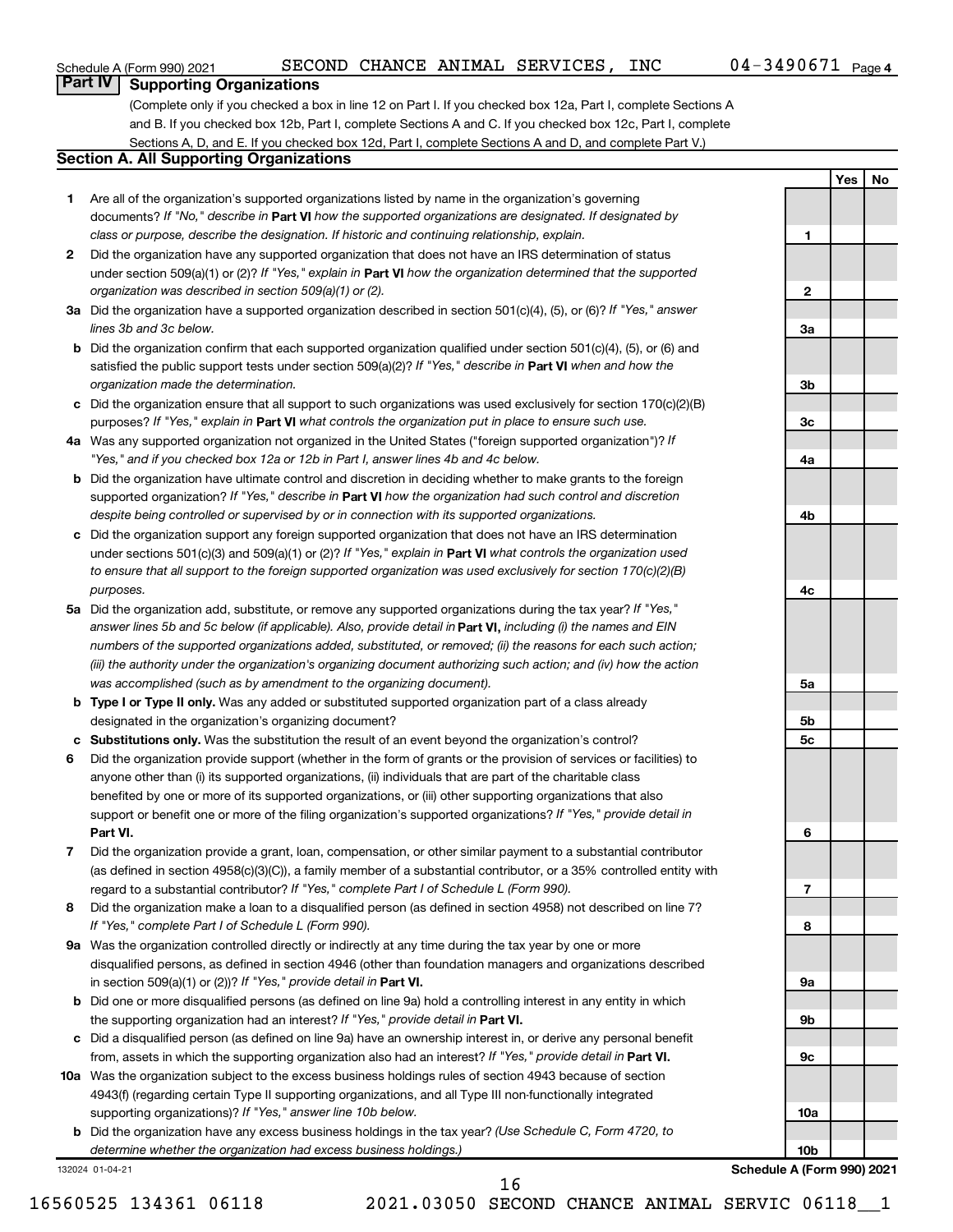|              | 04-3490671 Page 5<br>SECOND CHANCE ANIMAL SERVICES, INC<br>Schedule A (Form 990) 2021                                                                                                                                                                     |                 |            |    |
|--------------|-----------------------------------------------------------------------------------------------------------------------------------------------------------------------------------------------------------------------------------------------------------|-----------------|------------|----|
|              | <b>Part IV   Supporting Organizations (Continued)</b>                                                                                                                                                                                                     |                 |            |    |
|              |                                                                                                                                                                                                                                                           |                 | Yes        | No |
| 11           | Has the organization accepted a gift or contribution from any of the following persons?                                                                                                                                                                   |                 |            |    |
|              | a A person who directly or indirectly controls, either alone or together with persons described on lines 11b and                                                                                                                                          |                 |            |    |
|              | 11c below, the governing body of a supported organization?                                                                                                                                                                                                | 11a             |            |    |
|              | <b>b</b> A family member of a person described on line 11a above?                                                                                                                                                                                         | 11 <sub>b</sub> |            |    |
|              | c A 35% controlled entity of a person described on line 11a or 11b above?If "Yes" to line 11a, 11b, or 11c, provide                                                                                                                                       |                 |            |    |
|              | detail in Part VI.                                                                                                                                                                                                                                        | 11c             |            |    |
|              | <b>Section B. Type I Supporting Organizations</b>                                                                                                                                                                                                         |                 |            |    |
|              |                                                                                                                                                                                                                                                           |                 | Yes        | No |
| 1            | Did the governing body, members of the governing body, officers acting in their official capacity, or membership of one or                                                                                                                                |                 |            |    |
|              | more supported organizations have the power to regularly appoint or elect at least a majority of the organization's officers,                                                                                                                             |                 |            |    |
|              | directors, or trustees at all times during the tax year? If "No," describe in Part VI how the supported organization(s)<br>effectively operated, supervised, or controlled the organization's activities. If the organization had more than one supported |                 |            |    |
|              | organization, describe how the powers to appoint and/or remove officers, directors, or trustees were allocated among the                                                                                                                                  |                 |            |    |
|              | supported organizations and what conditions or restrictions, if any, applied to such powers during the tax year.                                                                                                                                          | 1               |            |    |
| $\mathbf{2}$ | Did the organization operate for the benefit of any supported organization other than the supported                                                                                                                                                       |                 |            |    |
|              | organization(s) that operated, supervised, or controlled the supporting organization? If "Yes," explain in                                                                                                                                                |                 |            |    |
|              | Part VI how providing such benefit carried out the purposes of the supported organization(s) that operated,                                                                                                                                               |                 |            |    |
|              | supervised, or controlled the supporting organization.                                                                                                                                                                                                    | $\mathbf{2}$    |            |    |
|              | <b>Section C. Type II Supporting Organizations</b>                                                                                                                                                                                                        |                 |            |    |
|              |                                                                                                                                                                                                                                                           |                 | Yes        | No |
| 1            | Were a majority of the organization's directors or trustees during the tax year also a majority of the directors                                                                                                                                          |                 |            |    |
|              | or trustees of each of the organization's supported organization(s)? If "No," describe in Part VI how control                                                                                                                                             |                 |            |    |
|              | or management of the supporting organization was vested in the same persons that controlled or managed                                                                                                                                                    |                 |            |    |
|              | the supported organization(s).                                                                                                                                                                                                                            | 1               |            |    |
|              | <b>Section D. All Type III Supporting Organizations</b>                                                                                                                                                                                                   |                 |            |    |
|              |                                                                                                                                                                                                                                                           |                 | <b>Yes</b> | No |
| 1            | Did the organization provide to each of its supported organizations, by the last day of the fifth month of the                                                                                                                                            |                 |            |    |
|              | organization's tax year, (i) a written notice describing the type and amount of support provided during the prior tax                                                                                                                                     |                 |            |    |
|              | year, (ii) a copy of the Form 990 that was most recently filed as of the date of notification, and (iii) copies of the                                                                                                                                    |                 |            |    |
|              | organization's governing documents in effect on the date of notification, to the extent not previously provided?                                                                                                                                          | 1               |            |    |
| $\mathbf{2}$ | Were any of the organization's officers, directors, or trustees either (i) appointed or elected by the supported                                                                                                                                          |                 |            |    |
|              | organization(s) or (ii) serving on the governing body of a supported organization? If "No," explain in <b>Part VI</b> how                                                                                                                                 |                 |            |    |
|              | the organization maintained a close and continuous working relationship with the supported organization(s).                                                                                                                                               | $\mathbf{2}$    |            |    |
| 3            | By reason of the relationship described on line 2, above, did the organization's supported organizations have a                                                                                                                                           |                 |            |    |
|              | significant voice in the organization's investment policies and in directing the use of the organization's                                                                                                                                                |                 |            |    |
|              | income or assets at all times during the tax year? If "Yes," describe in Part VI the role the organization's                                                                                                                                              |                 |            |    |
|              | supported organizations played in this regard.<br>Section E. Type III Functionally Integrated Supporting Organizations                                                                                                                                    | 3               |            |    |
|              |                                                                                                                                                                                                                                                           |                 |            |    |
| 1            | Check the box next to the method that the organization used to satisfy the Integral Part Test during the yealsee instructions).                                                                                                                           |                 |            |    |
| a            | The organization satisfied the Activities Test. Complete line 2 below.                                                                                                                                                                                    |                 |            |    |
| b            | The organization is the parent of each of its supported organizations. Complete line 3 below.                                                                                                                                                             |                 |            |    |
| c            | The organization supported a governmental entity. Describe in Part VI how you supported a governmental entity (see instructions).                                                                                                                         |                 |            |    |
| 2            | Activities Test. Answer lines 2a and 2b below.                                                                                                                                                                                                            |                 | Yes        | No |
| a            | Did substantially all of the organization's activities during the tax year directly further the exempt purposes of                                                                                                                                        |                 |            |    |
|              | the supported organization(s) to which the organization was responsive? If "Yes," then in Part VI identify                                                                                                                                                |                 |            |    |
|              | those supported organizations and explain how these activities directly furthered their exempt purposes,                                                                                                                                                  |                 |            |    |
|              | how the organization was responsive to those supported organizations, and how the organization determined                                                                                                                                                 |                 |            |    |
|              | that these activities constituted substantially all of its activities.                                                                                                                                                                                    | 2a              |            |    |
|              | <b>b</b> Did the activities described on line 2a, above, constitute activities that, but for the organization's involvement,<br>one or more of the organization's supported organization(s) would have been engaged in? If "Yes," explain in              |                 |            |    |
|              |                                                                                                                                                                                                                                                           |                 |            |    |
|              | Part VI the reasons for the organization's position that its supported organization(s) would have engaged in                                                                                                                                              |                 |            |    |

- *these activities but for the organization's involvement.*
- 3 Parent of Supported Organizations. Answer lines 3a and 3b below.
- **a** Did the organization have the power to regularly appoint or elect a majority of the officers, directors, or trustees of each of the supported organizations? If "Yes" or "No" provide details in Part VI.
- **b** Did the organization exercise a substantial degree of direction over the policies, programs, and activities of each of its supported organizations? If "Yes," describe in Part VI the role played by the organization in this regard.

132025 01-04-22

**3b Schedule A (Form 990) 2021**

**2b**

**3a**

17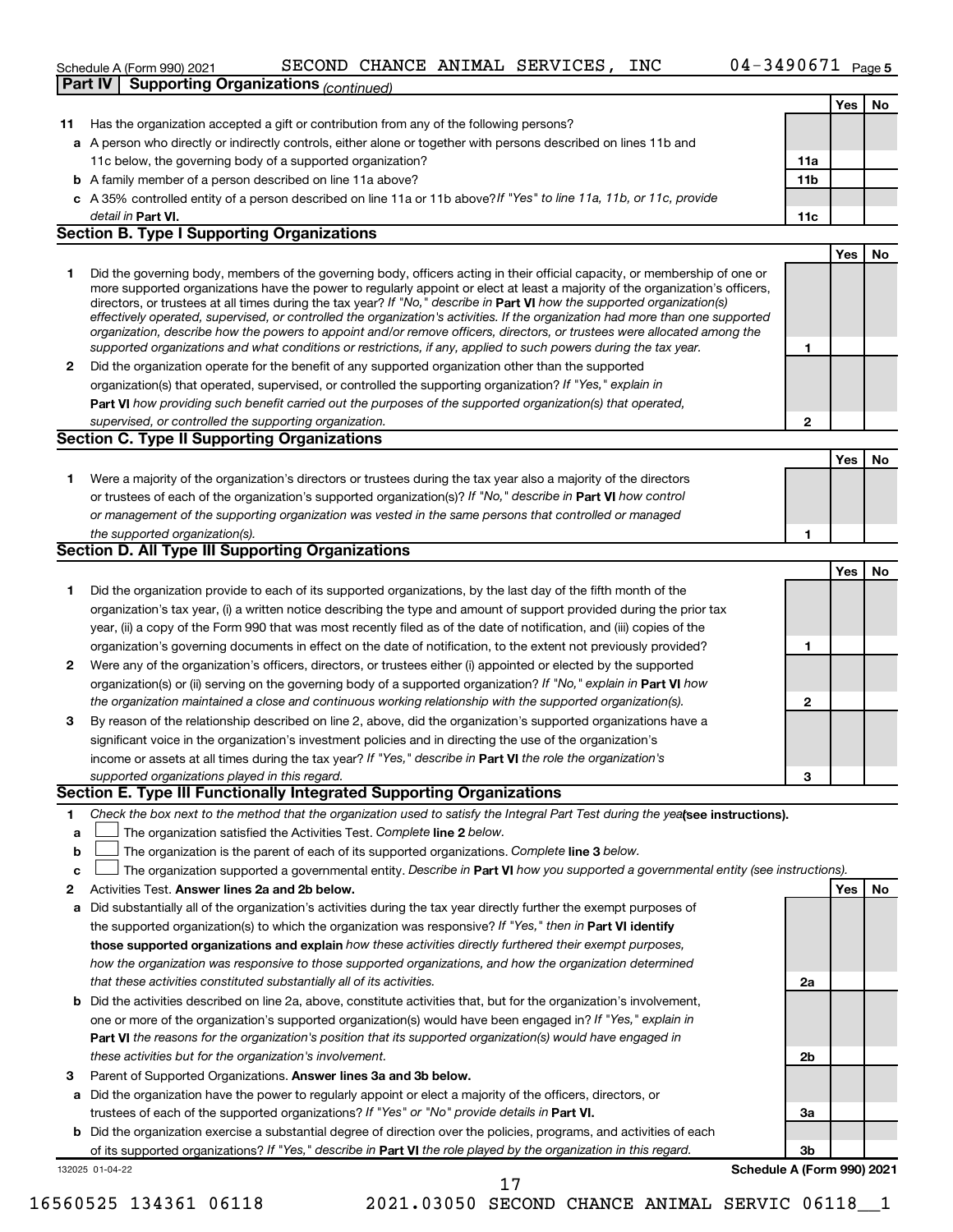|                                         | SECOND CHANCE ANIMAL SERVICES, INC<br>Schedule A (Form 990) 2021                                                                               |   |                | 04-3490671<br>Page             |
|-----------------------------------------|------------------------------------------------------------------------------------------------------------------------------------------------|---|----------------|--------------------------------|
|                                         | Type III Non-Functionally Integrated 509(a)(3) Supporting Organizations<br>Part V                                                              |   |                |                                |
|                                         | Check here if the organization satisfied the Integral Part Test as a qualifying trust on Nov. 20, 1970 (explain in Part VI). See instructions. |   |                |                                |
|                                         | All other Type III non-functionally integrated supporting organizations must complete Sections A through E.                                    |   |                |                                |
|                                         | Section A - Adjusted Net Income                                                                                                                |   | (A) Prior Year | (B) Current Year<br>(optional) |
|                                         | Net short-term capital gain                                                                                                                    |   |                |                                |
| 2                                       | Recoveries of prior-year distributions                                                                                                         | 2 |                |                                |
| 3                                       | Other gross income (see instructions)                                                                                                          | 3 |                |                                |
| 4                                       | Add lines 1 through 3.                                                                                                                         | 4 |                |                                |
| 5                                       | Depreciation and depletion                                                                                                                     | 5 |                |                                |
| 6                                       | Portion of operating expenses paid or incurred for production or                                                                               |   |                |                                |
|                                         | collection of gross income or for management, conservation, or                                                                                 |   |                |                                |
|                                         | maintenance of property held for production of income (see instructions)                                                                       | 6 |                |                                |
|                                         | Other expenses (see instructions)                                                                                                              | 7 |                |                                |
| 8                                       | <b>Adjusted Net Income</b> (subtract lines 5, 6, and 7 from line 4)                                                                            | 8 |                |                                |
| <b>Section B - Minimum Asset Amount</b> |                                                                                                                                                |   | (A) Prior Year | (B) Current Year<br>(optional) |
|                                         | Aggregate fair market value of all non-exempt-use assets (see                                                                                  |   |                |                                |
|                                         |                                                                                                                                                |   |                |                                |

|              |                                                                             |                | $\overline{v}$      |
|--------------|-----------------------------------------------------------------------------|----------------|---------------------|
|              | Aggregate fair market value of all non-exempt-use assets (see               |                |                     |
|              | instructions for short tax year or assets held for part of year):           |                |                     |
|              | a Average monthly value of securities                                       | 1a             |                     |
|              | <b>b</b> Average monthly cash balances                                      | 1 <sub>b</sub> |                     |
|              | c Fair market value of other non-exempt-use assets                          | 1c             |                     |
|              | d Total (add lines 1a, 1b, and 1c)                                          | 1d             |                     |
|              | <b>Discount</b> claimed for blockage or other factors                       |                |                     |
|              | (explain in detail in Part VI):                                             |                |                     |
| $\mathbf{2}$ | Acquisition indebtedness applicable to non-exempt-use assets                | $\mathbf{2}$   |                     |
| 3            | Subtract line 2 from line 1d.                                               | 3              |                     |
| 4            | Cash deemed held for exempt use. Enter 0.015 of line 3 (for greater amount, |                |                     |
|              | see instructions).                                                          | 4              |                     |
| 5            | Net value of non-exempt-use assets (subtract line 4 from line 3)            | 5              |                     |
| 6            | Multiply line 5 by 0.035.                                                   | 6              |                     |
| 7            | Recoveries of prior-year distributions                                      | 7              |                     |
| 8            | Minimum Asset Amount (add line 7 to line 6)                                 | 8              |                     |
|              | <b>Section C - Distributable Amount</b>                                     |                | <b>Current Year</b> |
| 1.           | Adjusted net income for prior year (from Section A, line 8, column A)       | 1              |                     |
| $\mathbf{2}$ | Enter 0.85 of line 1.                                                       | $\mathbf{2}$   |                     |
| 3            | Minimum asset amount for prior year (from Section B, line 8, column A)      | 3              |                     |
| 4            | Enter greater of line 2 or line 3.                                          | 4              |                     |
| 5            | Income tax imposed in prior year                                            | 5              |                     |
| 6            | <b>Distributable Amount.</b> Subtract line 5 from line 4, unless subject to |                |                     |
|              | emergency temporary reduction (see instructions).                           | 6              |                     |

**7** Check here if the current year is the organization's first as a non-functionally integrated Type III supporting organization (see † instructions).

**Schedule A (Form 990) 2021**

**6**

132026 01-04-22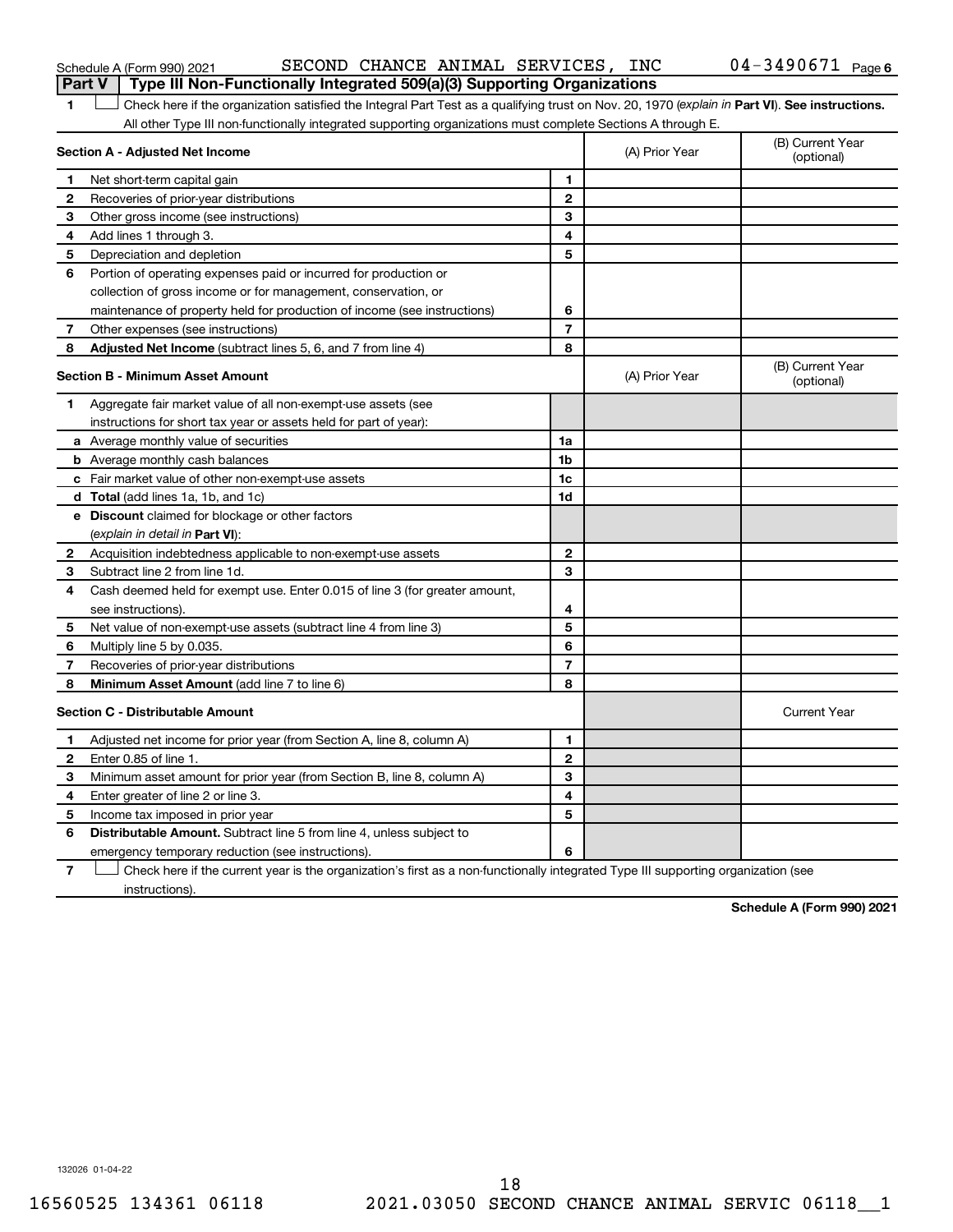| Schedule A (Form 990) 2021 |
|----------------------------|
|----------------------------|

### Schedule A (Form 990) 2021 SECOND CHANCE ANIMAL SERVICES, INC 04-3490671 page

| <b>Part V</b> | Type III Non-Functionally Integrated 509(a)(3) Supporting Organizations (continued)        |                                    |                                               |    |                                                         |
|---------------|--------------------------------------------------------------------------------------------|------------------------------------|-----------------------------------------------|----|---------------------------------------------------------|
|               | <b>Section D - Distributions</b>                                                           |                                    |                                               |    | <b>Current Year</b>                                     |
| 1             | Amounts paid to supported organizations to accomplish exempt purposes                      |                                    | 1                                             |    |                                                         |
| 2             | Amounts paid to perform activity that directly furthers exempt purposes of supported       |                                    |                                               |    |                                                         |
|               | organizations, in excess of income from activity                                           |                                    |                                               | 2  |                                                         |
| 3             | Administrative expenses paid to accomplish exempt purposes of supported organizations      |                                    |                                               | 3  |                                                         |
| 4             | Amounts paid to acquire exempt-use assets                                                  |                                    | 4                                             |    |                                                         |
| 5             | Qualified set-aside amounts (prior IRS approval required - provide details in Part VI)     |                                    | 5                                             |    |                                                         |
| 6             | Other distributions ( <i>describe in Part VI</i> ). See instructions.                      |                                    |                                               | 6  |                                                         |
| 7             | Total annual distributions. Add lines 1 through 6.                                         |                                    |                                               | 7  |                                                         |
| 8             | Distributions to attentive supported organizations to which the organization is responsive |                                    |                                               |    |                                                         |
|               | (provide details in Part VI). See instructions.                                            |                                    |                                               | 8  |                                                         |
| 9             | Distributable amount for 2021 from Section C, line 6                                       |                                    |                                               | 9  |                                                         |
| 10            | Line 8 amount divided by line 9 amount                                                     |                                    |                                               | 10 |                                                         |
|               | <b>Section E - Distribution Allocations (see instructions)</b>                             | (i)<br><b>Excess Distributions</b> | (ii)<br><b>Underdistributions</b><br>Pre-2021 |    | (iii)<br><b>Distributable</b><br><b>Amount for 2021</b> |
| 1             | Distributable amount for 2021 from Section C, line 6                                       |                                    |                                               |    |                                                         |
| 2             | Underdistributions, if any, for years prior to 2021 (reason-                               |                                    |                                               |    |                                                         |
|               | able cause required - explain in Part VI). See instructions.                               |                                    |                                               |    |                                                         |
| 3             | Excess distributions carryover, if any, to 2021                                            |                                    |                                               |    |                                                         |
|               | a From 2016                                                                                |                                    |                                               |    |                                                         |
|               | <b>b</b> From 2017                                                                         |                                    |                                               |    |                                                         |
|               | c From 2018                                                                                |                                    |                                               |    |                                                         |
|               | d From 2019                                                                                |                                    |                                               |    |                                                         |
|               | e From 2020                                                                                |                                    |                                               |    |                                                         |
|               | f Total of lines 3a through 3e                                                             |                                    |                                               |    |                                                         |
|               | g Applied to underdistributions of prior years                                             |                                    |                                               |    |                                                         |
|               | <b>h</b> Applied to 2021 distributable amount                                              |                                    |                                               |    |                                                         |
| Ť.            | Carryover from 2016 not applied (see instructions)                                         |                                    |                                               |    |                                                         |
|               | Remainder. Subtract lines 3g, 3h, and 3i from line 3f.                                     |                                    |                                               |    |                                                         |
| 4             | Distributions for 2021 from Section D,                                                     |                                    |                                               |    |                                                         |
|               | line $7:$                                                                                  |                                    |                                               |    |                                                         |
|               | a Applied to underdistributions of prior years                                             |                                    |                                               |    |                                                         |
|               | <b>b</b> Applied to 2021 distributable amount                                              |                                    |                                               |    |                                                         |
|               | c Remainder. Subtract lines 4a and 4b from line 4.                                         |                                    |                                               |    |                                                         |
| 5             | Remaining underdistributions for years prior to 2021, if                                   |                                    |                                               |    |                                                         |
|               | any. Subtract lines 3g and 4a from line 2. For result greater                              |                                    |                                               |    |                                                         |
|               | than zero, explain in Part VI. See instructions.                                           |                                    |                                               |    |                                                         |
| 6             | Remaining underdistributions for 2021. Subtract lines 3h                                   |                                    |                                               |    |                                                         |
|               | and 4b from line 1. For result greater than zero, explain in                               |                                    |                                               |    |                                                         |
|               | <b>Part VI.</b> See instructions.                                                          |                                    |                                               |    |                                                         |
| 7             | Excess distributions carryover to 2022. Add lines 3j                                       |                                    |                                               |    |                                                         |
|               | and 4c.                                                                                    |                                    |                                               |    |                                                         |
| 8             | Breakdown of line 7:                                                                       |                                    |                                               |    |                                                         |
|               | a Excess from 2017                                                                         |                                    |                                               |    |                                                         |
|               | <b>b</b> Excess from 2018                                                                  |                                    |                                               |    |                                                         |
|               | c Excess from 2019                                                                         |                                    |                                               |    |                                                         |
|               | d Excess from 2020                                                                         |                                    |                                               |    |                                                         |
|               | e Excess from 2021                                                                         |                                    |                                               |    |                                                         |

**Schedule A (Form 990) 2021**

132027 01-04-22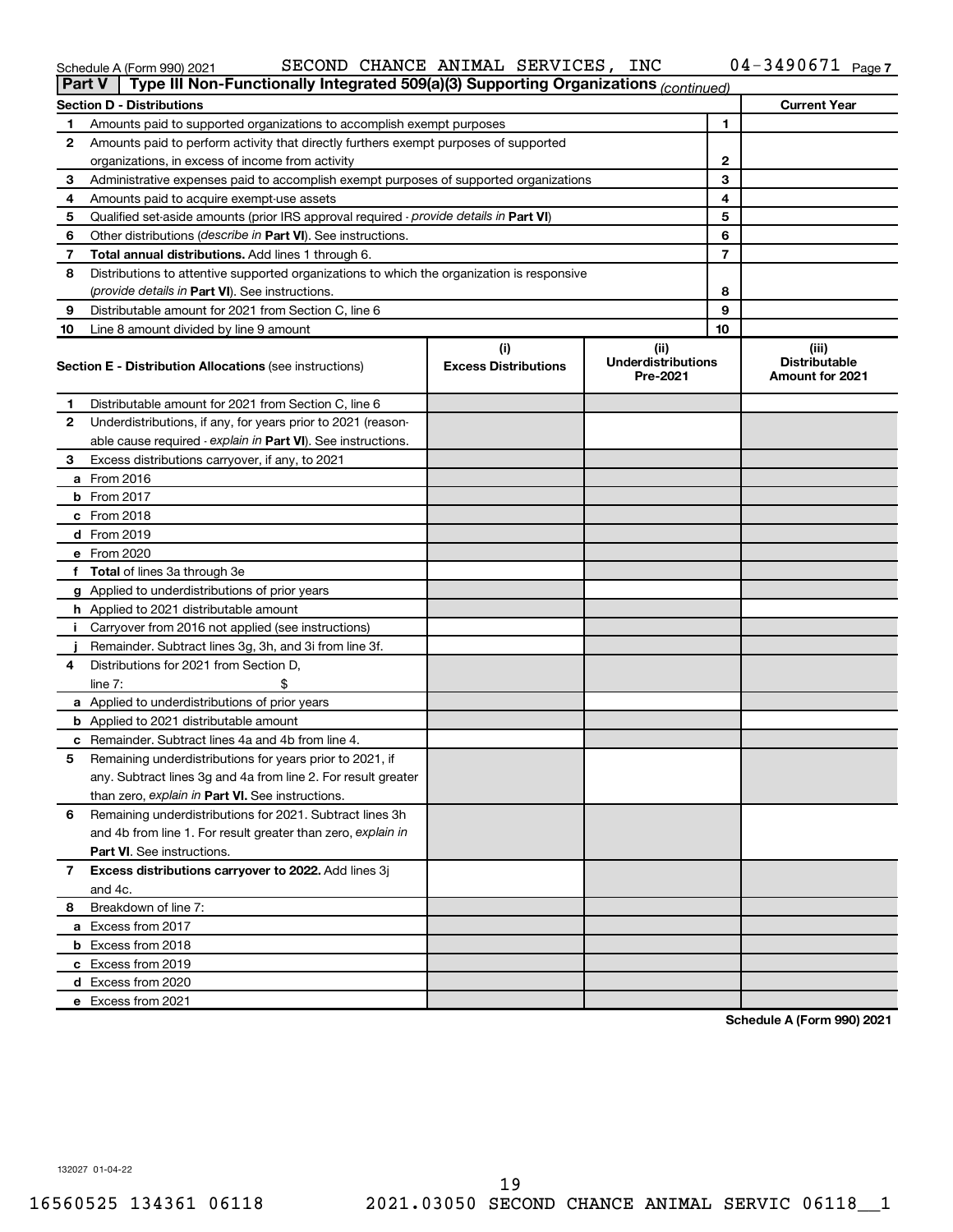| <b>Part VI</b>  | Schedule A (Form 990) 2021<br>Supplemental Information. Provide the explanations required by Part II, line 10; Part II, line 17a or 17b; Part III, line 12; |  |  |  | Part IV, Section A, lines 1, 2, 3b, 3c, 4b, 4c, 5a, 6, 9a, 9b, 9c, 11a, 11b, and 11c; Part IV, Section B, lines 1 and 2; Part IV, Section C,     |
|-----------------|-------------------------------------------------------------------------------------------------------------------------------------------------------------|--|--|--|--------------------------------------------------------------------------------------------------------------------------------------------------|
|                 | Section D, lines 5, 6, and 8; and Part V, Section E, lines 2, 5, and 6. Also complete this part for any additional information.<br>(See instructions.)      |  |  |  | line 1; Part IV, Section D, lines 2 and 3; Part IV, Section E, lines 1c, 2a, 2b, 3a, and 3b; Part V, line 1; Part V, Section B, line 1e; Part V, |
|                 |                                                                                                                                                             |  |  |  |                                                                                                                                                  |
|                 |                                                                                                                                                             |  |  |  |                                                                                                                                                  |
|                 |                                                                                                                                                             |  |  |  |                                                                                                                                                  |
|                 |                                                                                                                                                             |  |  |  |                                                                                                                                                  |
|                 |                                                                                                                                                             |  |  |  |                                                                                                                                                  |
|                 |                                                                                                                                                             |  |  |  |                                                                                                                                                  |
|                 |                                                                                                                                                             |  |  |  |                                                                                                                                                  |
|                 |                                                                                                                                                             |  |  |  |                                                                                                                                                  |
|                 |                                                                                                                                                             |  |  |  |                                                                                                                                                  |
|                 |                                                                                                                                                             |  |  |  |                                                                                                                                                  |
|                 |                                                                                                                                                             |  |  |  |                                                                                                                                                  |
|                 |                                                                                                                                                             |  |  |  |                                                                                                                                                  |
|                 |                                                                                                                                                             |  |  |  |                                                                                                                                                  |
|                 |                                                                                                                                                             |  |  |  |                                                                                                                                                  |
|                 |                                                                                                                                                             |  |  |  |                                                                                                                                                  |
|                 |                                                                                                                                                             |  |  |  |                                                                                                                                                  |
|                 |                                                                                                                                                             |  |  |  |                                                                                                                                                  |
|                 |                                                                                                                                                             |  |  |  |                                                                                                                                                  |
|                 |                                                                                                                                                             |  |  |  |                                                                                                                                                  |
|                 |                                                                                                                                                             |  |  |  |                                                                                                                                                  |
|                 |                                                                                                                                                             |  |  |  |                                                                                                                                                  |
|                 |                                                                                                                                                             |  |  |  |                                                                                                                                                  |
|                 |                                                                                                                                                             |  |  |  |                                                                                                                                                  |
|                 |                                                                                                                                                             |  |  |  |                                                                                                                                                  |
|                 |                                                                                                                                                             |  |  |  |                                                                                                                                                  |
|                 |                                                                                                                                                             |  |  |  |                                                                                                                                                  |
|                 |                                                                                                                                                             |  |  |  |                                                                                                                                                  |
|                 |                                                                                                                                                             |  |  |  |                                                                                                                                                  |
|                 |                                                                                                                                                             |  |  |  |                                                                                                                                                  |
|                 |                                                                                                                                                             |  |  |  |                                                                                                                                                  |
|                 |                                                                                                                                                             |  |  |  |                                                                                                                                                  |
|                 |                                                                                                                                                             |  |  |  |                                                                                                                                                  |
|                 |                                                                                                                                                             |  |  |  |                                                                                                                                                  |
|                 |                                                                                                                                                             |  |  |  |                                                                                                                                                  |
| 132028 01-04-22 |                                                                                                                                                             |  |  |  | Schedule A (Form 990) 2021                                                                                                                       |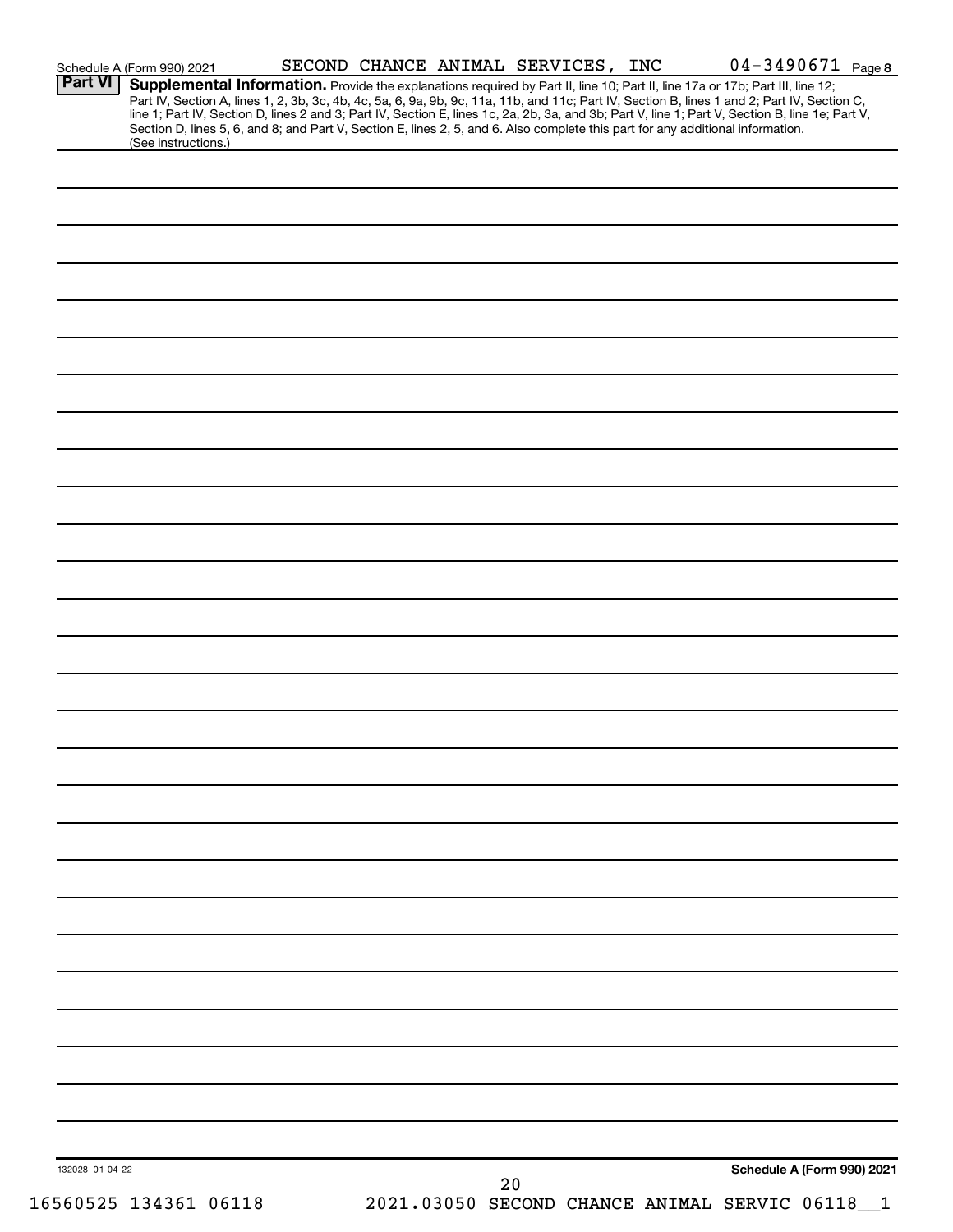| (Form 990) |  |
|------------|--|
|------------|--|

**| Complete if the organization answered "Yes" on Form 990, Part IV, line 6, 7, 8, 9, 10, 11a, 11b, 11c, 11d, 11e, 11f, 12a, or 12b. SCHEDULE D Supplemental Financial Statements**<br> **Form 990 Example 5 2021**<br>
Part IV. line 6, 7, 8, 9, 10, 11a, 11b, 11c, 11d, 11e, 11f, 12a, or 12b.

**| Attach to Form 990. |Go to www.irs.gov/Form990 for instructions and the latest information.**



Department of the Treasury Internal Revenue Service

Name of the organization<br> **EMPLOYERT ANTINAL SERVICES, INC** 64-3490671

SECOND CHANCE ANIMAL SERVICES, INC

| Part I | Organizations Maintaining Donor Advised Funds or Other Similar Funds or Accounts. Complete if the<br>organization answered "Yes" on Form 990, Part IV, line 6. |                         |                                                    |  |  |  |  |  |  |
|--------|----------------------------------------------------------------------------------------------------------------------------------------------------------------|-------------------------|----------------------------------------------------|--|--|--|--|--|--|
|        |                                                                                                                                                                | (a) Donor advised funds | (b) Funds and other accounts                       |  |  |  |  |  |  |
| 1      |                                                                                                                                                                |                         |                                                    |  |  |  |  |  |  |
| 2      | Aggregate value of contributions to (during year)                                                                                                              |                         |                                                    |  |  |  |  |  |  |
| з      |                                                                                                                                                                |                         |                                                    |  |  |  |  |  |  |
| 4      |                                                                                                                                                                |                         |                                                    |  |  |  |  |  |  |
| 5      | Did the organization inform all donors and donor advisors in writing that the assets held in donor advised funds                                               |                         |                                                    |  |  |  |  |  |  |
|        |                                                                                                                                                                |                         | Yes<br>No                                          |  |  |  |  |  |  |
| 6      | Did the organization inform all grantees, donors, and donor advisors in writing that grant funds can be used only                                              |                         |                                                    |  |  |  |  |  |  |
|        | for charitable purposes and not for the benefit of the donor or donor advisor, or for any other purpose conferring                                             |                         |                                                    |  |  |  |  |  |  |
|        | impermissible private benefit?                                                                                                                                 |                         | Yes<br>No                                          |  |  |  |  |  |  |
|        | Part II<br>Conservation Easements. Complete if the organization answered "Yes" on Form 990, Part IV, line 7.                                                   |                         |                                                    |  |  |  |  |  |  |
| 1.     | Purpose(s) of conservation easements held by the organization (check all that apply).                                                                          |                         |                                                    |  |  |  |  |  |  |
|        | Preservation of land for public use (for example, recreation or education)                                                                                     |                         | Preservation of a historically important land area |  |  |  |  |  |  |
|        | Protection of natural habitat                                                                                                                                  |                         | Preservation of a certified historic structure     |  |  |  |  |  |  |
|        | Preservation of open space                                                                                                                                     |                         |                                                    |  |  |  |  |  |  |
| 2      | Complete lines 2a through 2d if the organization held a qualified conservation contribution in the form of a conservation easement on the last                 |                         |                                                    |  |  |  |  |  |  |
|        | day of the tax year.                                                                                                                                           |                         | Held at the End of the Tax Year                    |  |  |  |  |  |  |
| а      |                                                                                                                                                                |                         | 2a                                                 |  |  |  |  |  |  |
|        |                                                                                                                                                                |                         | 2 <sub>b</sub>                                     |  |  |  |  |  |  |
|        | Number of conservation easements on a certified historic structure included in (a) manufacture included in (a)                                                 |                         | 2c                                                 |  |  |  |  |  |  |
|        | d Number of conservation easements included in (c) acquired after 7/25/06, and not on a historic structure                                                     |                         |                                                    |  |  |  |  |  |  |
|        |                                                                                                                                                                |                         | 2d                                                 |  |  |  |  |  |  |
| 3      | Number of conservation easements modified, transferred, released, extinguished, or terminated by the organization during the tax                               |                         |                                                    |  |  |  |  |  |  |
|        | year                                                                                                                                                           |                         |                                                    |  |  |  |  |  |  |
| 4      | Number of states where property subject to conservation easement is located >                                                                                  |                         |                                                    |  |  |  |  |  |  |
| 5      | Does the organization have a written policy regarding the periodic monitoring, inspection, handling of                                                         |                         |                                                    |  |  |  |  |  |  |
|        |                                                                                                                                                                |                         | Yes<br><b>No</b>                                   |  |  |  |  |  |  |
| 6      | Staff and volunteer hours devoted to monitoring, inspecting, handling of violations, and enforcing conservation easements during the year                      |                         |                                                    |  |  |  |  |  |  |
|        |                                                                                                                                                                |                         |                                                    |  |  |  |  |  |  |
| 7      | Amount of expenses incurred in monitoring, inspecting, handling of violations, and enforcing conservation easements during the year                            |                         |                                                    |  |  |  |  |  |  |
|        | $\blacktriangleright$ \$                                                                                                                                       |                         |                                                    |  |  |  |  |  |  |
| 8      | Does each conservation easement reported on line 2(d) above satisfy the requirements of section 170(h)(4)(B)(i)                                                |                         |                                                    |  |  |  |  |  |  |
|        |                                                                                                                                                                |                         | Yes<br>No                                          |  |  |  |  |  |  |
| 9      | In Part XIII, describe how the organization reports conservation easements in its revenue and expense statement and                                            |                         |                                                    |  |  |  |  |  |  |
|        | balance sheet, and include, if applicable, the text of the footnote to the organization's financial statements that describes the                              |                         |                                                    |  |  |  |  |  |  |
|        | organization's accounting for conservation easements.                                                                                                          |                         |                                                    |  |  |  |  |  |  |
|        | Organizations Maintaining Collections of Art, Historical Treasures, or Other Similar Assets.<br>Part III                                                       |                         |                                                    |  |  |  |  |  |  |
|        | Complete if the organization answered "Yes" on Form 990, Part IV, line 8.                                                                                      |                         |                                                    |  |  |  |  |  |  |
|        | 1a If the organization elected, as permitted under FASB ASC 958, not to report in its revenue statement and balance sheet works                                |                         |                                                    |  |  |  |  |  |  |
|        | of art, historical treasures, or other similar assets held for public exhibition, education, or research in furtherance of public                              |                         |                                                    |  |  |  |  |  |  |
|        | service, provide in Part XIII the text of the footnote to its financial statements that describes these items.                                                 |                         |                                                    |  |  |  |  |  |  |
|        | <b>b</b> If the organization elected, as permitted under FASB ASC 958, to report in its revenue statement and balance sheet works of                           |                         |                                                    |  |  |  |  |  |  |
|        | art, historical treasures, or other similar assets held for public exhibition, education, or research in furtherance of public service,                        |                         |                                                    |  |  |  |  |  |  |
|        | provide the following amounts relating to these items:                                                                                                         |                         |                                                    |  |  |  |  |  |  |
|        |                                                                                                                                                                |                         |                                                    |  |  |  |  |  |  |
|        | (ii) Assets included in Form 990, Part X                                                                                                                       |                         | $\blacktriangleright$ \$                           |  |  |  |  |  |  |
| 2      | If the organization received or held works of art, historical treasures, or other similar assets for financial gain, provide                                   |                         |                                                    |  |  |  |  |  |  |
|        | the following amounts required to be reported under FASB ASC 958 relating to these items:                                                                      |                         |                                                    |  |  |  |  |  |  |
| а      |                                                                                                                                                                |                         | - \$<br>▶                                          |  |  |  |  |  |  |
|        |                                                                                                                                                                |                         | $\blacktriangleright$ s                            |  |  |  |  |  |  |
|        | LHA For Paperwork Reduction Act Notice, see the Instructions for Form 990.                                                                                     |                         | Schedule D (Form 990) 2021                         |  |  |  |  |  |  |
|        | 132051 10-28-21                                                                                                                                                | 27                      |                                                    |  |  |  |  |  |  |

16560525 134361 06118 2021.03050 SECOND CHANCE ANIMAL SERVIC 06118\_\_1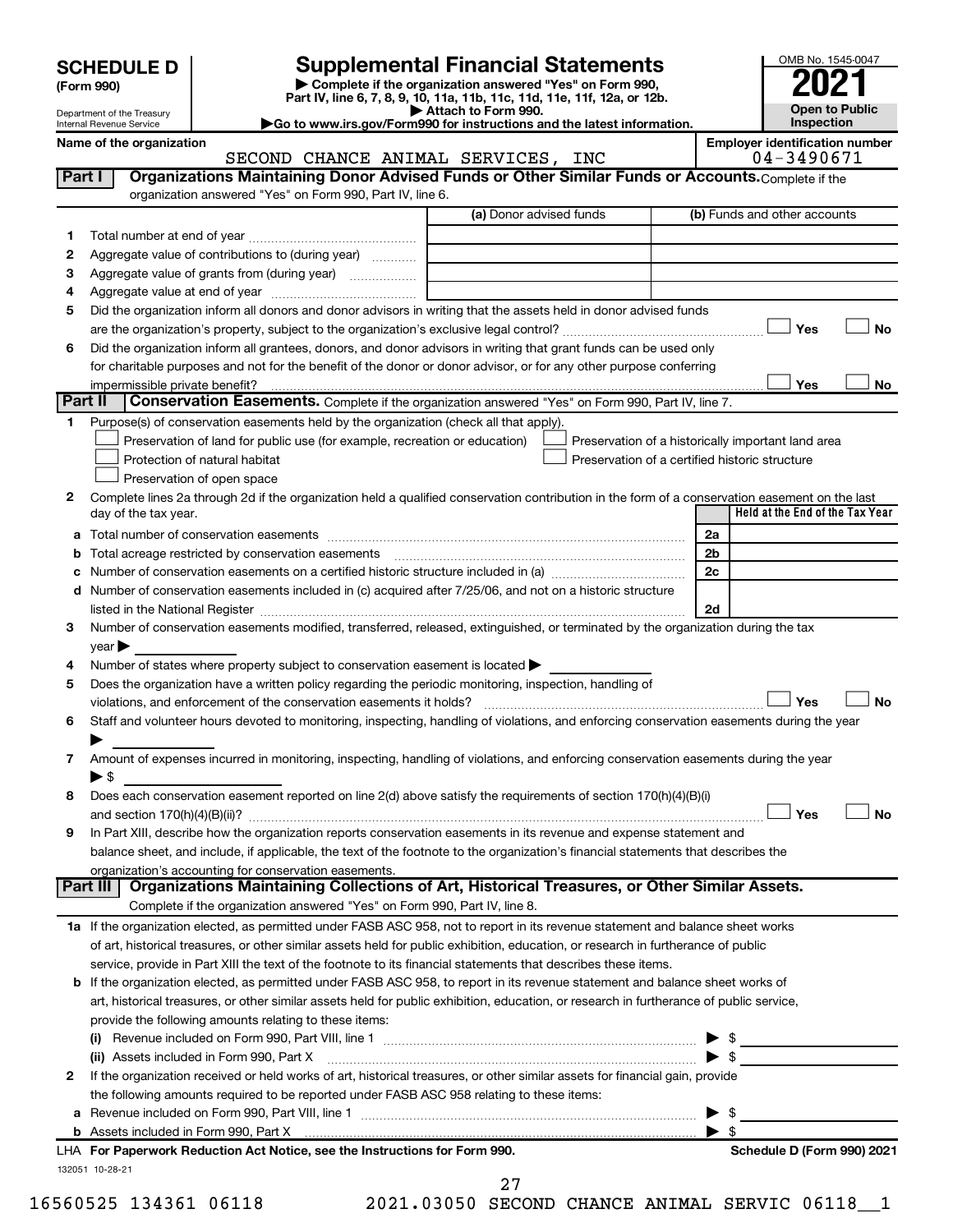|        | Schedule D (Form 990) 2021<br>Organizations Maintaining Collections of Art, Historical Treasures, or Other Similar Assets (continued)<br>Part III I                                                                            | SECOND CHANCE ANIMAL SERVICES, INC |                |                                                                                                                                                                                                                               |                 |                       | $04 - 3490671$ Page 2 |           |    |  |
|--------|--------------------------------------------------------------------------------------------------------------------------------------------------------------------------------------------------------------------------------|------------------------------------|----------------|-------------------------------------------------------------------------------------------------------------------------------------------------------------------------------------------------------------------------------|-----------------|-----------------------|-----------------------|-----------|----|--|
| 3      | Using the organization's acquisition, accession, and other records, check any of the following that make significant use of its                                                                                                |                                    |                |                                                                                                                                                                                                                               |                 |                       |                       |           |    |  |
|        | collection items (check all that apply):                                                                                                                                                                                       |                                    |                |                                                                                                                                                                                                                               |                 |                       |                       |           |    |  |
| a      | Public exhibition<br>Loan or exchange program                                                                                                                                                                                  |                                    |                |                                                                                                                                                                                                                               |                 |                       |                       |           |    |  |
| b      | Scholarly research                                                                                                                                                                                                             |                                    |                | Other and the contract of the contract of the contract of the contract of the contract of the contract of the contract of the contract of the contract of the contract of the contract of the contract of the contract of the |                 |                       |                       |           |    |  |
| c      | Preservation for future generations                                                                                                                                                                                            |                                    |                |                                                                                                                                                                                                                               |                 |                       |                       |           |    |  |
| 4      | Provide a description of the organization's collections and explain how they further the organization's exempt purpose in Part XIII.                                                                                           |                                    |                |                                                                                                                                                                                                                               |                 |                       |                       |           |    |  |
| 5      | During the year, did the organization solicit or receive donations of art, historical treasures, or other similar assets                                                                                                       |                                    |                |                                                                                                                                                                                                                               |                 |                       |                       |           |    |  |
|        |                                                                                                                                                                                                                                |                                    |                |                                                                                                                                                                                                                               |                 |                       | Yes                   |           | No |  |
|        | Part IV<br><b>Escrow and Custodial Arrangements.</b> Complete if the organization answered "Yes" on Form 990, Part IV, line 9, or                                                                                              |                                    |                |                                                                                                                                                                                                                               |                 |                       |                       |           |    |  |
|        | reported an amount on Form 990, Part X, line 21.                                                                                                                                                                               |                                    |                |                                                                                                                                                                                                                               |                 |                       |                       |           |    |  |
|        | 1a Is the organization an agent, trustee, custodian or other intermediary for contributions or other assets not included                                                                                                       |                                    |                |                                                                                                                                                                                                                               |                 |                       |                       |           |    |  |
|        | on Form 990, Part X? [[[[[[[[[[[[[[[[[[[]]]]]]]]]]]] on Form 990, Part X?                                                                                                                                                      |                                    |                |                                                                                                                                                                                                                               |                 |                       | Yes                   |           | No |  |
|        | b If "Yes," explain the arrangement in Part XIII and complete the following table:                                                                                                                                             |                                    |                |                                                                                                                                                                                                                               |                 |                       |                       |           |    |  |
|        |                                                                                                                                                                                                                                |                                    |                |                                                                                                                                                                                                                               |                 |                       | Amount                |           |    |  |
|        |                                                                                                                                                                                                                                |                                    |                |                                                                                                                                                                                                                               |                 | 1c                    |                       |           |    |  |
|        |                                                                                                                                                                                                                                |                                    |                |                                                                                                                                                                                                                               |                 | 1d                    |                       |           |    |  |
|        | e Distributions during the year manufactured and contained and contained and contained and contained and contained and contained and contained and contained and contained and contained and contained and contained and conta |                                    |                |                                                                                                                                                                                                                               |                 | 1е                    |                       |           |    |  |
| Ť.     |                                                                                                                                                                                                                                |                                    |                |                                                                                                                                                                                                                               |                 | 1f                    |                       |           |    |  |
|        | 2a Did the organization include an amount on Form 990, Part X, line 21, for escrow or custodial account liability?                                                                                                             |                                    |                |                                                                                                                                                                                                                               |                 |                       | Yes                   |           | No |  |
|        |                                                                                                                                                                                                                                |                                    |                |                                                                                                                                                                                                                               |                 |                       |                       |           |    |  |
| Part V | <b>Endowment Funds.</b> Complete if the organization answered "Yes" on Form 990, Part IV, line 10.                                                                                                                             | (a) Current year                   | (b) Prior year | (c) Two years back $\vert$ (d) Three years back $\vert$ (e) Four years back                                                                                                                                                   |                 |                       |                       |           |    |  |
|        |                                                                                                                                                                                                                                |                                    |                |                                                                                                                                                                                                                               |                 |                       |                       |           |    |  |
|        | 1a Beginning of year balance                                                                                                                                                                                                   |                                    |                |                                                                                                                                                                                                                               |                 |                       |                       |           |    |  |
| b      |                                                                                                                                                                                                                                |                                    |                |                                                                                                                                                                                                                               |                 |                       |                       |           |    |  |
|        | Net investment earnings, gains, and losses<br>Grants or scholarships                                                                                                                                                           |                                    |                |                                                                                                                                                                                                                               |                 |                       |                       |           |    |  |
| d      | e Other expenditures for facilities                                                                                                                                                                                            |                                    |                |                                                                                                                                                                                                                               |                 |                       |                       |           |    |  |
|        | and programs                                                                                                                                                                                                                   |                                    |                |                                                                                                                                                                                                                               |                 |                       |                       |           |    |  |
|        |                                                                                                                                                                                                                                |                                    |                |                                                                                                                                                                                                                               |                 |                       |                       |           |    |  |
| g      |                                                                                                                                                                                                                                |                                    |                |                                                                                                                                                                                                                               |                 |                       |                       |           |    |  |
| 2      | Provide the estimated percentage of the current year end balance (line 1g, column (a)) held as:                                                                                                                                |                                    |                |                                                                                                                                                                                                                               |                 |                       |                       |           |    |  |
| а      | Board designated or quasi-endowment >                                                                                                                                                                                          |                                    | %              |                                                                                                                                                                                                                               |                 |                       |                       |           |    |  |
| b      | Permanent endowment                                                                                                                                                                                                            | %                                  |                |                                                                                                                                                                                                                               |                 |                       |                       |           |    |  |
|        | $\mathbf c$ Term endowment $\blacktriangleright$                                                                                                                                                                               | %                                  |                |                                                                                                                                                                                                                               |                 |                       |                       |           |    |  |
|        | The percentages on lines 2a, 2b, and 2c should equal 100%.                                                                                                                                                                     |                                    |                |                                                                                                                                                                                                                               |                 |                       |                       |           |    |  |
|        | 3a Are there endowment funds not in the possession of the organization that are held and administered for the organization                                                                                                     |                                    |                |                                                                                                                                                                                                                               |                 |                       |                       |           |    |  |
|        | by:                                                                                                                                                                                                                            |                                    |                |                                                                                                                                                                                                                               |                 |                       |                       | Yes       | No |  |
|        | (i)                                                                                                                                                                                                                            |                                    |                |                                                                                                                                                                                                                               |                 |                       | 3a(i)                 |           |    |  |
|        |                                                                                                                                                                                                                                |                                    |                |                                                                                                                                                                                                                               |                 |                       | 3a(ii)                |           |    |  |
|        |                                                                                                                                                                                                                                |                                    |                |                                                                                                                                                                                                                               |                 |                       | 3b                    |           |    |  |
| 4      | Describe in Part XIII the intended uses of the organization's endowment funds.                                                                                                                                                 |                                    |                |                                                                                                                                                                                                                               |                 |                       |                       |           |    |  |
|        | Land, Buildings, and Equipment.<br><b>Part VI</b>                                                                                                                                                                              |                                    |                |                                                                                                                                                                                                                               |                 |                       |                       |           |    |  |
|        | Complete if the organization answered "Yes" on Form 990, Part IV, line 11a. See Form 990, Part X, line 10.                                                                                                                     |                                    |                |                                                                                                                                                                                                                               |                 |                       |                       |           |    |  |
|        | Description of property                                                                                                                                                                                                        | (a) Cost or other                  |                | (b) Cost or other                                                                                                                                                                                                             | (c) Accumulated |                       | (d) Book value        |           |    |  |
|        |                                                                                                                                                                                                                                | basis (investment)                 |                | basis (other)                                                                                                                                                                                                                 | depreciation    |                       |                       |           |    |  |
|        |                                                                                                                                                                                                                                | 274,958.<br>1,882,407.             |                |                                                                                                                                                                                                                               |                 |                       |                       | 274,958.  |    |  |
|        |                                                                                                                                                                                                                                | 776,829.                           |                |                                                                                                                                                                                                                               |                 | 154,850.<br>205, 313. | 1,727,557.            | 571,516.  |    |  |
|        |                                                                                                                                                                                                                                | 1,171,307.                         |                |                                                                                                                                                                                                                               |                 | 618,944.              |                       | 552, 363. |    |  |
|        |                                                                                                                                                                                                                                | 431,337.                           |                |                                                                                                                                                                                                                               |                 | 414,505.              |                       | 16,832.   |    |  |
|        |                                                                                                                                                                                                                                |                                    |                |                                                                                                                                                                                                                               |                 |                       | 3, 143, 226.          |           |    |  |
|        | Total. Add lines 1a through 1e. (Column (d) must equal Form 990, Part X, column (B), line 10c.)                                                                                                                                |                                    |                |                                                                                                                                                                                                                               |                 |                       |                       |           |    |  |

**Schedule D (Form 990) 2021**

132052 10-28-21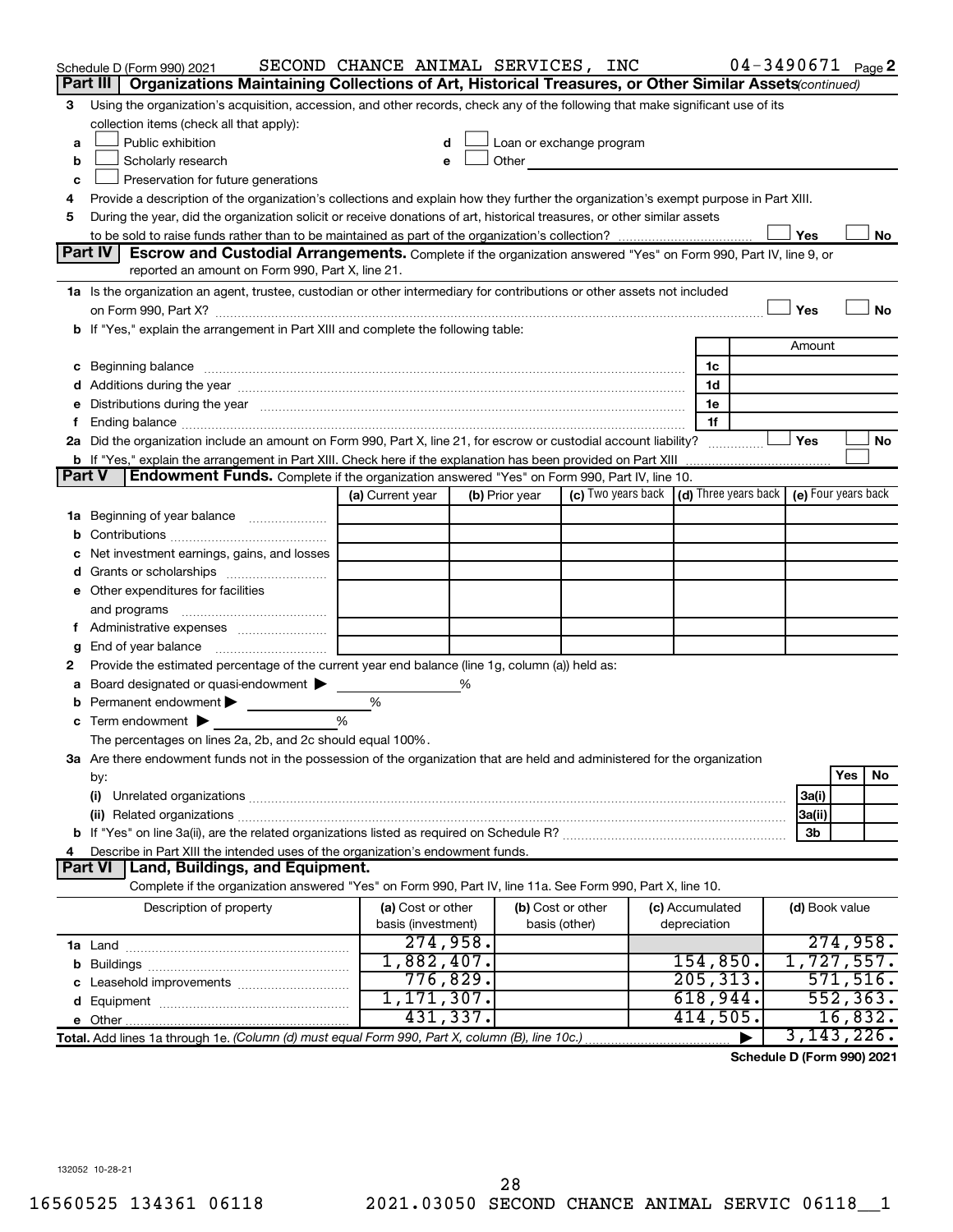|             | Schedule D (Form 990) 2021                                                                                        |                              |                 | SECOND CHANCE ANIMAL SERVICES, INC |  | 04-3490671<br>Page 3                                                                                                                                                           |
|-------------|-------------------------------------------------------------------------------------------------------------------|------------------------------|-----------------|------------------------------------|--|--------------------------------------------------------------------------------------------------------------------------------------------------------------------------------|
| Part VIII   | <b>Investments - Other Securities.</b>                                                                            |                              |                 |                                    |  |                                                                                                                                                                                |
|             | Complete if the organization answered "Yes" on Form 990, Part IV, line 11b. See Form 990, Part X, line 12.        |                              |                 |                                    |  |                                                                                                                                                                                |
|             | (a) Description of security or category (including name of security)                                              |                              |                 | (b) Book value                     |  | (c) Method of valuation: Cost or end-of-year market value                                                                                                                      |
|             | (1) Financial derivatives                                                                                         |                              |                 |                                    |  |                                                                                                                                                                                |
|             |                                                                                                                   |                              |                 |                                    |  |                                                                                                                                                                                |
| $(3)$ Other |                                                                                                                   |                              |                 |                                    |  |                                                                                                                                                                                |
| (A)         |                                                                                                                   |                              |                 |                                    |  |                                                                                                                                                                                |
| (B)         |                                                                                                                   |                              |                 |                                    |  |                                                                                                                                                                                |
| (C)         |                                                                                                                   |                              |                 |                                    |  |                                                                                                                                                                                |
| (D)         |                                                                                                                   |                              |                 |                                    |  |                                                                                                                                                                                |
| (E)         |                                                                                                                   |                              |                 |                                    |  |                                                                                                                                                                                |
| (F)         |                                                                                                                   |                              |                 |                                    |  |                                                                                                                                                                                |
| (G)<br>(H)  |                                                                                                                   |                              |                 |                                    |  |                                                                                                                                                                                |
|             | Total. (Col. (b) must equal Form 990, Part X, col. (B) line 12.)                                                  |                              |                 |                                    |  |                                                                                                                                                                                |
|             | Part VIII Investments - Program Related.                                                                          |                              |                 |                                    |  |                                                                                                                                                                                |
|             | Complete if the organization answered "Yes" on Form 990, Part IV, line 11c. See Form 990, Part X, line 13.        |                              |                 |                                    |  |                                                                                                                                                                                |
|             | (a) Description of investment                                                                                     |                              |                 | (b) Book value                     |  | (c) Method of valuation: Cost or end-of-year market value                                                                                                                      |
| (1)         |                                                                                                                   |                              |                 |                                    |  |                                                                                                                                                                                |
| (2)         |                                                                                                                   |                              |                 |                                    |  |                                                                                                                                                                                |
| (3)         |                                                                                                                   |                              |                 |                                    |  |                                                                                                                                                                                |
| (4)         |                                                                                                                   |                              |                 |                                    |  |                                                                                                                                                                                |
| (5)         |                                                                                                                   |                              |                 |                                    |  |                                                                                                                                                                                |
| (6)         |                                                                                                                   |                              |                 |                                    |  |                                                                                                                                                                                |
| (7)         |                                                                                                                   |                              |                 |                                    |  |                                                                                                                                                                                |
| (8)         |                                                                                                                   |                              |                 |                                    |  |                                                                                                                                                                                |
| (9)         |                                                                                                                   |                              |                 |                                    |  |                                                                                                                                                                                |
|             | Total. (Col. (b) must equal Form 990, Part X, col. (B) line 13.)                                                  |                              |                 |                                    |  |                                                                                                                                                                                |
| Part IX     | <b>Other Assets.</b>                                                                                              |                              |                 |                                    |  |                                                                                                                                                                                |
|             | Complete if the organization answered "Yes" on Form 990, Part IV, line 11d. See Form 990, Part X, line 15.        |                              |                 |                                    |  |                                                                                                                                                                                |
|             |                                                                                                                   |                              | (a) Description |                                    |  | (b) Book value                                                                                                                                                                 |
| (1)         |                                                                                                                   |                              |                 |                                    |  |                                                                                                                                                                                |
| (2)         |                                                                                                                   |                              |                 |                                    |  |                                                                                                                                                                                |
| (3)         |                                                                                                                   |                              |                 |                                    |  |                                                                                                                                                                                |
| (4)         |                                                                                                                   |                              |                 |                                    |  |                                                                                                                                                                                |
| (5)         |                                                                                                                   |                              |                 |                                    |  |                                                                                                                                                                                |
| (6)         |                                                                                                                   |                              |                 |                                    |  |                                                                                                                                                                                |
| (7)         |                                                                                                                   |                              |                 |                                    |  |                                                                                                                                                                                |
| (8)         |                                                                                                                   |                              |                 |                                    |  |                                                                                                                                                                                |
| (9)         |                                                                                                                   |                              |                 |                                    |  |                                                                                                                                                                                |
|             | Total. (Column (b) must equal Form 990, Part X, col. (B) line 15.)                                                |                              |                 |                                    |  |                                                                                                                                                                                |
| Part X      | <b>Other Liabilities.</b>                                                                                         |                              |                 |                                    |  |                                                                                                                                                                                |
|             | Complete if the organization answered "Yes" on Form 990, Part IV, line 11e or 11f. See Form 990, Part X, line 25. | (a) Description of liability |                 |                                    |  | (b) Book value                                                                                                                                                                 |
| 1.          |                                                                                                                   |                              |                 |                                    |  |                                                                                                                                                                                |
| (1)         | Federal income taxes                                                                                              |                              |                 |                                    |  |                                                                                                                                                                                |
| (2)         |                                                                                                                   |                              |                 |                                    |  |                                                                                                                                                                                |
| (3)         |                                                                                                                   |                              |                 |                                    |  |                                                                                                                                                                                |
| (4)         |                                                                                                                   |                              |                 |                                    |  |                                                                                                                                                                                |
| (5)<br>(6)  |                                                                                                                   |                              |                 |                                    |  |                                                                                                                                                                                |
| (7)         |                                                                                                                   |                              |                 |                                    |  |                                                                                                                                                                                |
| (8)         |                                                                                                                   |                              |                 |                                    |  |                                                                                                                                                                                |
| (9)         |                                                                                                                   |                              |                 |                                    |  |                                                                                                                                                                                |
|             |                                                                                                                   |                              |                 |                                    |  |                                                                                                                                                                                |
|             |                                                                                                                   |                              |                 |                                    |  | 2. Liability for uncertain tax positions. In Part XIII, provide the text of the footnote to the organization's financial statements that reports the                           |
|             |                                                                                                                   |                              |                 |                                    |  | $\lfloor \texttt{X} \rfloor$<br>organization's liability for uncertain tax positions under FASB ASC 740. Check here if the text of the footnote has been provided in Part XIII |

| Schedule D (Form 990) 2021 |  |
|----------------------------|--|
|----------------------------|--|

132053 10-28-21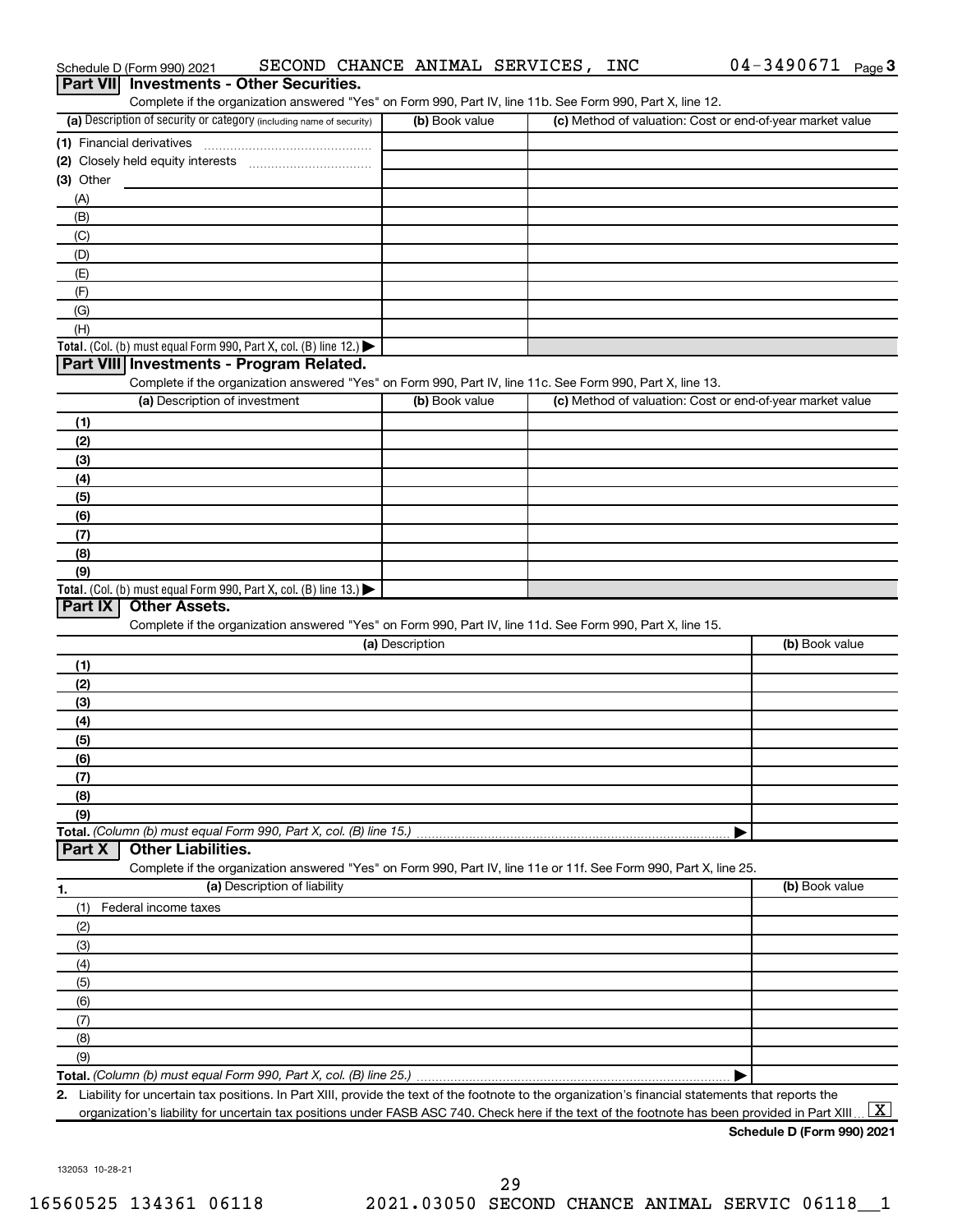|    | SECOND CHANCE ANIMAL SERVICES, INC<br>Schedule D (Form 990) 2021                                                                                                                                                                                   |                |          |                 | $04 - 3490671$ Page 4 |
|----|----------------------------------------------------------------------------------------------------------------------------------------------------------------------------------------------------------------------------------------------------|----------------|----------|-----------------|-----------------------|
|    | <b>Part XI</b><br>Reconciliation of Revenue per Audited Financial Statements With Revenue per Return.                                                                                                                                              |                |          |                 |                       |
|    | Complete if the organization answered "Yes" on Form 990, Part IV, line 12a.                                                                                                                                                                        |                |          |                 |                       |
| 1  |                                                                                                                                                                                                                                                    |                |          | $\blacksquare$  | 6, 197, 002.          |
| 2  | Amounts included on line 1 but not on Form 990, Part VIII, line 12:                                                                                                                                                                                |                |          |                 |                       |
| a  |                                                                                                                                                                                                                                                    | 2a             | 33,998.  |                 |                       |
| b  |                                                                                                                                                                                                                                                    | 2 <sub>b</sub> | 435,563. |                 |                       |
| с  |                                                                                                                                                                                                                                                    | 2 <sub>c</sub> |          |                 |                       |
| d  |                                                                                                                                                                                                                                                    | 2d             | 33,992.  |                 |                       |
| e  | Add lines 2a through 2d                                                                                                                                                                                                                            |                |          | 2e              | 503, 553.             |
| З  |                                                                                                                                                                                                                                                    |                |          | 3               | 5,693,449.            |
| 4  | Amounts included on Form 990, Part VIII, line 12, but not on line 1:                                                                                                                                                                               |                |          |                 |                       |
| a  | Investment expenses not included on Form 990, Part VIII, line 7b [100] [2006] 4a                                                                                                                                                                   |                | 8,631.   |                 |                       |
|    |                                                                                                                                                                                                                                                    | 4 <sub>h</sub> |          |                 |                       |
|    | c Add lines 4a and 4b                                                                                                                                                                                                                              |                |          | 4c              | 8,631.                |
| 5  |                                                                                                                                                                                                                                                    |                |          | $5\phantom{.0}$ | 5,702,080.            |
|    | Part XII   Reconciliation of Expenses per Audited Financial Statements With Expenses per Return.                                                                                                                                                   |                |          |                 |                       |
|    | Complete if the organization answered "Yes" on Form 990, Part IV, line 12a.                                                                                                                                                                        |                |          |                 |                       |
| 1  |                                                                                                                                                                                                                                                    |                |          | $\blacksquare$  | 5,356,578.            |
| 2  | Amounts included on line 1 but not on Form 990, Part IX, line 25:                                                                                                                                                                                  |                |          |                 |                       |
| a  |                                                                                                                                                                                                                                                    | 2a             | 148,546. |                 |                       |
| b  |                                                                                                                                                                                                                                                    | 2 <sub>b</sub> |          |                 |                       |
| c. |                                                                                                                                                                                                                                                    | 2 <sub>c</sub> |          |                 |                       |
| d  |                                                                                                                                                                                                                                                    | 2d             | 33,992.  |                 |                       |
|    | e Add lines 2a through 2d <b>[10]</b> [10] <b>All the Contract of Add lines 2a</b> through 2d <b>[10] All the Contract of Add lines 2a</b> through 2d <b>[10] All the Contract of Add lines 2a</b> through 2d <b>[10] All the Contract of Addi</b> |                |          | 2e              | 182,538.              |
| З  |                                                                                                                                                                                                                                                    |                |          | 3               | 5, 174, 040.          |
|    | Amounts included on Form 990, Part IX, line 25, but not on line 1:                                                                                                                                                                                 |                |          |                 |                       |
| a  |                                                                                                                                                                                                                                                    | 4a             |          |                 |                       |
| b  |                                                                                                                                                                                                                                                    | 4 <sub>b</sub> |          |                 |                       |
| c. | Add lines 4a and 4b                                                                                                                                                                                                                                |                |          | 4c              | υ.                    |
|    |                                                                                                                                                                                                                                                    |                |          |                 |                       |
|    |                                                                                                                                                                                                                                                    |                |          | 5               | 5,174,040.            |
|    | Part XIII Supplemental Information.<br>Draugh the descriptions required for Dart II, lines 2, 5, and 0; Dart III, lines 10, and 4; Dart IV, lines 1b, and 2b; Dart V, line 4; Dart V, line 2; Dart VI                                              |                |          |                 |                       |

Provide the descriptions required for Part II, lines 3, 5, and 9; Part III, lines 1a and 4; Part IV, lines 1b and 2b; Part V, line 4; Part X, line 2; Part XI, lines 2d and 4b; and Part XII, lines 2d and 4b. Also complete this part to provide any additional information.

# PART X, LINE 2:

| THE ORGANIZATION EVALUATES ALL SIGNIFICANT TAX POSITIONS AS REQUIRED BY   |
|---------------------------------------------------------------------------|
| GENERALLY ACCEPTED ACCOUNTING PRINCIPLES IN THE UNITED STATES OF AMERICA. |
| AS OF DECEMBER 31, 2020, THE ORGANIZATION DOES NOT BELIEVE IT HAS TAKEN   |
| ANY TAX POSITIONS THAT WOULD REQUIRE THE RECORDING OF ANY ADDITIONAL TAX  |
| LIABILITY NOR DOES IT BELIEVE THAT THERE ARE ANY UNREALIZED TAX BENEFITS  |
| THAT WOULD INCREASE OR DECREASE WITHIN THE NEXT TWELVE MONTHS.            |
|                                                                           |
| PART XI, LINE 2D - OTHER ADJUSTMENTS:                                     |
| 26,806.<br>DIRECT FUNDRAISING EXPENSES                                    |
| 7,186.<br>COST OF GOODS SOLD                                              |
|                                                                           |

| TО<br>TOTAL<br>SCHEDULE | ΧI<br>'NF.<br>PART<br>D. | 2D         | QQ<br>، ت                  |
|-------------------------|--------------------------|------------|----------------------------|
| 132054 10-28-21         |                          | າ ເ<br>J U | Schedule D (Form 990) 2021 |

16560525 134361 06118 2021.03050 SECOND CHANCE ANIMAL SERVIC 06118\_\_1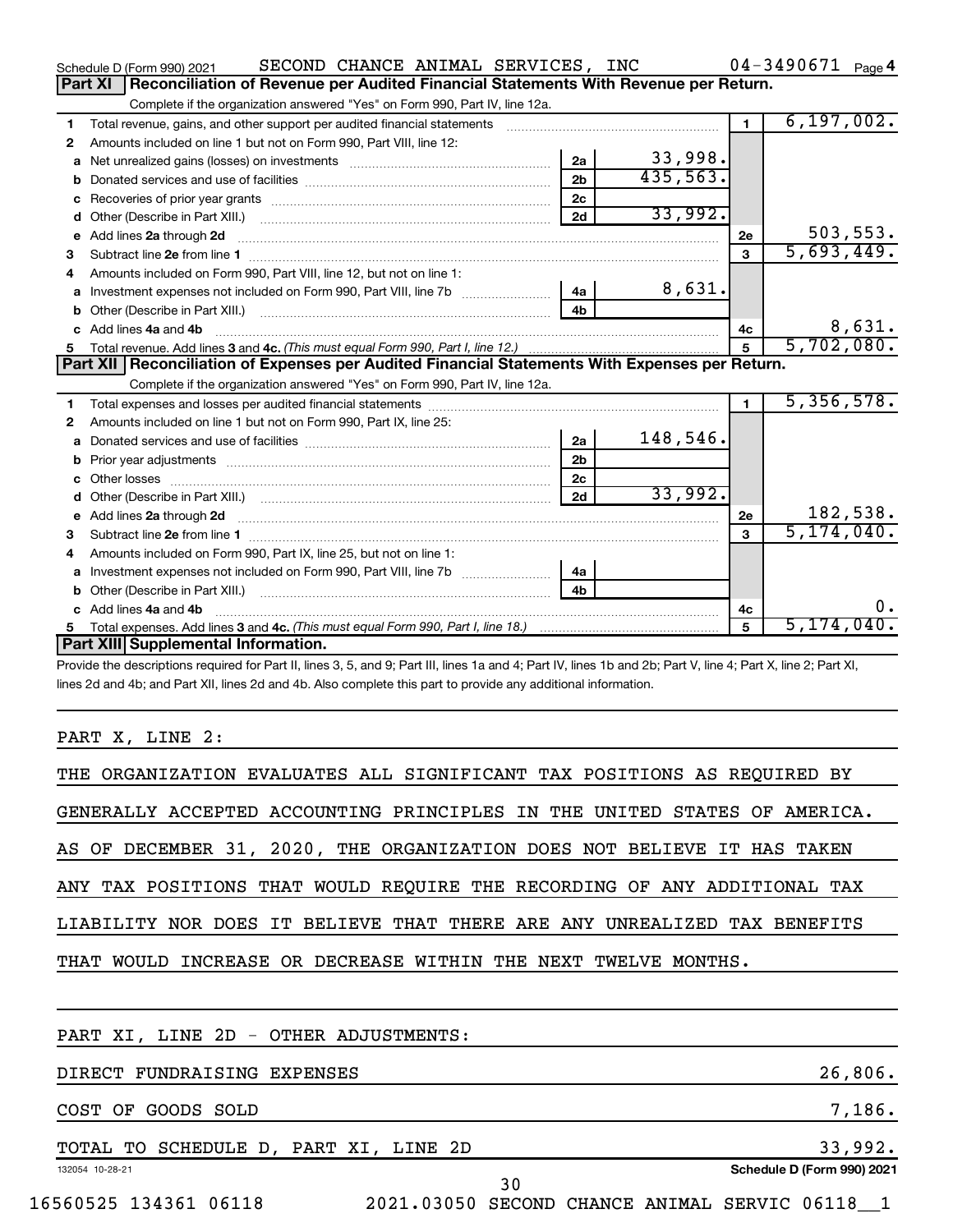| SECOND CHANCE ANIMAL SERVICES, INC<br>Schedule D (Form 990) 2021 SECOND CHA<br><b>Part XIII Supplemental Information</b> (continued) | $04 - 3490671$ Page 5      |
|--------------------------------------------------------------------------------------------------------------------------------------|----------------------------|
|                                                                                                                                      |                            |
|                                                                                                                                      |                            |
| PART XII, LINE 2D - OTHER ADJUSTMENTS:                                                                                               |                            |
| DIRECT FUNDRAISING EXPENSES                                                                                                          | 26,806.                    |
| COST OF GOODS SOLD                                                                                                                   | 7,186.                     |
| TOTAL TO SCHEDULE D, PART XII, LINE 2D                                                                                               | 33,992.                    |
|                                                                                                                                      |                            |
|                                                                                                                                      |                            |
|                                                                                                                                      |                            |
|                                                                                                                                      |                            |
|                                                                                                                                      |                            |
|                                                                                                                                      |                            |
|                                                                                                                                      |                            |
|                                                                                                                                      |                            |
|                                                                                                                                      |                            |
|                                                                                                                                      |                            |
|                                                                                                                                      |                            |
|                                                                                                                                      |                            |
|                                                                                                                                      |                            |
|                                                                                                                                      |                            |
|                                                                                                                                      |                            |
|                                                                                                                                      |                            |
|                                                                                                                                      |                            |
|                                                                                                                                      |                            |
|                                                                                                                                      |                            |
|                                                                                                                                      |                            |
|                                                                                                                                      |                            |
|                                                                                                                                      |                            |
|                                                                                                                                      |                            |
|                                                                                                                                      |                            |
|                                                                                                                                      |                            |
| 132055 10-28-21                                                                                                                      | Schedule D (Form 990) 2021 |
| 31                                                                                                                                   |                            |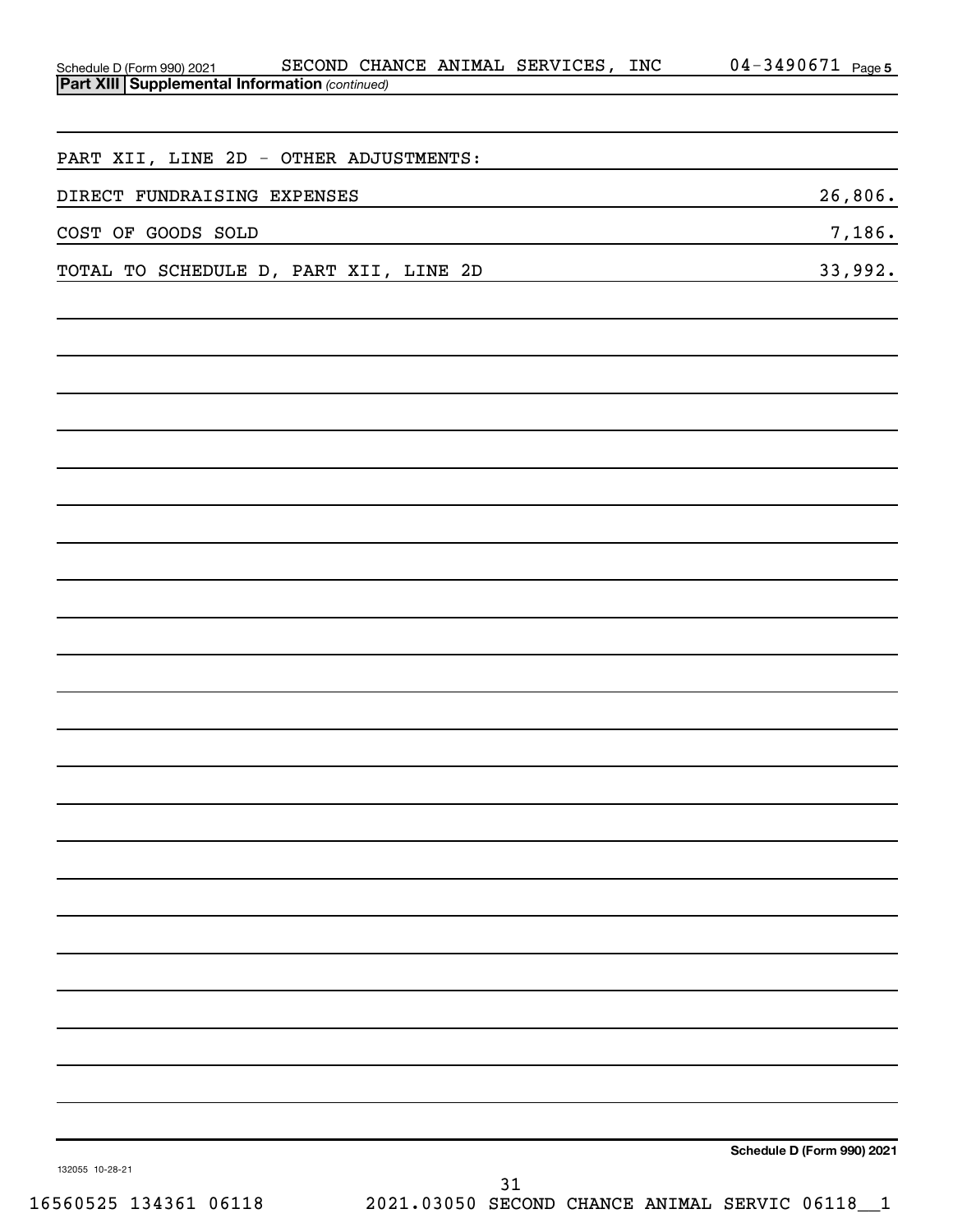| <b>SCHEDULE G</b>                                                                        |                                  | <b>Supplemental Information Regarding Fundraising or Gaming Activities</b>                                                                                                                                                                                                                                                                                                                                                                                                                                                                         |                                                                            |    |                                                                            |                                                                                                                                       | OMB No. 1545-0047                                   |  |  |
|------------------------------------------------------------------------------------------|----------------------------------|----------------------------------------------------------------------------------------------------------------------------------------------------------------------------------------------------------------------------------------------------------------------------------------------------------------------------------------------------------------------------------------------------------------------------------------------------------------------------------------------------------------------------------------------------|----------------------------------------------------------------------------|----|----------------------------------------------------------------------------|---------------------------------------------------------------------------------------------------------------------------------------|-----------------------------------------------------|--|--|
| (Form 990)                                                                               |                                  | Complete if the organization answered "Yes" on Form 990, Part IV, line 17, 18, or 19, or if the<br>organization entered more than \$15,000 on Form 990-EZ, line 6a.                                                                                                                                                                                                                                                                                                                                                                                |                                                                            |    |                                                                            |                                                                                                                                       | 2021                                                |  |  |
| Department of the Treasury                                                               |                                  | Attach to Form 990 or Form 990-EZ.                                                                                                                                                                                                                                                                                                                                                                                                                                                                                                                 |                                                                            |    |                                                                            |                                                                                                                                       | <b>Open to Public</b>                               |  |  |
| Internal Revenue Service<br>Name of the organization                                     |                                  | Go to www.irs.gov/Form990 for instructions and the latest information.                                                                                                                                                                                                                                                                                                                                                                                                                                                                             |                                                                            |    |                                                                            |                                                                                                                                       | Inspection<br><b>Employer identification number</b> |  |  |
|                                                                                          |                                  | SECOND CHANCE ANIMAL SERVICES, INC                                                                                                                                                                                                                                                                                                                                                                                                                                                                                                                 |                                                                            |    |                                                                            | 04-3490671                                                                                                                            |                                                     |  |  |
| Part I                                                                                   | required to complete this part.  | Fundraising Activities. Complete if the organization answered "Yes" on Form 990, Part IV, line 17. Form 990-EZ filers are not                                                                                                                                                                                                                                                                                                                                                                                                                      |                                                                            |    |                                                                            |                                                                                                                                       |                                                     |  |  |
| Mail solicitations<br>a<br>b<br>Phone solicitations<br>с<br>In-person solicitations<br>d | Internet and email solicitations | 1 Indicate whether the organization raised funds through any of the following activities. Check all that apply.<br>е<br>f<br>Special fundraising events<br>g<br>2 a Did the organization have a written or oral agreement with any individual (including officers, directors, trustees, or<br>key employees listed in Form 990, Part VII) or entity in connection with professional fundraising services?<br>b If "Yes," list the 10 highest paid individuals or entities (fundraisers) pursuant to agreements under which the fundraiser is to be |                                                                            |    | Solicitation of non-government grants<br>Solicitation of government grants | Yes                                                                                                                                   | No                                                  |  |  |
| compensated at least \$5,000 by the organization.                                        |                                  |                                                                                                                                                                                                                                                                                                                                                                                                                                                                                                                                                    |                                                                            |    |                                                                            |                                                                                                                                       |                                                     |  |  |
| (i) Name and address of individual<br>or entity (fundraiser)                             |                                  | (ii) Activity                                                                                                                                                                                                                                                                                                                                                                                                                                                                                                                                      | (iii) Did<br>fundraiser<br>have custody<br>or control of<br>contributions? |    | (iv) Gross receipts<br>from activity                                       | (v) Amount paid<br>(vi) Amount paid<br>to (or retained by)<br>to (or retained by)<br>fundraiser<br>organization<br>listed in col. (i) |                                                     |  |  |
|                                                                                          |                                  |                                                                                                                                                                                                                                                                                                                                                                                                                                                                                                                                                    | Yes                                                                        | No |                                                                            |                                                                                                                                       |                                                     |  |  |
|                                                                                          |                                  |                                                                                                                                                                                                                                                                                                                                                                                                                                                                                                                                                    |                                                                            |    |                                                                            |                                                                                                                                       |                                                     |  |  |
|                                                                                          |                                  |                                                                                                                                                                                                                                                                                                                                                                                                                                                                                                                                                    |                                                                            |    |                                                                            |                                                                                                                                       |                                                     |  |  |
|                                                                                          |                                  |                                                                                                                                                                                                                                                                                                                                                                                                                                                                                                                                                    |                                                                            |    |                                                                            |                                                                                                                                       |                                                     |  |  |
|                                                                                          |                                  |                                                                                                                                                                                                                                                                                                                                                                                                                                                                                                                                                    |                                                                            |    |                                                                            |                                                                                                                                       |                                                     |  |  |
|                                                                                          |                                  |                                                                                                                                                                                                                                                                                                                                                                                                                                                                                                                                                    |                                                                            |    |                                                                            |                                                                                                                                       |                                                     |  |  |
|                                                                                          |                                  |                                                                                                                                                                                                                                                                                                                                                                                                                                                                                                                                                    |                                                                            |    |                                                                            |                                                                                                                                       |                                                     |  |  |
|                                                                                          |                                  |                                                                                                                                                                                                                                                                                                                                                                                                                                                                                                                                                    |                                                                            |    |                                                                            |                                                                                                                                       |                                                     |  |  |
|                                                                                          |                                  |                                                                                                                                                                                                                                                                                                                                                                                                                                                                                                                                                    |                                                                            |    |                                                                            |                                                                                                                                       |                                                     |  |  |
|                                                                                          |                                  |                                                                                                                                                                                                                                                                                                                                                                                                                                                                                                                                                    |                                                                            |    |                                                                            |                                                                                                                                       |                                                     |  |  |
| Total                                                                                    |                                  |                                                                                                                                                                                                                                                                                                                                                                                                                                                                                                                                                    |                                                                            |    |                                                                            |                                                                                                                                       |                                                     |  |  |
| or licensing.                                                                            |                                  | 3 List all states in which the organization is registered or licensed to solicit contributions or has been notified it is exempt from registration                                                                                                                                                                                                                                                                                                                                                                                                 |                                                                            |    |                                                                            |                                                                                                                                       |                                                     |  |  |
|                                                                                          |                                  |                                                                                                                                                                                                                                                                                                                                                                                                                                                                                                                                                    |                                                                            |    |                                                                            |                                                                                                                                       |                                                     |  |  |
|                                                                                          |                                  |                                                                                                                                                                                                                                                                                                                                                                                                                                                                                                                                                    |                                                                            |    |                                                                            |                                                                                                                                       |                                                     |  |  |
|                                                                                          |                                  |                                                                                                                                                                                                                                                                                                                                                                                                                                                                                                                                                    |                                                                            |    |                                                                            |                                                                                                                                       |                                                     |  |  |
|                                                                                          |                                  |                                                                                                                                                                                                                                                                                                                                                                                                                                                                                                                                                    |                                                                            |    |                                                                            |                                                                                                                                       |                                                     |  |  |
|                                                                                          |                                  |                                                                                                                                                                                                                                                                                                                                                                                                                                                                                                                                                    |                                                                            |    |                                                                            |                                                                                                                                       |                                                     |  |  |
|                                                                                          |                                  |                                                                                                                                                                                                                                                                                                                                                                                                                                                                                                                                                    |                                                                            |    |                                                                            |                                                                                                                                       |                                                     |  |  |
|                                                                                          |                                  |                                                                                                                                                                                                                                                                                                                                                                                                                                                                                                                                                    |                                                                            |    |                                                                            |                                                                                                                                       |                                                     |  |  |

LHA For Paperwork Reduction Act Notice, see the Instructions for Form 990 or 990-EZ. Schedule G (Form 990) 2021

132081 10-21-21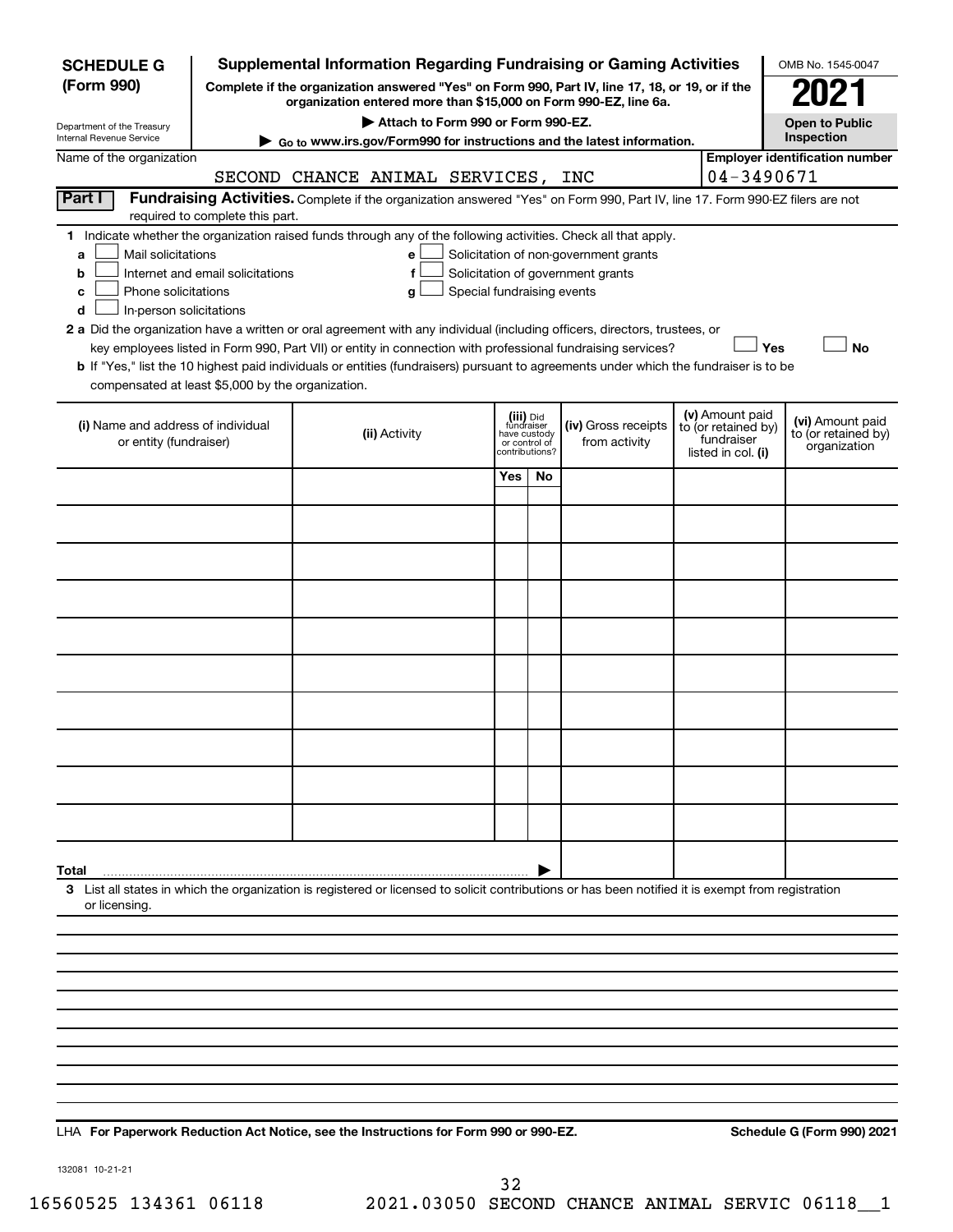Schedule G (Form 990) 2021 SECOND CHANCE ANIMAL SERVICES , INC 04-3490671 Page

Part II | Fundraising Events. Complete if the organization answered "Yes" on Form 990, Part IV, line 18, or reported more than \$15,000 of fundraising event contributions and gross income on Form 990-EZ, lines 1 and 6b. List events with gross receipts greater than \$5,000.

|                             |                |                                                                                                          | (a) Event $#1$          | (b) Event #2            | (c) Other events | (d) Total events           |
|-----------------------------|----------------|----------------------------------------------------------------------------------------------------------|-------------------------|-------------------------|------------------|----------------------------|
|                             |                |                                                                                                          | ANNUAL                  |                         |                  | (add col. (a) through      |
|                             |                |                                                                                                          | DINNER AUCTIGOLF OUTING |                         | 3                | col. (c)                   |
|                             |                |                                                                                                          | (event type)            | (event type)            | (total number)   |                            |
| Revenue                     | 1.             |                                                                                                          | 27, 263.                | 20,554.                 | 24, 470.         | 72,287.                    |
|                             |                |                                                                                                          |                         |                         |                  |                            |
|                             |                |                                                                                                          |                         |                         |                  |                            |
|                             |                | 3 Gross income (line 1 minus line 2)                                                                     | 27, 263.                | 20, 554.                | 24, 470.         | 72,287.                    |
|                             |                |                                                                                                          |                         |                         |                  |                            |
|                             | 5              |                                                                                                          |                         |                         |                  |                            |
| Direct Expenses             |                |                                                                                                          |                         |                         |                  |                            |
|                             | 7 <sup>7</sup> | Food and beverages                                                                                       |                         |                         |                  |                            |
|                             | 8              |                                                                                                          |                         |                         |                  |                            |
|                             | 9              |                                                                                                          | 6,764.                  | 8,699.                  | 10, 168.         | 25,631.                    |
|                             | 10             | Direct expense summary. Add lines 4 through 9 in column (d)                                              |                         |                         |                  | 25,631.                    |
|                             |                | 11 Net income summary. Subtract line 10 from line 3, column (d)                                          |                         |                         |                  | 46,656.                    |
| Part III                    |                | Gaming. Complete if the organization answered "Yes" on Form 990, Part IV, line 19, or reported more than |                         |                         |                  |                            |
|                             |                | \$15,000 on Form 990-EZ, line 6a.                                                                        |                         | (b) Pull tabs/instant   |                  | (d) Total gaming (add      |
| Revenue                     |                |                                                                                                          | (a) Bingo               | bingo/progressive bingo | (c) Other gaming | col. (a) through col. (c)) |
|                             |                |                                                                                                          |                         |                         |                  |                            |
|                             |                |                                                                                                          |                         |                         |                  |                            |
|                             |                |                                                                                                          |                         |                         |                  |                            |
| Direct Expenses             |                |                                                                                                          |                         |                         |                  |                            |
|                             | 4              |                                                                                                          |                         |                         |                  |                            |
|                             |                |                                                                                                          |                         |                         |                  |                            |
|                             |                |                                                                                                          | Yes<br>%                | Yes<br>%                | Yes<br>%         |                            |
|                             | 6.             | Volunteer labor                                                                                          | No                      | No                      | No               |                            |
|                             | 7              | Direct expense summary. Add lines 2 through 5 in column (d)                                              |                         |                         |                  |                            |
|                             | 8              |                                                                                                          |                         |                         |                  |                            |
|                             |                |                                                                                                          |                         |                         |                  |                            |
| 9                           |                | Enter the state(s) in which the organization conducts gaming activities:                                 |                         |                         |                  |                            |
|                             |                |                                                                                                          |                         |                         |                  | Yes<br>No                  |
|                             |                | <b>b</b> If "No," explain:                                                                               |                         |                         |                  |                            |
|                             |                |                                                                                                          |                         |                         |                  |                            |
|                             |                |                                                                                                          |                         |                         |                  | Yes<br>No                  |
| <b>b</b> If "Yes," explain: |                |                                                                                                          |                         |                         |                  |                            |
|                             |                | <u> 1980 - Johann John Stein, marwolaethau (b. 1980)</u>                                                 |                         |                         |                  |                            |
|                             |                |                                                                                                          |                         |                         |                  |                            |
|                             |                | 132082 10-21-21                                                                                          |                         |                         |                  | Schedule G (Form 990) 2021 |
|                             |                |                                                                                                          |                         |                         |                  |                            |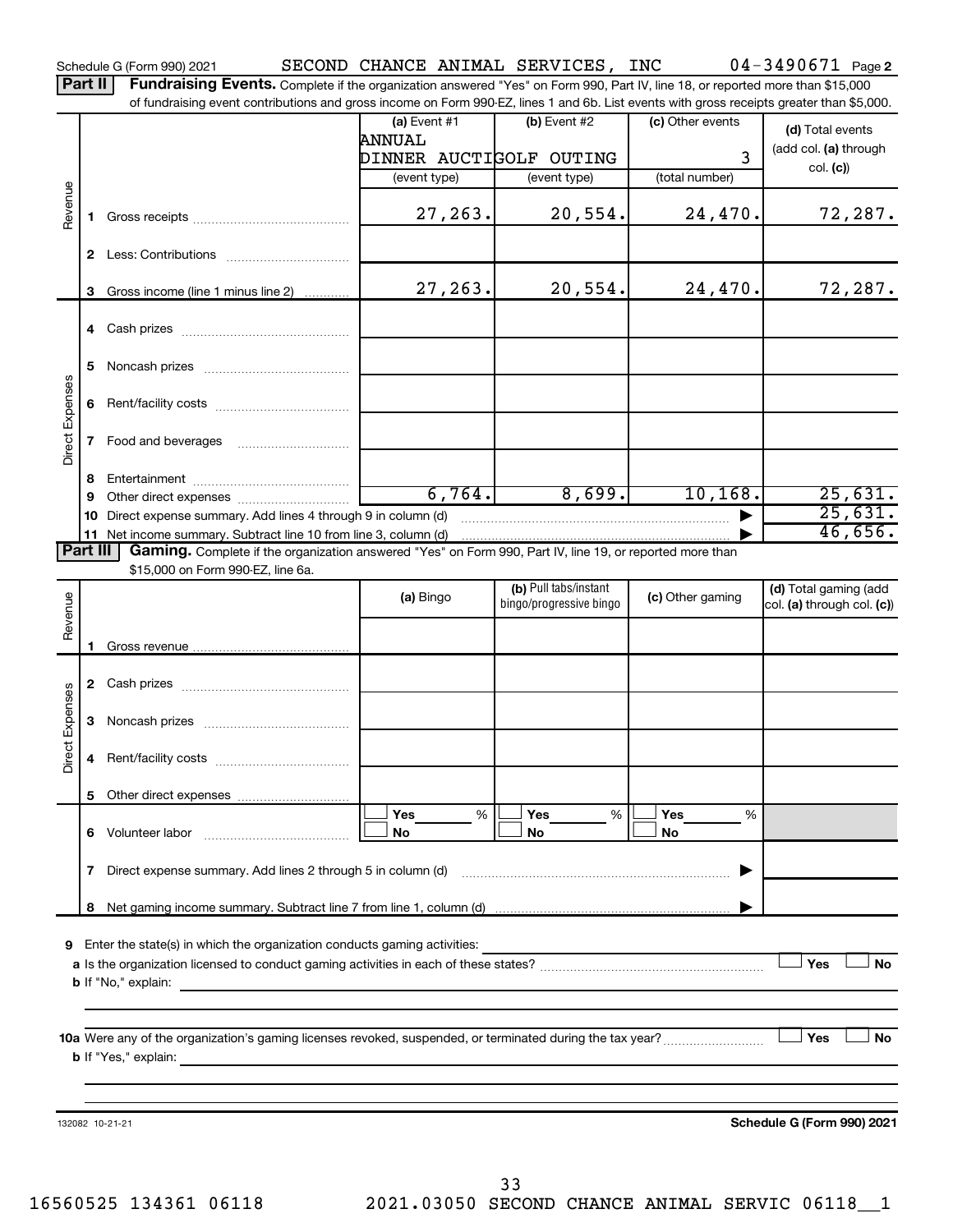| Schedule G (Form 990) 2021                                                                                                                                                                                                                             |          |  | SECOND CHANCE ANIMAL SERVICES, INC | $04 - 3490671$ Page 3 |                            |
|--------------------------------------------------------------------------------------------------------------------------------------------------------------------------------------------------------------------------------------------------------|----------|--|------------------------------------|-----------------------|----------------------------|
| 12 Is the organization a grantor, beneficiary or trustee of a trust, or a member of a partnership or other entity formed                                                                                                                               |          |  |                                    |                       | No                         |
| 13 Indicate the percentage of gaming activity conducted in:                                                                                                                                                                                            |          |  |                                    | $\Box$ Yes $\Box$     | <b>No</b>                  |
| a The organization's facility material content and the content of the content of the content of the content of the content of the content of the content of the content of the content of the content of the content of the co                         |          |  |                                    |                       | %                          |
| b An outside facility www.commutation.com/news/commutation.com/news/commutation.com/news/commutation/news/commu                                                                                                                                        |          |  |                                    | 13b l                 | $\%$                       |
| 14 Enter the name and address of the person who prepares the organization's gaming/special events books and records:                                                                                                                                   |          |  |                                    |                       |                            |
| Name $\blacktriangleright$                                                                                                                                                                                                                             |          |  |                                    |                       |                            |
|                                                                                                                                                                                                                                                        |          |  |                                    |                       |                            |
|                                                                                                                                                                                                                                                        |          |  |                                    |                       | <b>No</b>                  |
|                                                                                                                                                                                                                                                        |          |  |                                    |                       |                            |
| of gaming revenue retained by the third party $\triangleright$ \$<br>c If "Yes," enter name and address of the third party:                                                                                                                            |          |  |                                    |                       |                            |
|                                                                                                                                                                                                                                                        |          |  |                                    |                       |                            |
| Name $\blacktriangleright$                                                                                                                                                                                                                             |          |  |                                    |                       |                            |
|                                                                                                                                                                                                                                                        |          |  |                                    |                       |                            |
| <b>16</b> Gaming manager information:                                                                                                                                                                                                                  |          |  |                                    |                       |                            |
|                                                                                                                                                                                                                                                        |          |  |                                    |                       |                            |
| Gaming manager compensation > \$                                                                                                                                                                                                                       |          |  |                                    |                       |                            |
|                                                                                                                                                                                                                                                        |          |  |                                    |                       |                            |
|                                                                                                                                                                                                                                                        |          |  |                                    |                       |                            |
|                                                                                                                                                                                                                                                        |          |  |                                    |                       |                            |
| Director/officer                                                                                                                                                                                                                                       | Employee |  | Independent contractor             |                       |                            |
| 17 Mandatory distributions:                                                                                                                                                                                                                            |          |  |                                    |                       |                            |
| a Is the organization required under state law to make charitable distributions from the gaming proceeds to                                                                                                                                            |          |  |                                    |                       |                            |
| retain the state gaming license?                                                                                                                                                                                                                       |          |  |                                    |                       | $\Box$ Yes $\Box$ No       |
| <b>b</b> Enter the amount of distributions required under state law to be distributed to other exempt organizations or spent in the<br>organization's own exempt activities during the tax year $\triangleright$ \$                                    |          |  |                                    |                       |                            |
| Supplemental Information. Provide the explanations required by Part I, line 2b, columns (iii) and (v); and Part III, lines 9, 9b, 10b,<br> Part IV<br>15b, 15c, 16, and 17b, as applicable. Also provide any additional information. See instructions. |          |  |                                    |                       |                            |
|                                                                                                                                                                                                                                                        |          |  |                                    |                       |                            |
|                                                                                                                                                                                                                                                        |          |  |                                    |                       |                            |
|                                                                                                                                                                                                                                                        |          |  |                                    |                       |                            |
|                                                                                                                                                                                                                                                        |          |  |                                    |                       |                            |
|                                                                                                                                                                                                                                                        |          |  |                                    |                       |                            |
|                                                                                                                                                                                                                                                        |          |  |                                    |                       |                            |
|                                                                                                                                                                                                                                                        |          |  |                                    |                       |                            |
|                                                                                                                                                                                                                                                        |          |  |                                    |                       |                            |
|                                                                                                                                                                                                                                                        |          |  |                                    |                       |                            |
|                                                                                                                                                                                                                                                        |          |  |                                    |                       |                            |
| 132083 10-21-21                                                                                                                                                                                                                                        |          |  | 34                                 |                       | Schedule G (Form 990) 2021 |

16560525 134361 06118 2021.03050 SECOND CHANCE ANIMAL SERVIC 06118\_\_1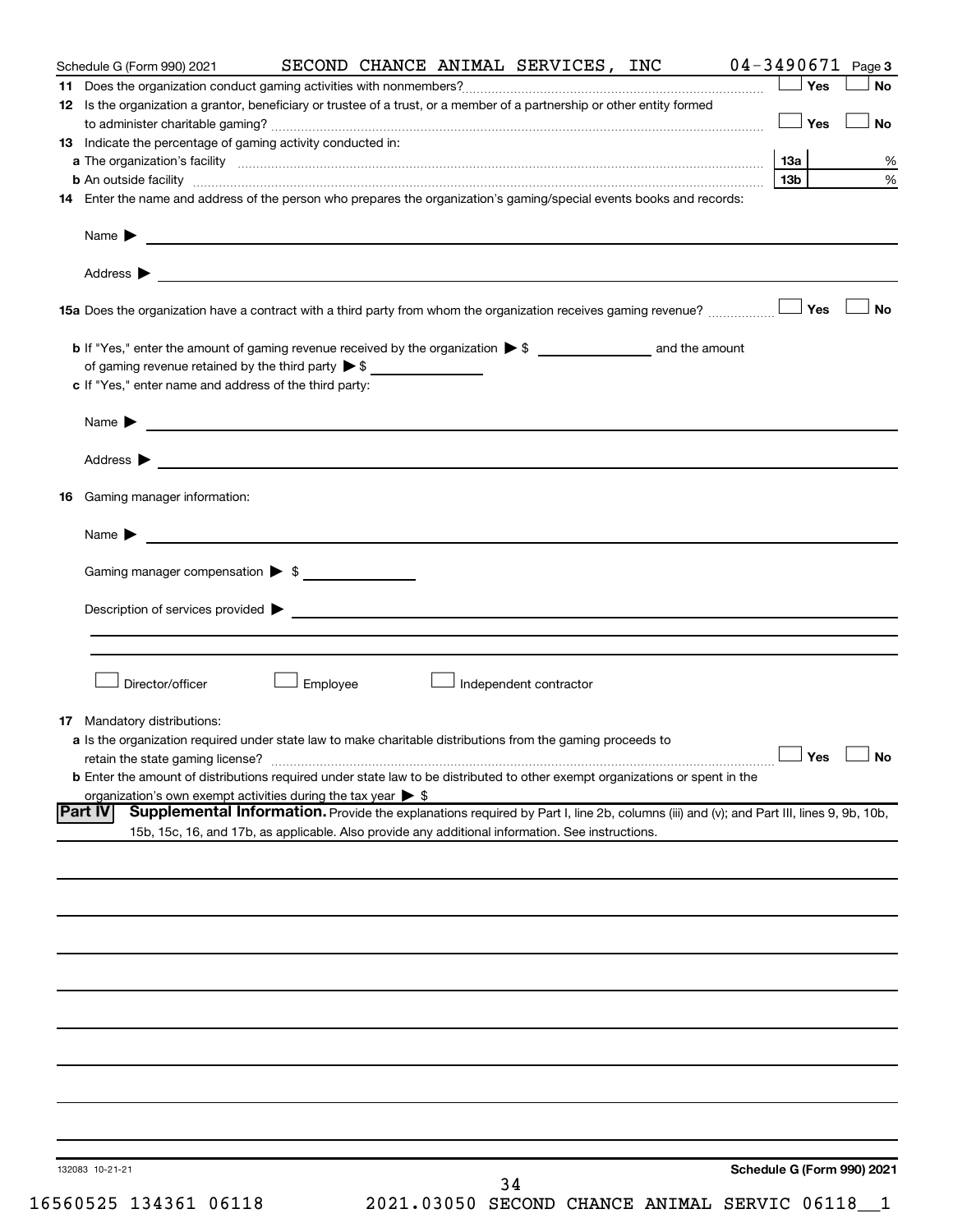|                                                                                           | SECOND CHANCE ANIMAL SERVICES, INC | $04 - 3490671$ Page 4 |
|-------------------------------------------------------------------------------------------|------------------------------------|-----------------------|
| Schedule G (Form 990) SECOND CHA<br><b>Part IV   Supplemental Information</b> (continued) |                                    |                       |
|                                                                                           |                                    |                       |
|                                                                                           |                                    |                       |
|                                                                                           |                                    |                       |
|                                                                                           |                                    |                       |
|                                                                                           |                                    |                       |
|                                                                                           |                                    |                       |
|                                                                                           |                                    |                       |
|                                                                                           |                                    |                       |
|                                                                                           |                                    |                       |
|                                                                                           |                                    |                       |
|                                                                                           |                                    |                       |
|                                                                                           |                                    |                       |
|                                                                                           |                                    |                       |
|                                                                                           |                                    |                       |
|                                                                                           |                                    |                       |
|                                                                                           |                                    |                       |
|                                                                                           |                                    |                       |
|                                                                                           |                                    |                       |
|                                                                                           |                                    |                       |
|                                                                                           |                                    |                       |
|                                                                                           |                                    |                       |
|                                                                                           |                                    |                       |
|                                                                                           |                                    |                       |
|                                                                                           |                                    |                       |
|                                                                                           |                                    |                       |
|                                                                                           |                                    |                       |
|                                                                                           |                                    |                       |
|                                                                                           |                                    |                       |
|                                                                                           |                                    |                       |
|                                                                                           |                                    |                       |
|                                                                                           |                                    |                       |
|                                                                                           |                                    |                       |
|                                                                                           |                                    |                       |
|                                                                                           |                                    |                       |
|                                                                                           |                                    |                       |
|                                                                                           |                                    |                       |
|                                                                                           |                                    |                       |
|                                                                                           |                                    |                       |
|                                                                                           |                                    |                       |
|                                                                                           |                                    |                       |
|                                                                                           |                                    |                       |
|                                                                                           |                                    |                       |
|                                                                                           |                                    |                       |
|                                                                                           |                                    |                       |
|                                                                                           |                                    |                       |
|                                                                                           |                                    |                       |
|                                                                                           |                                    |                       |
|                                                                                           |                                    |                       |
|                                                                                           |                                    | Schedule G (Form 990) |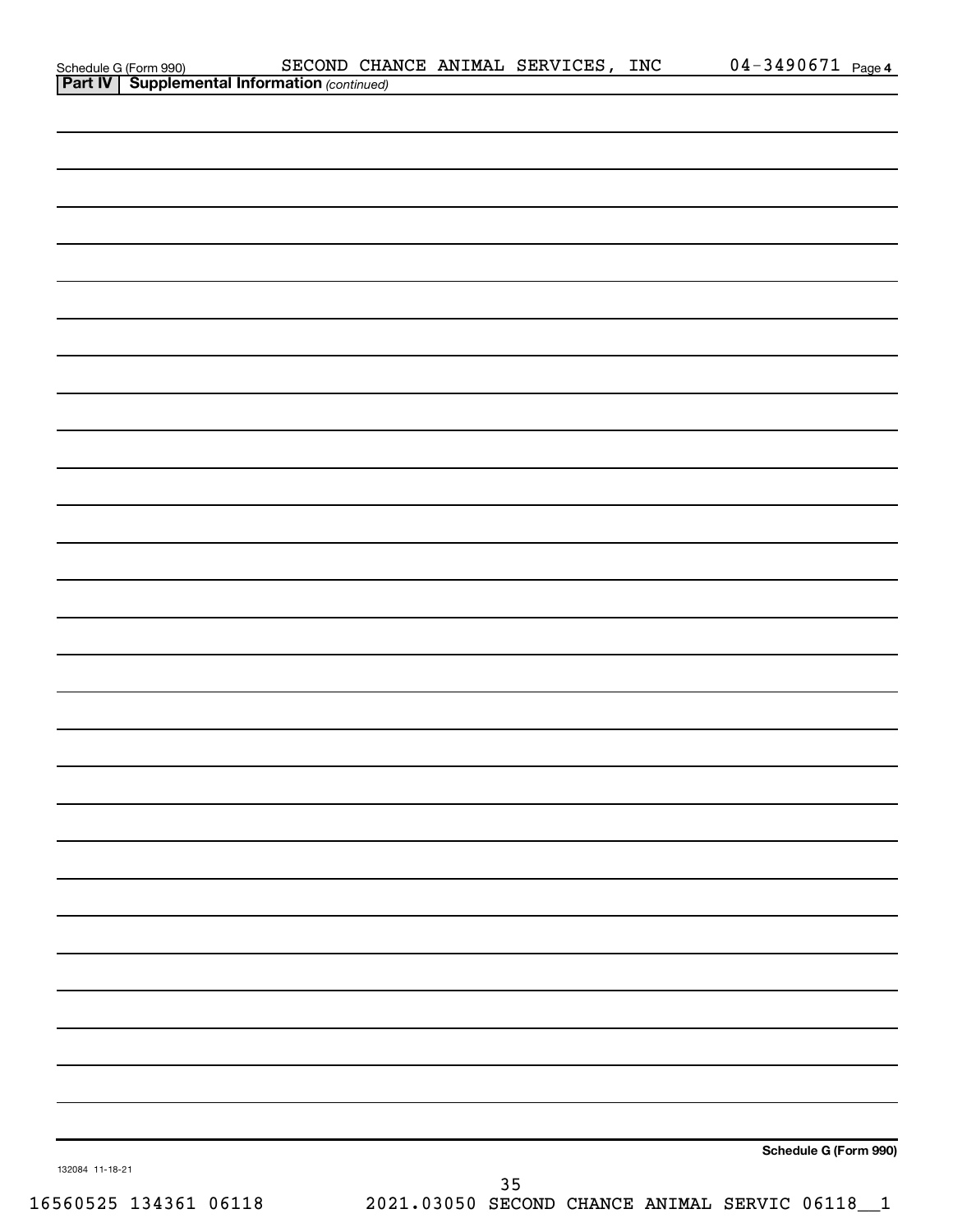Department of the Treasury Internal Revenue Service

# **Transactions With Interested Persons**

**(Form 990) | Complete if the organization answered "Yes" on Form 990, Part IV, line 25a, 25b, 26, 27, 28a,**

**28b, or 28c, or Form 990-EZ, Part V, line 38a or 40b.**

**| Attach to Form 990 or Form 990-EZ.**

**| Go to www.irs.gov/Form990 for instructions and the latest information.**

| 3а. | N2                                  |
|-----|-------------------------------------|
|     | <b>Open To Public</b><br>Inspection |

OMB No. 1545-0047

Name of the organization

# SECOND CHANCE ANIMAL SERVICES, INC | 04-3490671

**Employer identification number**

|  | <b>Part I Excess Benefit Transactions</b> (section 501(c)(3), section 501(c)(4), and section 501(c)(29) organizations only). |  |  |               |            |  |  |  |
|--|------------------------------------------------------------------------------------------------------------------------------|--|--|---------------|------------|--|--|--|
|  |                                                                                                                              |  |  | ------------- | __________ |  |  |  |

Complete if the organization answered "Yes" on Form 990, Part IV, line 25a or 25b, or Form 990-EZ, Part V, line 40b.

|                                                                                     | (b) Relationship between disqualified                                                                         |                                |  |  |     | (d) Corrected? |  |  |
|-------------------------------------------------------------------------------------|---------------------------------------------------------------------------------------------------------------|--------------------------------|--|--|-----|----------------|--|--|
| (a) Name of disqualified person                                                     | person and organization                                                                                       | (c) Description of transaction |  |  | Yes | No             |  |  |
|                                                                                     |                                                                                                               |                                |  |  |     |                |  |  |
|                                                                                     |                                                                                                               |                                |  |  |     |                |  |  |
|                                                                                     |                                                                                                               |                                |  |  |     |                |  |  |
|                                                                                     |                                                                                                               |                                |  |  |     |                |  |  |
|                                                                                     |                                                                                                               |                                |  |  |     |                |  |  |
|                                                                                     |                                                                                                               |                                |  |  |     |                |  |  |
|                                                                                     | 2 Enter the amount of tax incurred by the organization managers or disqualified persons during the year under |                                |  |  |     |                |  |  |
| section 4958                                                                        |                                                                                                               |                                |  |  |     |                |  |  |
| 3 Enter the amount of tax, if any, on line 2, above, reimbursed by the organization |                                                                                                               |                                |  |  |     |                |  |  |

## **Part II Loans to and/or From Interested Persons.**

Complete if the organization answered "Yes" on Form 990-EZ, Part V, line 38a or Form 990, Part IV, line 26; or if the organization reported an amount on Form 990, Part X, line 5, 6, or 22.

| (a) Name of<br>interested person | (b) Relationship<br>with organization | (c) Purpose<br>of loan |    | (d) Loan to or<br>from the<br>organization? | (e) Original<br>principal amount | (f) Balance due | (g) In<br>default? |    | (h) Approved<br>by board or<br>committee? |           | (i) Written<br>  agreement? |    |
|----------------------------------|---------------------------------------|------------------------|----|---------------------------------------------|----------------------------------|-----------------|--------------------|----|-------------------------------------------|-----------|-----------------------------|----|
|                                  |                                       |                        | To | <b> From </b>                               |                                  |                 | Yes                | No | Yes                                       | <b>No</b> | Yes                         | No |
|                                  |                                       |                        |    |                                             |                                  |                 |                    |    |                                           |           |                             |    |
|                                  |                                       |                        |    |                                             |                                  |                 |                    |    |                                           |           |                             |    |
|                                  |                                       |                        |    |                                             |                                  |                 |                    |    |                                           |           |                             |    |
|                                  |                                       |                        |    |                                             |                                  |                 |                    |    |                                           |           |                             |    |
|                                  |                                       |                        |    |                                             |                                  |                 |                    |    |                                           |           |                             |    |
|                                  |                                       |                        |    |                                             |                                  |                 |                    |    |                                           |           |                             |    |
|                                  |                                       |                        |    |                                             |                                  |                 |                    |    |                                           |           |                             |    |
|                                  |                                       |                        |    |                                             |                                  |                 |                    |    |                                           |           |                             |    |
|                                  |                                       |                        |    |                                             |                                  |                 |                    |    |                                           |           |                             |    |
|                                  |                                       |                        |    |                                             |                                  |                 |                    |    |                                           |           |                             |    |
|                                  |                                       |                        |    |                                             | $\blacktriangleright$ \$         |                 |                    |    |                                           |           |                             |    |

**Part III Grants or Assistance Benefiting Interested Persons.**

Complete if the organization answered "Yes" on Form 990, Part IV, line 27.

| (a) Name of interested person | (b) Relationship between<br>interested person and<br>the organization | (c) Amount of<br>assistance | (d) Type of<br>assistance | (e) Purpose of<br>assistance |
|-------------------------------|-----------------------------------------------------------------------|-----------------------------|---------------------------|------------------------------|
|                               |                                                                       |                             |                           |                              |
|                               |                                                                       |                             |                           |                              |
|                               |                                                                       |                             |                           |                              |
|                               |                                                                       |                             |                           |                              |
|                               |                                                                       |                             |                           |                              |
|                               |                                                                       |                             |                           |                              |
|                               |                                                                       |                             |                           |                              |
|                               |                                                                       |                             |                           |                              |
|                               |                                                                       |                             |                           |                              |
|                               |                                                                       |                             |                           |                              |

**For Paperwork Reduction Act Notice, see the Instructions for Form 990 or 990-EZ. Schedule L (Form 990) 2021** LHA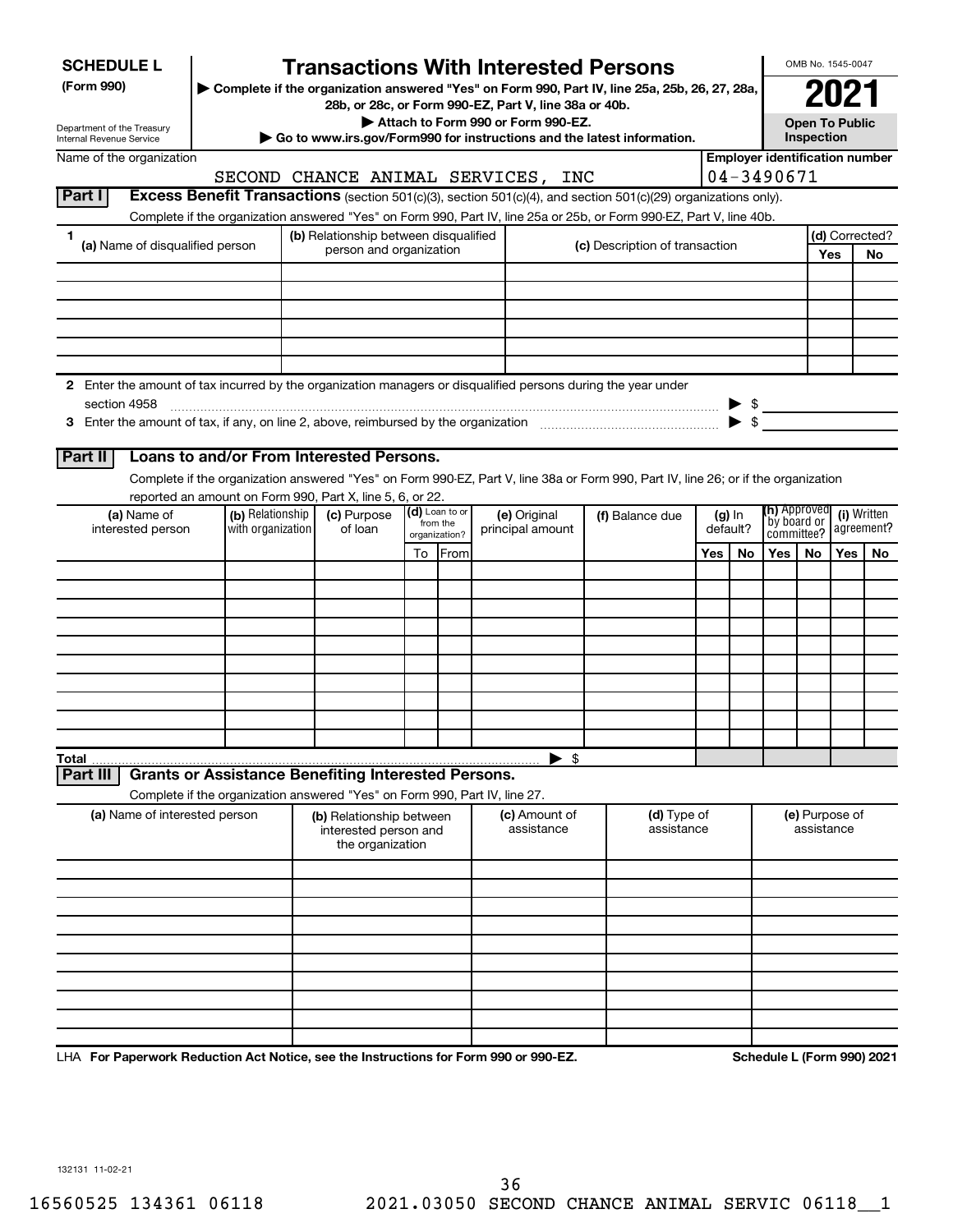| Schedule L (Form 990) 2021                                                   | SECOND CHANCE ANIMAL SERVICES, INC                                                          |                              | $04 - 3490671$ Page 2             |                |                |
|------------------------------------------------------------------------------|---------------------------------------------------------------------------------------------|------------------------------|-----------------------------------|----------------|----------------|
| <b>Business Transactions Involving Interested Persons.</b><br><b>Part IV</b> |                                                                                             |                              |                                   |                |                |
|                                                                              | Complete if the organization answered "Yes" on Form 990, Part IV, line 28a, 28b, or 28c.    |                              |                                   |                | (e) Sharing of |
| (a) Name of interested person                                                | (b) Relationship between interested<br>person and the organization                          | (c) Amount of<br>transaction | (d) Description of<br>transaction | organization's |                |
|                                                                              |                                                                                             |                              |                                   | revenues?      |                |
| <b>LINDSAY M DORAY</b>                                                       | DAUGHTER OF EXECUTI                                                                         |                              | 93, 574. COMPENSATIO              | Yes            | No<br>х        |
|                                                                              |                                                                                             |                              |                                   |                |                |
|                                                                              |                                                                                             |                              |                                   |                |                |
|                                                                              |                                                                                             |                              |                                   |                |                |
|                                                                              |                                                                                             |                              |                                   |                |                |
|                                                                              |                                                                                             |                              |                                   |                |                |
|                                                                              |                                                                                             |                              |                                   |                |                |
|                                                                              |                                                                                             |                              |                                   |                |                |
|                                                                              |                                                                                             |                              |                                   |                |                |
|                                                                              |                                                                                             |                              |                                   |                |                |
| Part V<br><b>Supplemental Information.</b>                                   |                                                                                             |                              |                                   |                |                |
|                                                                              | Provide additional information for responses to questions on Schedule L (see instructions). |                              |                                   |                |                |
| SCH L, PART IV, BUSINESS TRANSACTIONS INVOLVING INTERESTED PERSONS:          |                                                                                             |                              |                                   |                |                |
| NAME OF PERSON: LINDSAY M DORAY<br>(A)                                       |                                                                                             |                              |                                   |                |                |
|                                                                              |                                                                                             |                              |                                   |                |                |
| RELATIONSHIP BETWEEN INTERESTED PERSON AND ORGANIZATION:<br>(B)              |                                                                                             |                              |                                   |                |                |
| DAUGHTER OF EXECUTIVE DIRECTOR/CEO/PRESIDENT                                 |                                                                                             |                              |                                   |                |                |
| AMOUNT OF TRANSACTION \$ 93,574.<br>(C)                                      |                                                                                             |                              |                                   |                |                |
| DESCRIPTION OF TRANSACTION: COMPENSATION FOR EMPLOYMENT AS<br>(D)            |                                                                                             |                              |                                   |                |                |
| DEVELOPMENT DIRECTOR                                                         |                                                                                             |                              |                                   |                |                |
| (E)<br>SHARING OF ORGANIZATION REVENUES? = $NO$                              |                                                                                             |                              |                                   |                |                |
|                                                                              |                                                                                             |                              |                                   |                |                |
|                                                                              |                                                                                             |                              |                                   |                |                |
| SCHEDULE L PART IV                                                           |                                                                                             |                              |                                   |                |                |
| LINDSAY DORAY'S ANNUAL COMPENSATION IS DETERMINED BY THE SUBCOMMITTEE        |                                                                                             |                              |                                   |                |                |
| OF INDEPENDENT BOARD MEMBERS WHICH DOES NOT INCLUDE ANY FAMILY MEMBERS.      |                                                                                             |                              |                                   |                |                |
|                                                                              |                                                                                             |                              |                                   |                |                |
|                                                                              |                                                                                             |                              |                                   |                |                |
|                                                                              |                                                                                             |                              |                                   |                |                |
|                                                                              |                                                                                             |                              |                                   |                |                |
|                                                                              |                                                                                             |                              |                                   |                |                |
|                                                                              |                                                                                             |                              |                                   |                |                |

**Schedule L (Form 990) 2021**

132132 11-02-21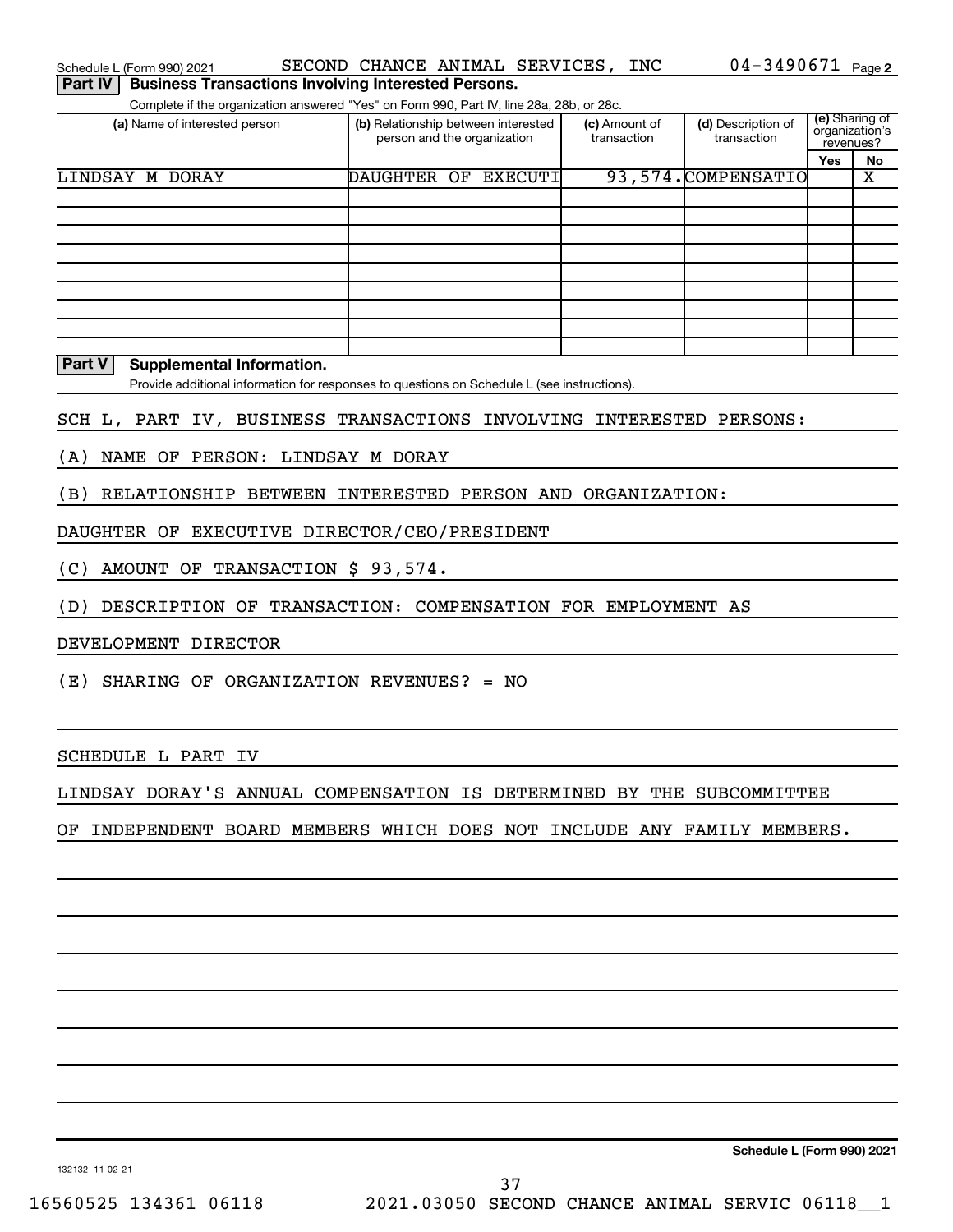## **SCHEDULE M (Form 990)**

# **Noncash Contributions**

OMB No. 1545-0047

Department of the Treasury Internal Revenue Service

Name of the organization

◆ Complete if the organizations answered "Yes" on Form 990, Part IV, lines 29 or 30.<br>▶ Complete if the organizations answered "Yes" on Form 990, Part IV, lines 29 or 30. **Attach to Form 990.**  $\blacktriangleright$ 

 **Go to www.irs.gov/Form990 for instructions and the latest information.** J

**Inspection Employer identification number**

**Open to Public**

|  |  | SECOND CHANCE ANIMAL SERVICES, IN |  |
|--|--|-----------------------------------|--|
|  |  |                                   |  |

|               | SECOND CHANCE ANIMAL SERVICES, INC                                                                                             |                               |                                      |                                                                                                      | 04-3490671                                                   |     |     |    |
|---------------|--------------------------------------------------------------------------------------------------------------------------------|-------------------------------|--------------------------------------|------------------------------------------------------------------------------------------------------|--------------------------------------------------------------|-----|-----|----|
| <b>Part I</b> | <b>Types of Property</b>                                                                                                       |                               |                                      |                                                                                                      |                                                              |     |     |    |
|               |                                                                                                                                | (a)<br>Check if<br>applicable | (b)<br>Number of<br>contributions or | (c)<br>Noncash contribution<br>amounts reported on<br>items contributed Form 990, Part VIII, line 1g | (d)<br>Method of determining<br>noncash contribution amounts |     |     |    |
| 1.            |                                                                                                                                |                               |                                      |                                                                                                      |                                                              |     |     |    |
| 2             |                                                                                                                                |                               |                                      |                                                                                                      |                                                              |     |     |    |
| 3             | Art - Fractional interests                                                                                                     |                               |                                      |                                                                                                      |                                                              |     |     |    |
| 4             | Books and publications                                                                                                         |                               |                                      |                                                                                                      |                                                              |     |     |    |
| 5             | Clothing and household goods                                                                                                   |                               |                                      |                                                                                                      |                                                              |     |     |    |
| 6             |                                                                                                                                |                               |                                      |                                                                                                      |                                                              |     |     |    |
| 7             |                                                                                                                                |                               |                                      |                                                                                                      |                                                              |     |     |    |
| 8             |                                                                                                                                |                               |                                      |                                                                                                      |                                                              |     |     |    |
| 9             | Securities - Publicly traded                                                                                                   |                               |                                      |                                                                                                      |                                                              |     |     |    |
| 10            | Securities - Closely held stock                                                                                                |                               |                                      |                                                                                                      |                                                              |     |     |    |
| 11            | Securities - Partnership, LLC, or                                                                                              |                               |                                      |                                                                                                      |                                                              |     |     |    |
|               | trust interests                                                                                                                |                               |                                      |                                                                                                      |                                                              |     |     |    |
| 12            | Securities - Miscellaneous                                                                                                     |                               |                                      |                                                                                                      |                                                              |     |     |    |
| 13            | Qualified conservation contribution -                                                                                          |                               |                                      |                                                                                                      |                                                              |     |     |    |
|               |                                                                                                                                |                               |                                      |                                                                                                      |                                                              |     |     |    |
| 14            | Qualified conservation contribution - Other                                                                                    |                               |                                      |                                                                                                      |                                                              |     |     |    |
| 15            | Real estate - Residential                                                                                                      |                               |                                      |                                                                                                      |                                                              |     |     |    |
| 16            | Real estate - Commercial                                                                                                       |                               |                                      |                                                                                                      |                                                              |     |     |    |
| 17            |                                                                                                                                |                               |                                      |                                                                                                      |                                                              |     |     |    |
| 18            |                                                                                                                                |                               |                                      |                                                                                                      |                                                              |     |     |    |
| 19            |                                                                                                                                |                               |                                      |                                                                                                      |                                                              |     |     |    |
| 20            | Drugs and medical supplies                                                                                                     |                               |                                      |                                                                                                      |                                                              |     |     |    |
| 21            |                                                                                                                                |                               |                                      |                                                                                                      |                                                              |     |     |    |
| 22            |                                                                                                                                |                               |                                      |                                                                                                      |                                                              |     |     |    |
| 23            |                                                                                                                                |                               |                                      |                                                                                                      |                                                              |     |     |    |
| 24            | Archeological artifacts<br>(IN KIND DONAT)                                                                                     | $\overline{\textbf{x}}$       | 900                                  | 215,638. MARKET                                                                                      |                                                              |     |     |    |
| 25            | Other $\blacktriangleright$<br>$($ MEDICAL EQUIP)<br>Other $\blacktriangleright$                                               | $\overline{\textbf{x}}$       | 100                                  | 148,551. MARKET                                                                                      |                                                              |     |     |    |
| 26            | Other $\blacktriangleright$                                                                                                    |                               |                                      |                                                                                                      |                                                              |     |     |    |
| 27            | Other $\blacktriangleright$                                                                                                    |                               |                                      |                                                                                                      |                                                              |     |     |    |
| 28<br>29      | Number of Forms 8283 received by the organization during the tax year for contributions                                        |                               |                                      |                                                                                                      |                                                              |     |     |    |
|               | for which the organization completed Form 8283, Part V, Donee Acknowledgement                                                  |                               |                                      | 29                                                                                                   |                                                              |     |     |    |
|               |                                                                                                                                |                               |                                      |                                                                                                      |                                                              |     | Yes | No |
|               | 30a During the year, did the organization receive by contribution any property reported in Part I, lines 1 through 28, that it |                               |                                      |                                                                                                      |                                                              |     |     |    |
|               | must hold for at least three years from the date of the initial contribution, and which isn't required to be used for          |                               |                                      |                                                                                                      |                                                              |     |     |    |
|               |                                                                                                                                |                               |                                      |                                                                                                      |                                                              | 30a |     | x  |
|               | <b>b</b> If "Yes," describe the arrangement in Part II.                                                                        |                               |                                      |                                                                                                      |                                                              |     |     |    |
| 31            | Does the organization have a gift acceptance policy that requires the review of any nonstandard contributions?                 |                               |                                      |                                                                                                      |                                                              | 31  |     | x  |
|               | 32a Does the organization hire or use third parties or related organizations to solicit, process, or sell noncash              |                               |                                      |                                                                                                      |                                                              |     |     |    |
|               | contributions?                                                                                                                 |                               |                                      |                                                                                                      |                                                              | 32a |     | х  |
|               | <b>b</b> If "Yes," describe in Part II.                                                                                        |                               |                                      |                                                                                                      |                                                              |     |     |    |
| 33            | If the organization didn't report an amount in column (c) for a type of property for which column (a) is checked,              |                               |                                      |                                                                                                      |                                                              |     |     |    |

describe in Part II.

**For Paperwork Reduction Act Notice, see the Instructions for Form 990. Schedule M (Form 990) 2021** LHA

132141 11-17-21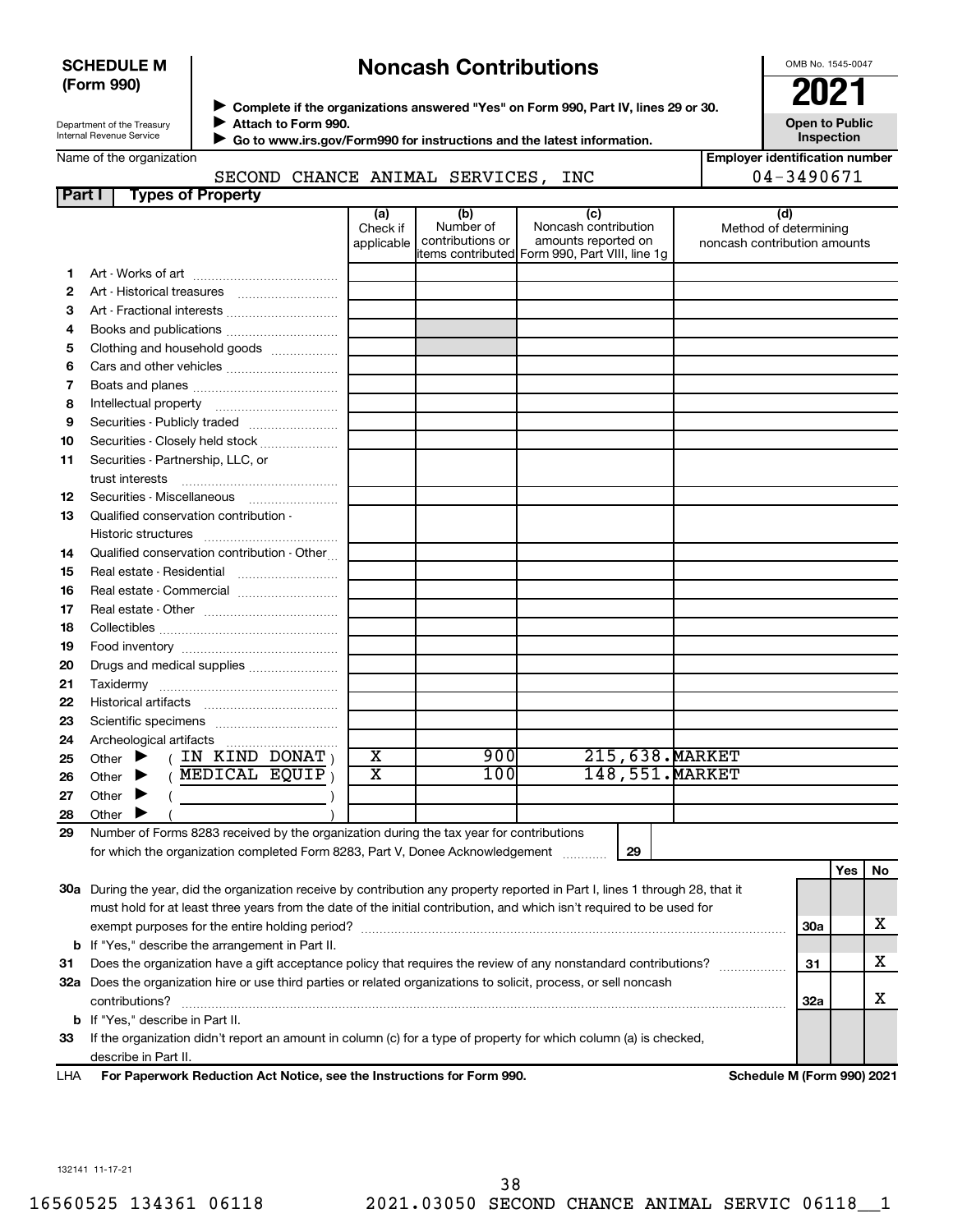|         | Schedule M (Form 990) 2021                |  | SECOND CHANCE ANIMAL SERVICES, INC. | $04 - 3490671$                                                                                                                                                                                                                                                       | Pa |
|---------|-------------------------------------------|--|-------------------------------------|----------------------------------------------------------------------------------------------------------------------------------------------------------------------------------------------------------------------------------------------------------------------|----|
| Part II | this part for any additional information. |  |                                     | Supplemental Information. Provide the information required by Part I, lines 30b, 32b, and 33, and whether the organization<br>is reporting in Part I, column (b), the number of contributions, the number of items received, or a combination of both. Also complete |    |
|         |                                           |  |                                     |                                                                                                                                                                                                                                                                      |    |
|         |                                           |  |                                     |                                                                                                                                                                                                                                                                      |    |
|         |                                           |  |                                     |                                                                                                                                                                                                                                                                      |    |

Schedule M (Form 990) 2021 SECOND CHANCE ANIMAL SERVICES, INC  $04-3490671$  Page

**Schedule M (Form 990) 2021**

**2**

132142 11-17-21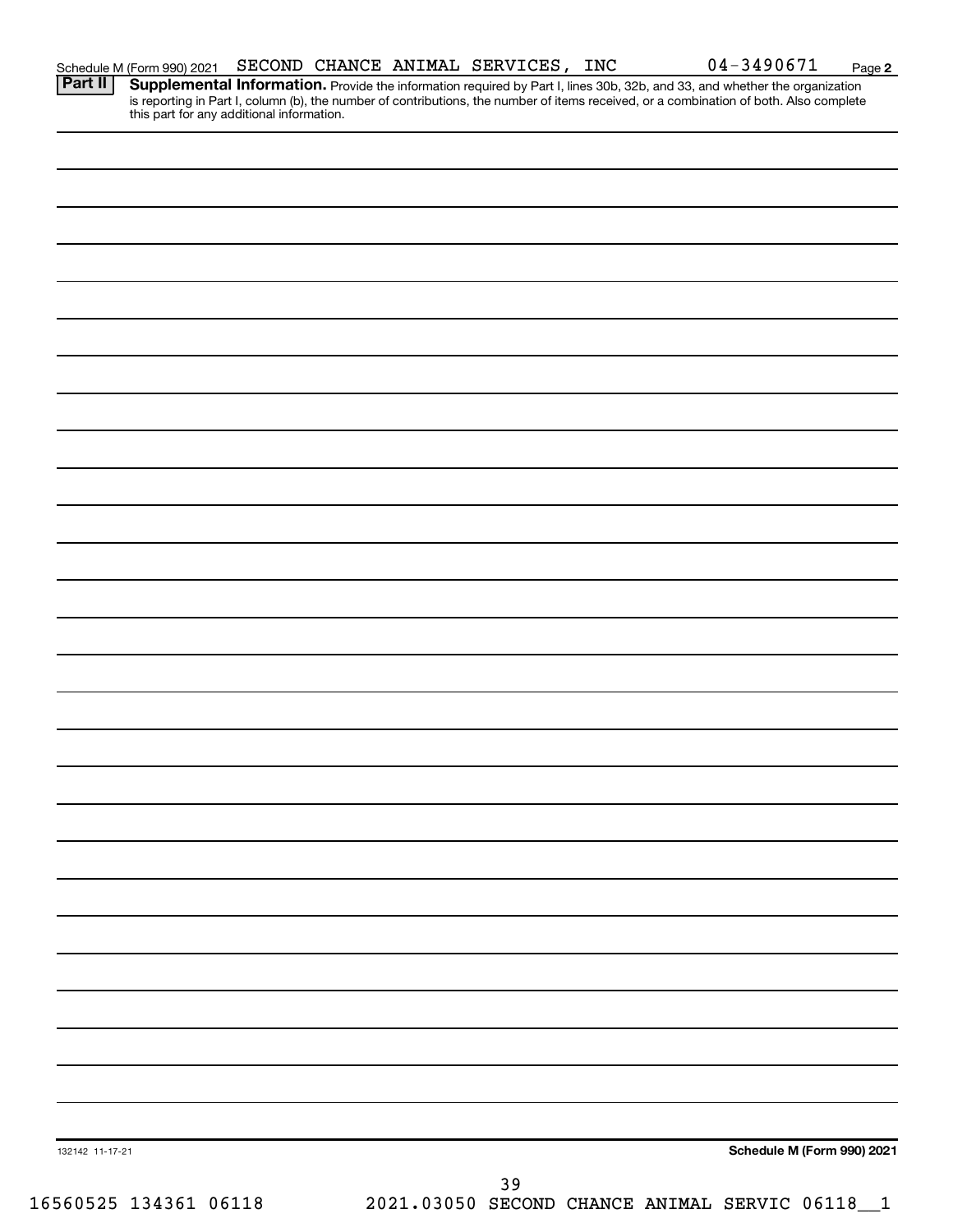**(Form 990)**

**Complete to provide information for responses to specific questions on SCHEDULE O Supplemental Information to Form 990 or 990-EZ**  $\frac{10008060000}{202}$ 

**Form 990 or 990-EZ or to provide any additional information. | Attach to Form 990 or Form 990-EZ. | Go to www.irs.gov/Form990 for the latest information.**

OMB No. 1545-0047 **Open to Public Inspection**

Department of the Treasury Internal Revenue Service Name of the organization

SECOND CHANCE ANIMAL SERVICES, INC | 04-3490671

**Employer identification number**

FORM 990, PART I, LINE 1, DESCRIPTION OF ORGANIZATION MISSION:

COMMUNITY'S PET POPULATION THROUGH PROGRAMS DESIGNED FOR ANIMAL

WELFARE. THE ORGANIZATION PROVIDES A TEMPORARY HOME FOR ANIMALS IN

TRANSITION TO NEW PERMANENT HOMES. THE COMMUNITY HAS ACCESS TO

AFFORDABLE VETERINARY CARE PAID FOR WITH GRANTS, CONTRIBUTIONS AND

PROGRAM REVENUES GENERATED BY THE OPERATING VETERINARY CLINICS. THE

ORGANIZATION ALSO PROVIDES SPAY / NEUTER SERVICES TO ASSIST IN

CONTROLLING THE OVERPOPULATION OF ANIMALS.

FORM 990, PART III, LINE 1, DESCRIPTION OF ORGANIZATION MISSION:

RESPONSIBLE ANIMAL HUSBANDRY BY PROVIDING GENERAL VETERINARY SERVICES

AT A REASONABLE COST, LOW AS WELL AS LOW/NO COST GENERAL VETERINARY

SERVICES TO THOSE UNABLE TO AFFORD CARE FOR THEIR PETS. TO PROVIDE

LOW/NO COST GENERAL VETERINARY SERVICES TO ANIMAL CONTROL AGENCIES,

ANIMAL SHELTERS AND RESCUES. TO ESTABLISH CROSS-REFERRAL NETWORKS WITH

LOCAL "FOR PROFIT" VETERINARY DOCTORS AND CLINICS. TO PROVIDE

ASSISTANCE AND INFORMATION TO OTHERS WHOSE PURPOSES ARE CONSISTENT WITH

THE PURPOSE OF SECOND CHANCE ANIMAL SERVICES, INC.

FORM 990, PART III, LINE 4D, OTHER PROGRAM SERVICES:

THE SECOND CHANCE ANIMAL SERVICES, INC. RUNS MISCELLANEOUS

PROGRAMS/SERVICES FOR THE BENEIFT OF ANIMALS THAT DO NOT FALL UNDER

OTHER PROGRAMS OFFERED.

EXPENSES \$ 5,390. INCLUDING GRANTS OF \$ 0. REVENUE \$ 4,760.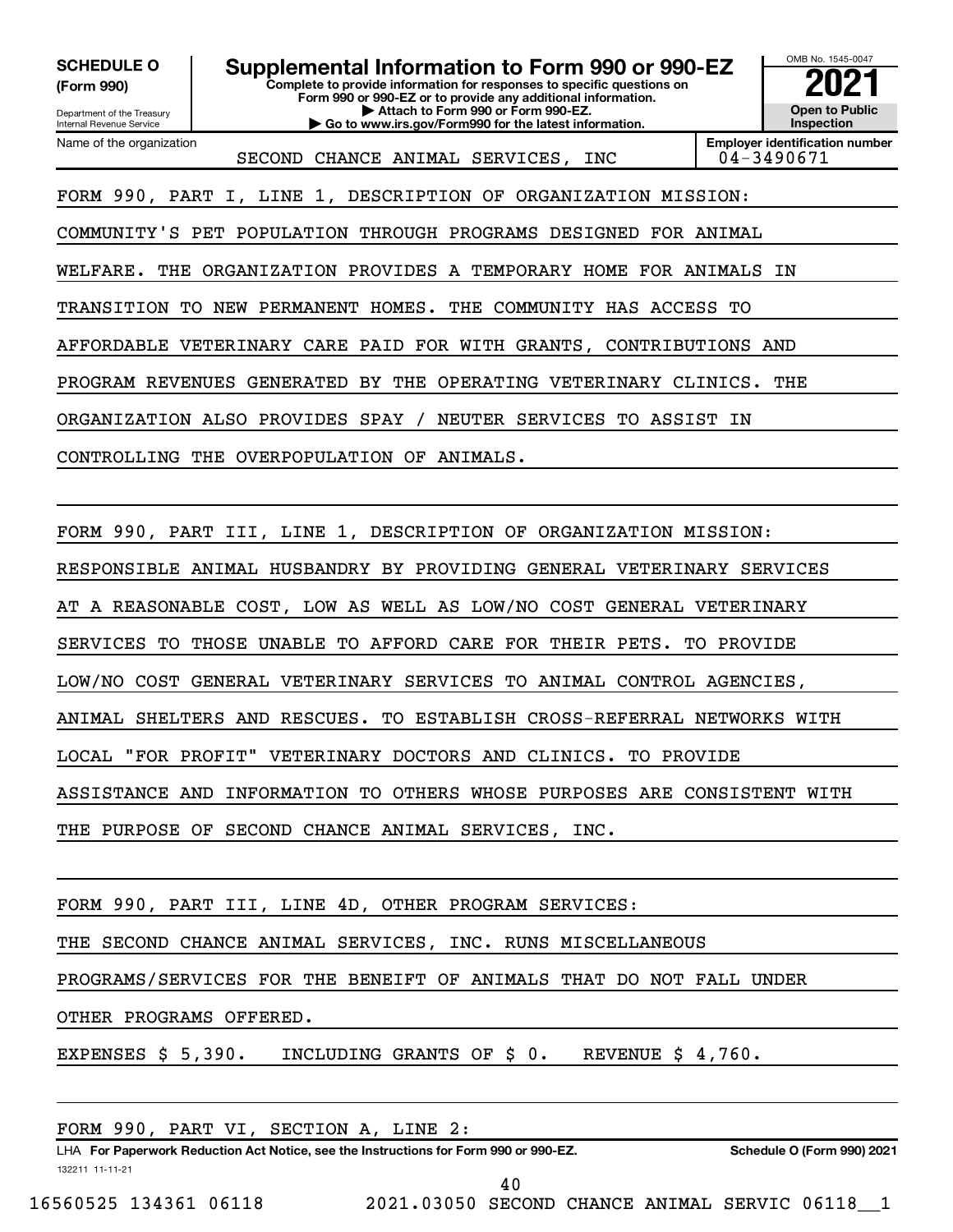| Schedule O (Form 990) 2021                                                 | Page 2                                              |
|----------------------------------------------------------------------------|-----------------------------------------------------|
| Name of the organization<br>SECOND CHANCE ANIMAL SERVICES, INC             | <b>Employer identification number</b><br>04-3490671 |
| SHERYL BLANCATO (PRESIDENT & CEO) AND JOSEPH BLANCATO (CHARIMAN OF THE     |                                                     |
| BOARD) ARE HUSBAND AND WIFE. MS. BLANCATO'S DAUGHTER, LINDSEY DORAY IS THE |                                                     |

DEVELOPMENT DIRECTOR.

FORM 990, PART VI, SECTION B, LINE 11B:

FORM 990 WAS REVIEWED AND APPROVED BY THE BOARD PRIOR TO FILING.

FORM 990, PART VI, SECTION B, LINE 12C:

EACH MEMBER OF THE BOARD IS REQUIRED TO SELF-ASSESS AND DISCLOSE ANY

CONFLICTS OF INTEREST.

FORM 990, PART VI, SECTION B, LINE 15:

A SUBCOMMITTEE OF FOUR BOARD MEMBERS MEET ANNUALLY TO DETERMINE

COMPENSATION FOR THE CEO, TOP MANAGEMENT AND KEY EMPLOYEES. THE

SUBCOMMITTEE REVIEWS OPERATING RESULTS AND COMPARATIVE DATA FROM OTHER

ORGANIZATIONS TO DETERMINE A REASONABLE COMPENSATION PACKAGE FOR THE CEO

AND TOP MANAGEMENT. PERFORMANCE REVIEWS ARE CONDUCTED ON AN ONGOING BASIS

BY THE CEO AND TOP MANAGEMENT. THE SUBCOMMITTEE ANNUALLY REVIEWS

RECOMMENDATIONS FROM THE CEO AND TOP MANAGEMENT RELATED TO KEY EMPLOYEES

BASED ON THE PERFORMANCE REVIEWS. THE SUBCOMMITTEE THEN DETERMINES

COMPENSATION FOR KEY EMPLOYEES.

FORM 990, PART VI, SECTION C, LINE 19:

THE DOCUMENTS ARE AVAILABLE UPON REQUEST.

FORM 990, PART XII, LINE 2C

THE ORGANIZATION HAS NOT CHANGED ITS OVERSIGHT OR SELECTION PROCESS FOR

ITS ANNUAL AUDIT.

132212 11-11-21

**Schedule O (Form 990) 2021**